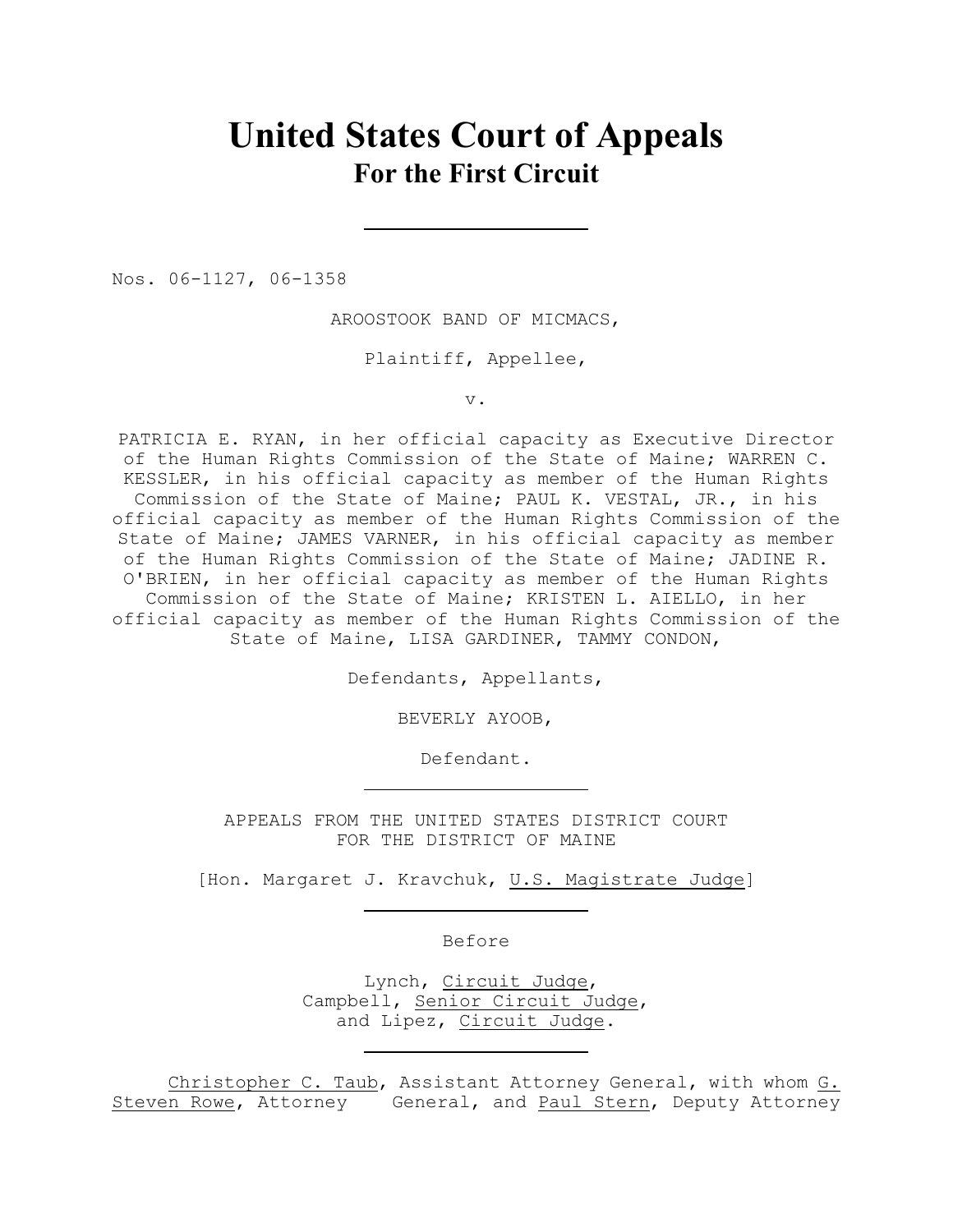General, were on brief, for appellants Ryan, Kessler, Vestal, Varner, O'Brien, and Aiello.

Matthew S. Keegan, with whom Johnson & Webbert, LLP was on brief, for appellants Gardiner and Condon.

Douglas J. Luckerman, with whom Law Office of Douglas J. Luckerman, Gregory P. Dorr, Farrell, Rosenblatt & Russell, and David Kaplan were on brief, for appellee.

Michael A. Duddy and Kelly, Remmel & Zimmerman on brief for Houlton Band of Maliseet Indians, amicus curiae.

April 17, 2007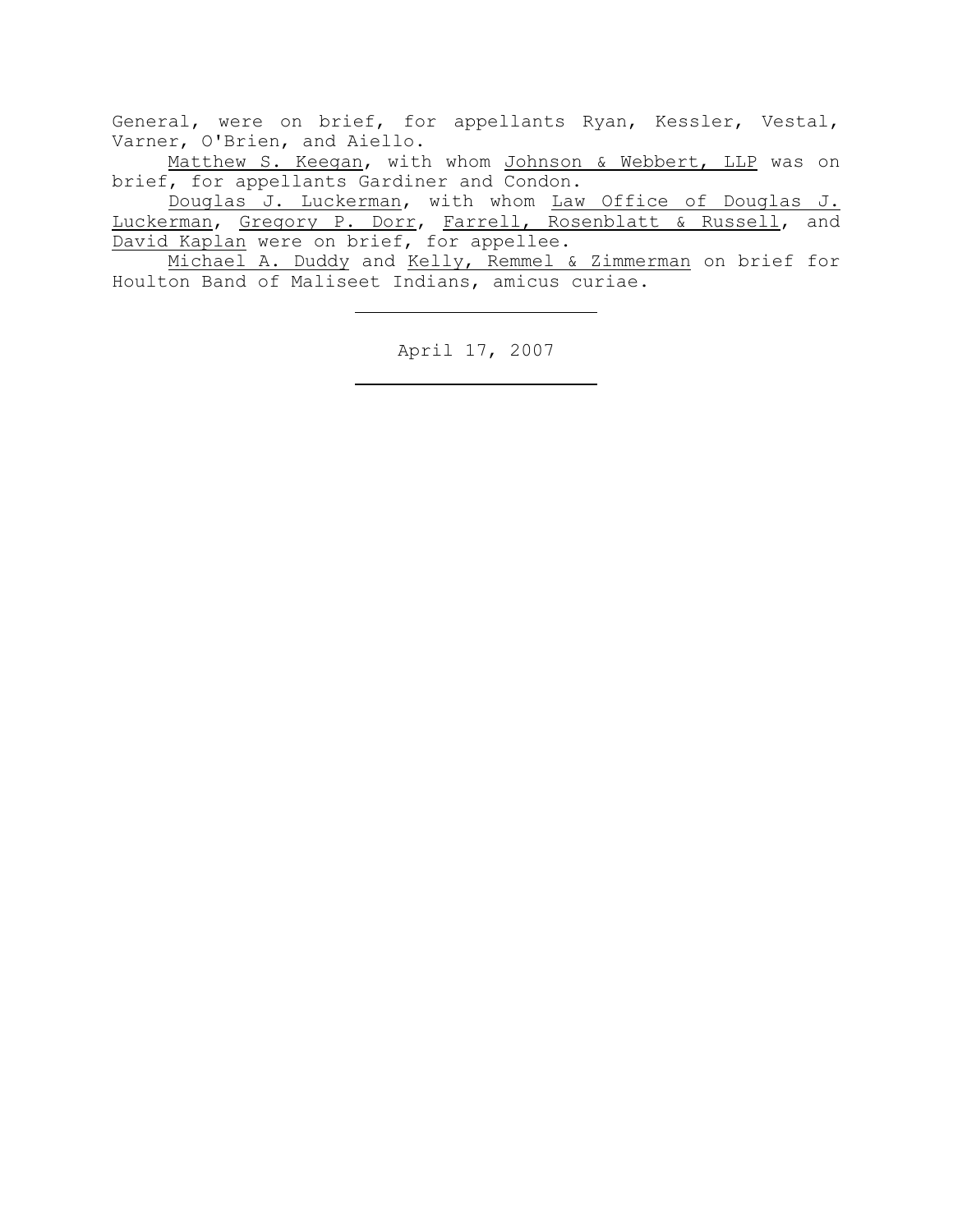**LYNCH, Circuit Judge**. This case arises from a lawsuit brought by the Aroostook Band of Micmacs ("Aroostook Band"), an Indian tribe based in northern Maine. The tribe seeks to enjoin proceedings before the Maine Human Rights Commission ("the Commission"), a state agency which acted on discrimination complaints it had received from three of the tribe's former employees.

The Aroostook Band claims that federal law prevents an agency of the state of Maine from enforcing state employment discrimination laws against the Aroostook Band's government. The state disagrees and argues that federal law specifically grants it this power. Both sides discuss a series of federal and state statutes: the state's 1979 Act to Implement the Maine Indian Claims Settlement ("state Settlement Act"), Me. Rev. Stat. Ann. tit. 30, §§ 6201-6214; the federal Maine Indian Claims Settlement Act of 1980 ("MICSA" or "federal Settlement Act"), 25 U.S.C. §§ 1721-1735; the 1989 state Micmac Settlement Act ("state Micmac Act"), Me. Rev. Stat. Ann. tit. 30, §§ 7201-7207; and the 1991 federal Aroostook Band of Micmacs Settlement Act ("ABMSA" or "federal Micmac Act"), Pub. L. No. 102-171, 105 Stat. 1143 (codified at 25 U.S.C. § 1721 note). This case turns on the interpretation of these statutes.

The magistrate judge, presiding with the consent of the parties, see Fed. R. Civ. P. 73(b), concluded that the 1991 ABMSA gives the Aroostook Band the protection it claims.

-3-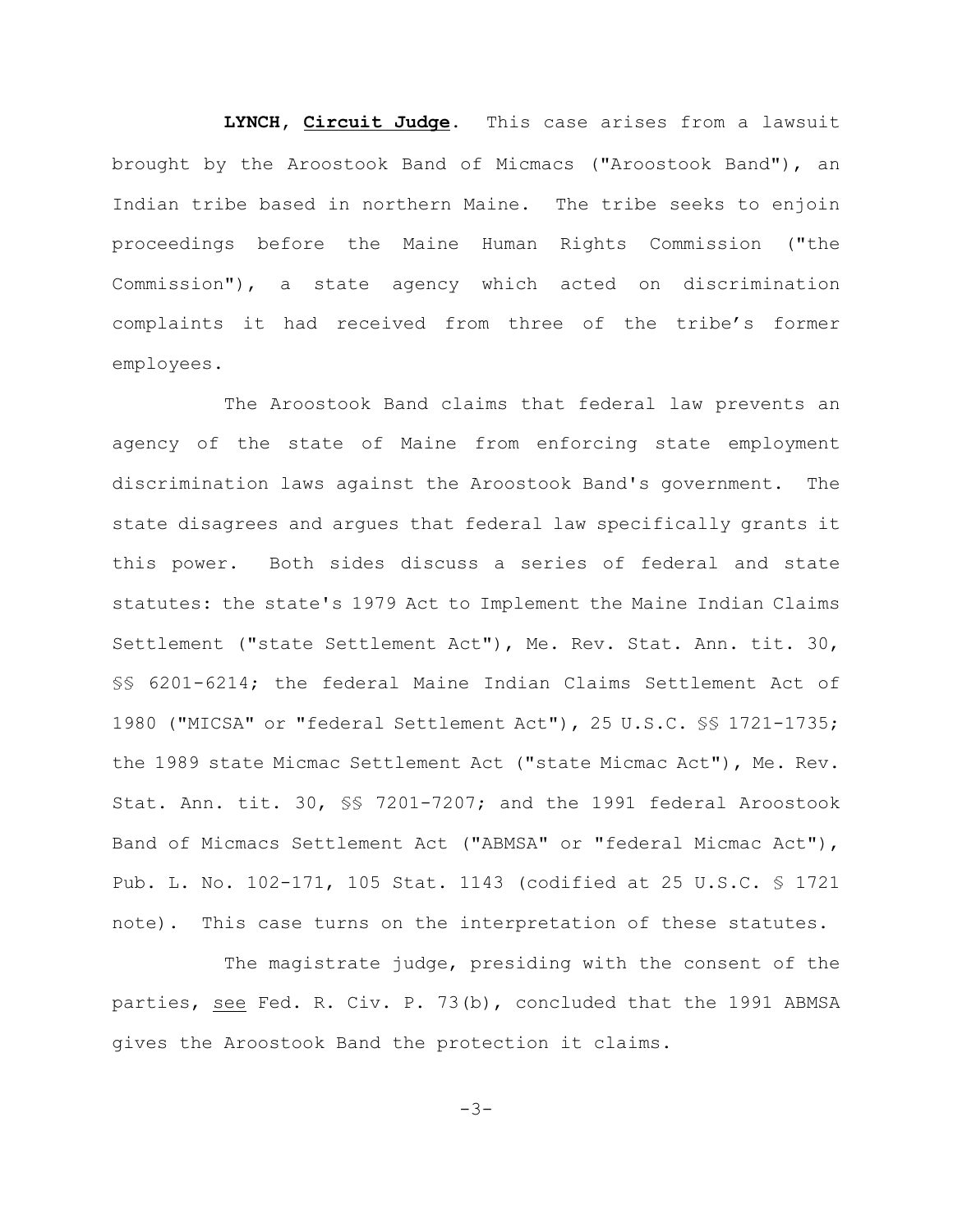We reverse. We hold that a provision of the 1980 MICSA, 25 U.S.C. § 1725(a), clearly makes the Aroostook Band "subject to ... the laws of the State ... to the same extent as any other person." This abrogates any aspects of tribal immunity which might have prevented application of Maine's employment laws to the dispute here. We also hold that the later-enacted ABMSA is not in conflict with, nor has it implicitly repealed, § 1725(a). We finally hold that the question in this case is resolved by these two federal statutes -- both of which are settlement acts -- and not by Indian common law.

## **I. BACKGROUND**

We start with the history behind the enactment of the state and federal Settlement Acts, and the later state and federal Micmac Acts. We then move to the background and procedural history of the events that led to this appeal. Much of the background, statutory and otherwise, is also recounted in an earlier opinion in this case. See Aroostook Band of Micmacs v. Ryan, 404 F.3d 48, 50- 55 (1st Cir. 2005) ("Aroostook II"), overruled in part by Narragansett Indian Tribe v. Rhode Island, 449 F.3d 16, 24-25 (1st Cir. 2006) (en banc).

## **A. The Statutory Background**

In the 1970s, two Maine Indian tribes -- the Penobscot Nation and the Passamaquoddy Tribe -- filed suit and claimed ownership over much of the land in the state of Maine. See id. at

 $-4-$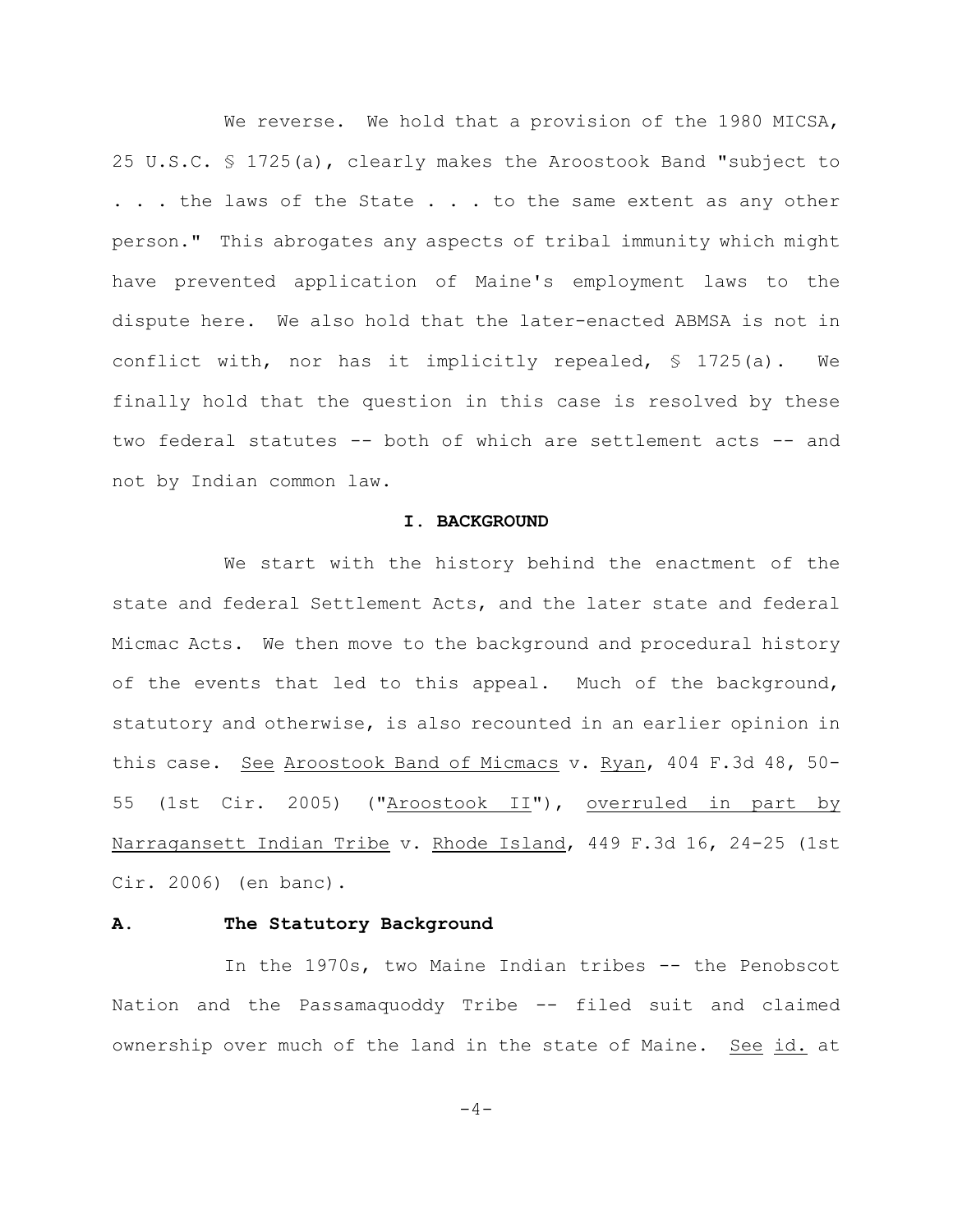53; Penobscot Nation v. Fellencer, 164 F.3d 706, 707 (1st Cir. 1999). See generally Joint Tribal Council of the Passamaquoddy Tribe v. Morton, 528 F.2d 370 (1st Cir. 1975) (providing additional background on the litigation).

With the assistance of the federal government, the Penobscots and the Passamaquoddy ultimately reached a settlement with the state. Aroostook II, 404 F.3d at 53. The first step in this settlement was Maine's passage of its state Settlement Act in 1979. See 1979 Me. Laws 2393; see also Aroostook II, 404 F.3d at 53. Among other things, that act set out to define the legal relationship between Maine and its Indian tribes. One general provision states that except as otherwise provided by the act, all Indian tribes "shall be subject to the laws of the State and to the civil and criminal jurisdiction of the courts of the State to the same extent as any other person." Me. Rev. Stat. Ann. tit. 30, § 6204. For shorthand, we use the phrase "Maine law" to refer to the provisions invoked by the "subject to" clause.

Another part of the statute deals specifically with the two tribes that had then filed suit; it provides that the Penobscot Nation and the Passamaquoddy Tribe have the powers and limitations of Maine municipalities, and are "subject to the laws of the State," except that the State does not have the power to regulate "internal tribal matters." Id. § 6206(1). By its terms, that exception in the state act does not apply to any other tribe.

$$
-5-
$$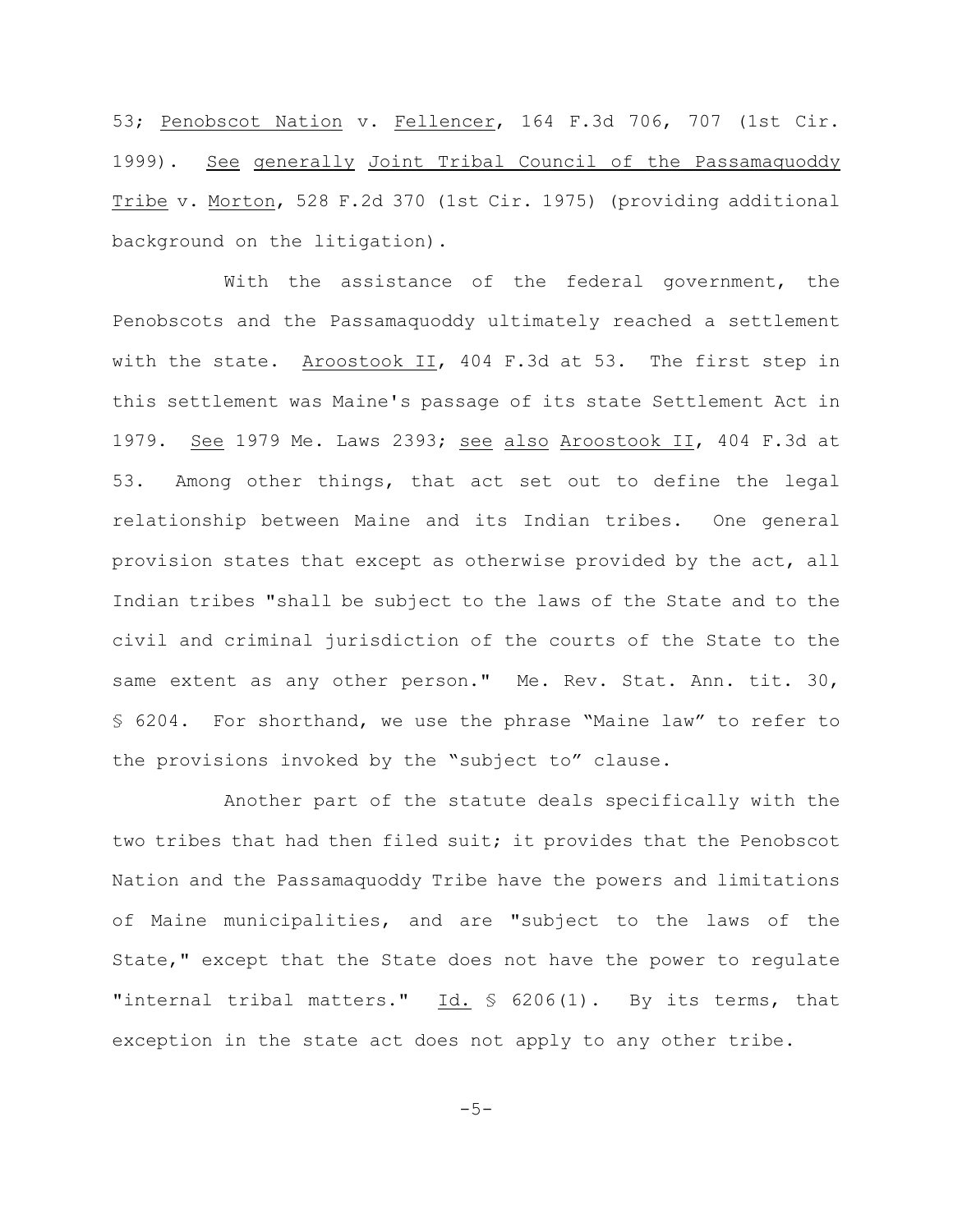The Aroostook Band, which had not filed suit or asserted any claim, is not mentioned anywhere in the state Settlement Act. However, another Maine tribe, the Houlton Band of Maliseet Indians ("Houlton Band"), is mentioned in several places. Although by 1979 the small Houlton Band had not filed suit against the state, it too was asserting that it had valid claims to parts of land in Maine. See id. § 6202. Nevertheless, at that time Maine was "reluctant to accord [the Houlton Band] special status," Aroostook II, 404 F.3d at 54, and the Houlton Band was not originally included in the compromise. Indeed, the state Settlement Act does not by its terms grant the Houlton Band any of the benefits that it grants the Penobscots and Passamaquoddy. In its section on legislative purposes, the state Settlement Act declares that in contrast to the arrangement with the Passamaquoddy and the Penobscots, "[t]he Houlton Band . . . will be wholly subject to the laws of the State." Me. Rev. Stat. Ann. tit. 30, § 6202.

The next step was the 1980 passage of MICSA, the federal Settlement Act. See Pub. L. No. 96-420, 94 Stat. 1785. A stated purpose of the Congress enacting MICSA was to "ratify" the state Settlement Act. 25 U.S.C. § 1721(b)(3). Even so, MICSA differs from its state counterpart in several respects, including the fact that MICSA grants some benefits to the Houlton Band. Like the state act, MICSA does not mention the Aroostook Band by name, but it does address issues relevant to all Maine tribes.

 $-6-$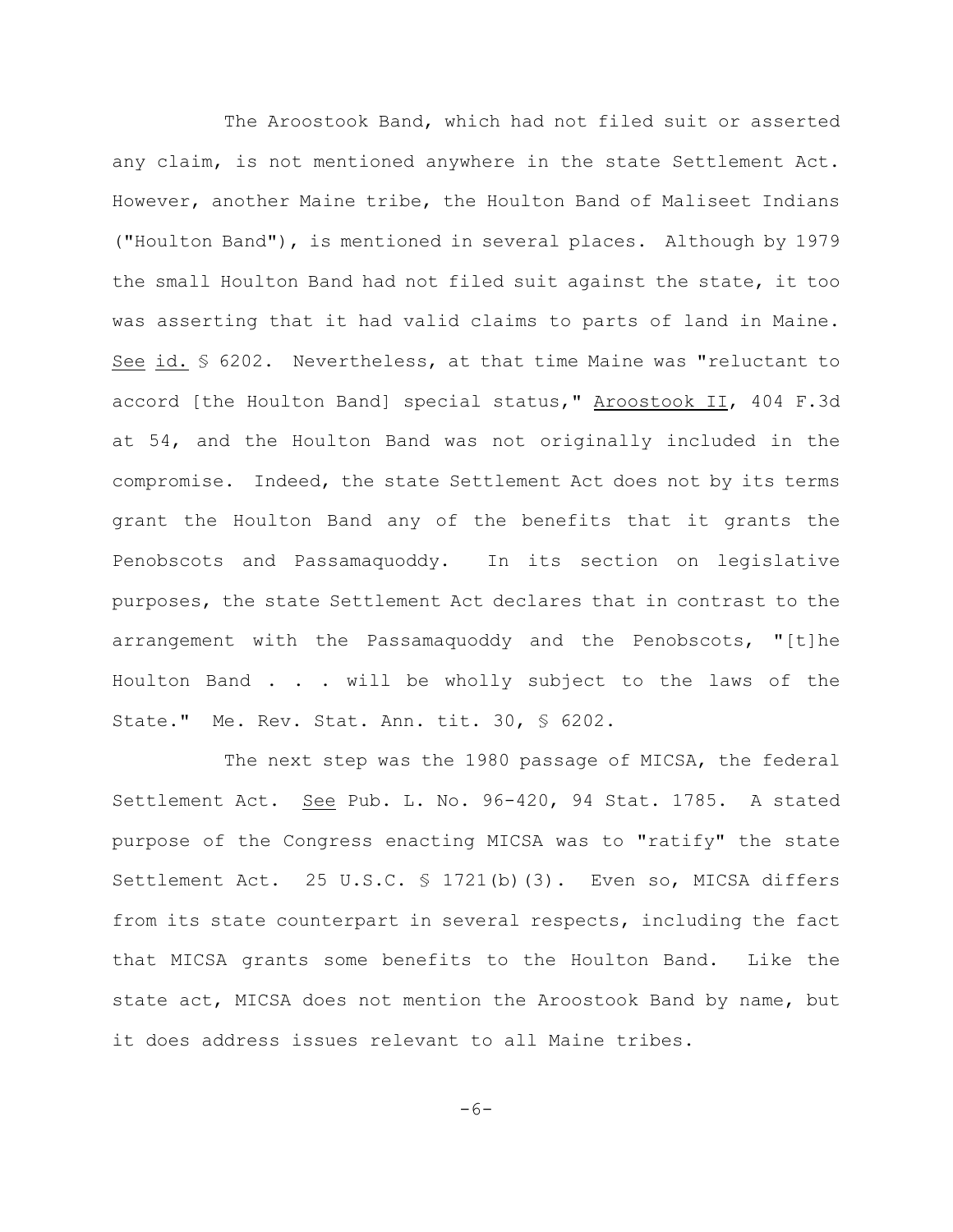MICSA extinguished the land claims of all Indian tribes in Maine, by express provision. Id. § 1723. In exchange, MICSA gave several benefits to the Passamaquoddy, Penobscots, and Houlton Band, including federal recognition for all three tribes and eligibility for certain federal Indian programs. See id. § 1725(i). MICSA also created a sizable trust fund for the three tribes to use for acquiring land. Id. § 1724(d). Of the money in the fund, \$26.8 million was for the Passamoquoddy's benefit, \$26.8 million was for the benefit of the Penobscots, and \$900,000 was for the benefit of the Houlton Band. Id.

Several MICSA provisions deal with the relationship between all Maine tribes and state law. Here the statute draws distinctions. As does the state Settlement Act, MICSA treats Maine's relationship with the Passamoquoddy and Penobscots differently from Maine's relationship with all other tribes. MICSA states that

> all Indian[] . . . tribes or bands of Indians in the State of Maine, other than the Passamaquoddy Tribe [and] the Penobscot Nation, . . . shall be subject to the civil and criminal jurisdiction of the State [and] the laws of the State . . . to the same extent as any other person . . . therein.

Id.  $\$$  1725(a) (emphasis added).<sup>1</sup>

 $1$  There are only small exceptions pertaining to child welfare matters, see 25 U.S.C.  $\frac{1727}{e}$ , and land acquisition, see id. § 1724(d)(4), and the exceptions are not pertinent here, as we discuss later.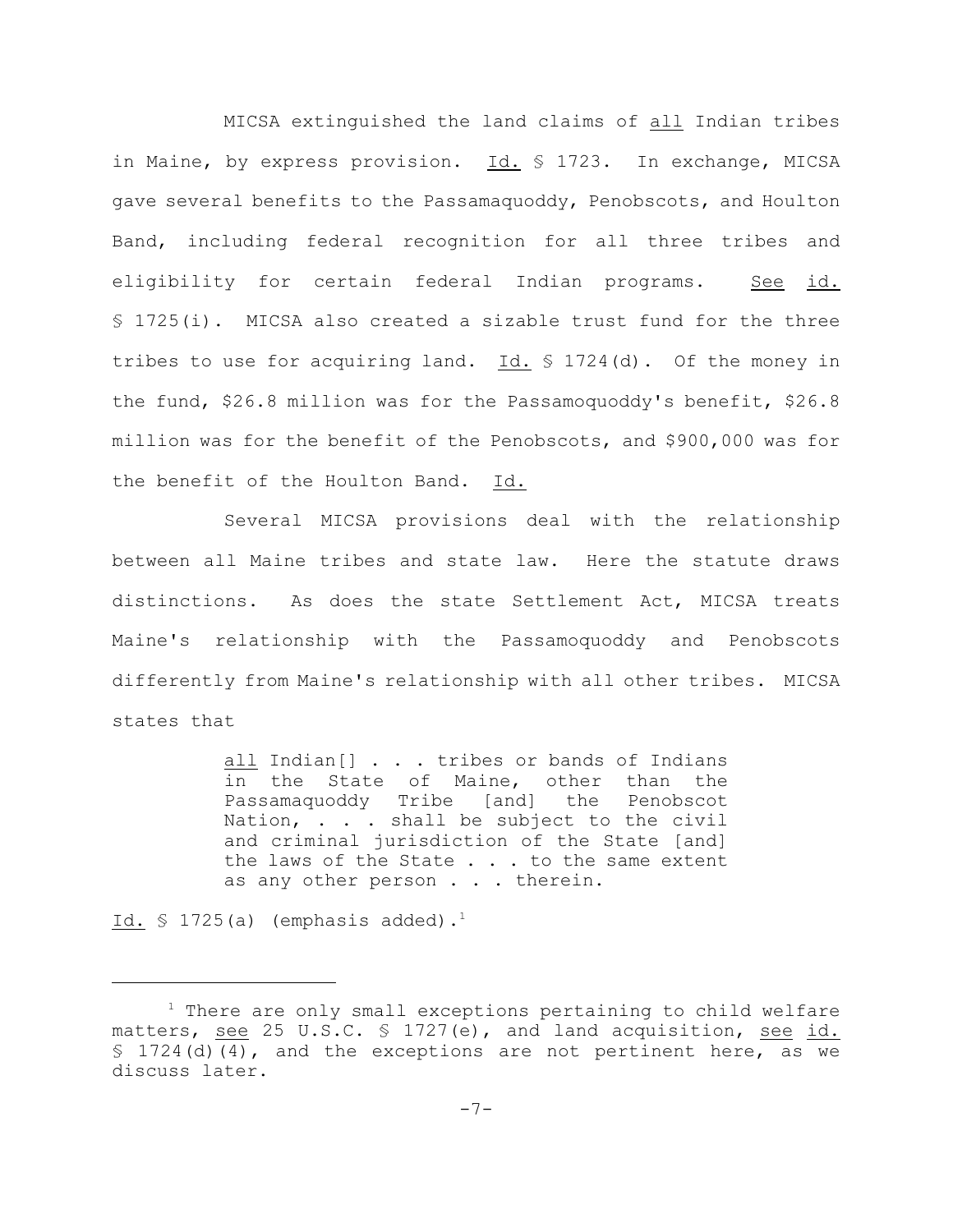A separate subsection of the federal MICSA deals with the applicability of Maine law to the Passamaquoddy and Penobscots; that section expressly references the state Settlement Act and declares that "that Act is hereby approved, ratified, and confirmed." Id. § 1725(b)(1).

In the late 1980s, there was further legislative action. The Aroostook Band, after meeting with counsel, determined that it too might have had a potential land claim before the passage of the 1979 and 1980 state and federal settlement acts. See Aroostook II, 404 F.3d at 54. MICSA's language had, however, extinguished any potential land claim. The Aroostook Band nevertheless opened a dialogue with the state. After negotiations, the Maine legislature passed the state Micmac Act. See 1989 Me. Laws 230.

The terms of the state Micmac Act gave the Aroostook Band a status similar to that accorded the Houlton Band, and different from the status given the Penobscots and Passamaquoddy. Aroostook II, 404 F.3d at 54. The Houlton Band, mentioned explicitly in the two prior settlement acts, had been expressly made "subject to the civil and criminal jurisdiction of the State [and] the laws of the State . . . to the same extent as any other person . . . therein." 25 U.S.C. § 1725(a). As for the Aroostook Band, the state Micmac Act provided that "[e]xcept as otherwise provided in this Act, the Aroostook Band of Micmacs . . . shall be subject to the laws of the State and to the civil and criminal jurisdiction of the courts of

-8-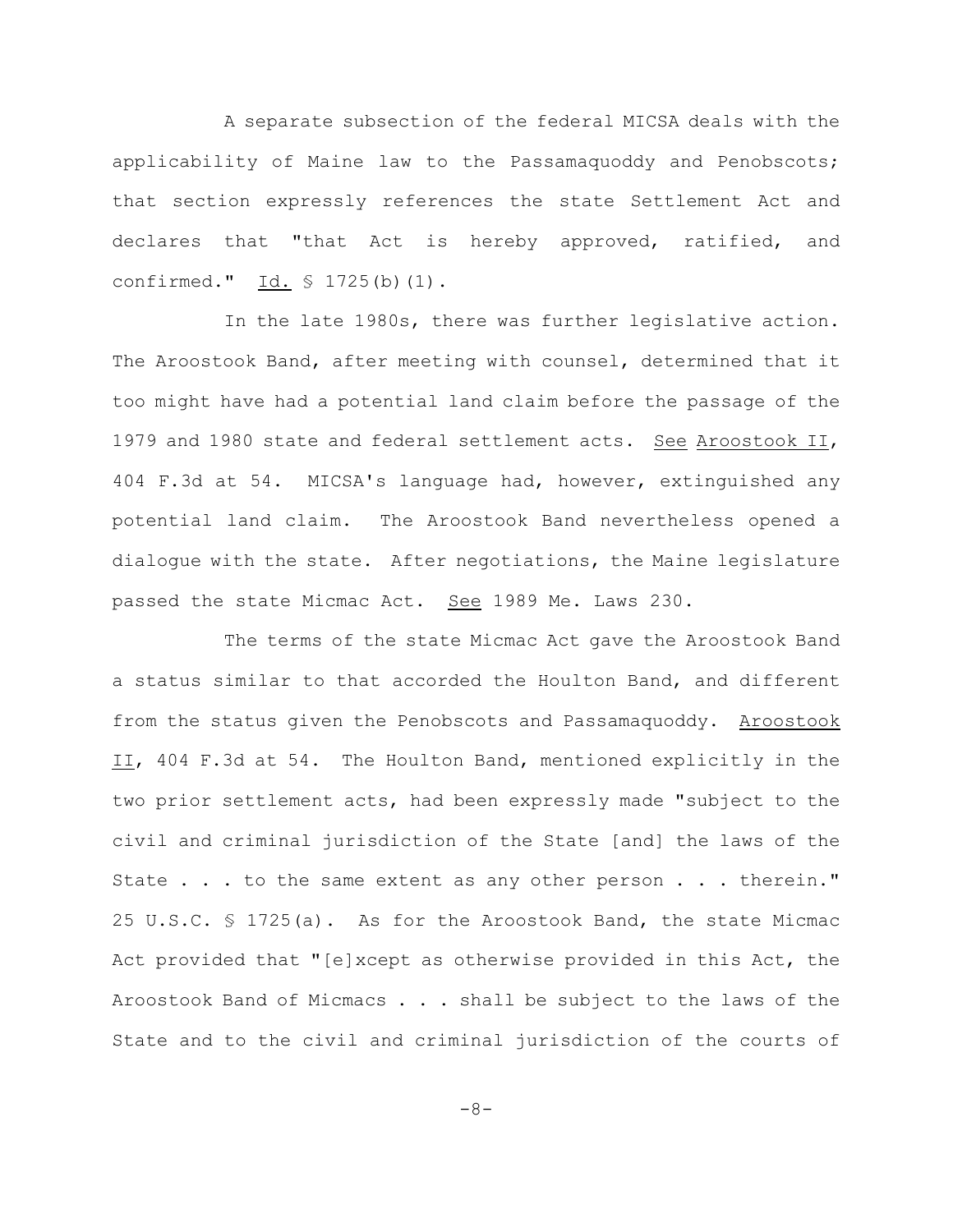the State to the same extent as any other person. . . therein." Me. Rev. Stat. Ann. tit. 30, § 7203. Another provision stated that, unlike the Passamaquoddy and the Penobscots, "[t]he Aroostook Band of Micmacs shall not exercise nor enjoy the powers, privileges and immunities of a municipality." Id. § 7205.

The parties now dispute whether the state Micmac Act actually took effect as a matter of state law. The Aroostook Band argues that the state Micmac Act is ineffective under state law, so the clauses of that Act, cited above, do not apply and the Aroostook Band is not subject to state  $law.^2$  For reasons we describe later, we think this dispute over state law is not material.

As of the early 1990s, all of the concerned entities apparently treated the state Micmac Act as validly enacted. Accordingly, their next step was to persuade Congress to enact ABMSA, the federal Micmac Act. Congress did so in 1991. See Pub.

 $2$  During committee discussions in the Maine legislature, members of the Aroostook Band spoke in favor of passage of the state Micmac Act. After committee deliberations, and after discussions between the Aroostook Band and the state had ended, the Maine legislature amended the pending Micmac bill to add an effectiveness provision. That provision stated that the Micmac Act would only be effective if certain contingencies were met; one of these contingencies was a requirement that the Aroostook Band formally certify its agreement with the act within 60 days of the legislature's adjournment. See 1989 Me. Laws 230, 232. The Aroostook Band was apparently unaware that this requirement had been added, and it never submitted the certification. The other contingencies for effectiveness, which required that ABMSA be enacted with certain provisions, also may not have been fulfilled.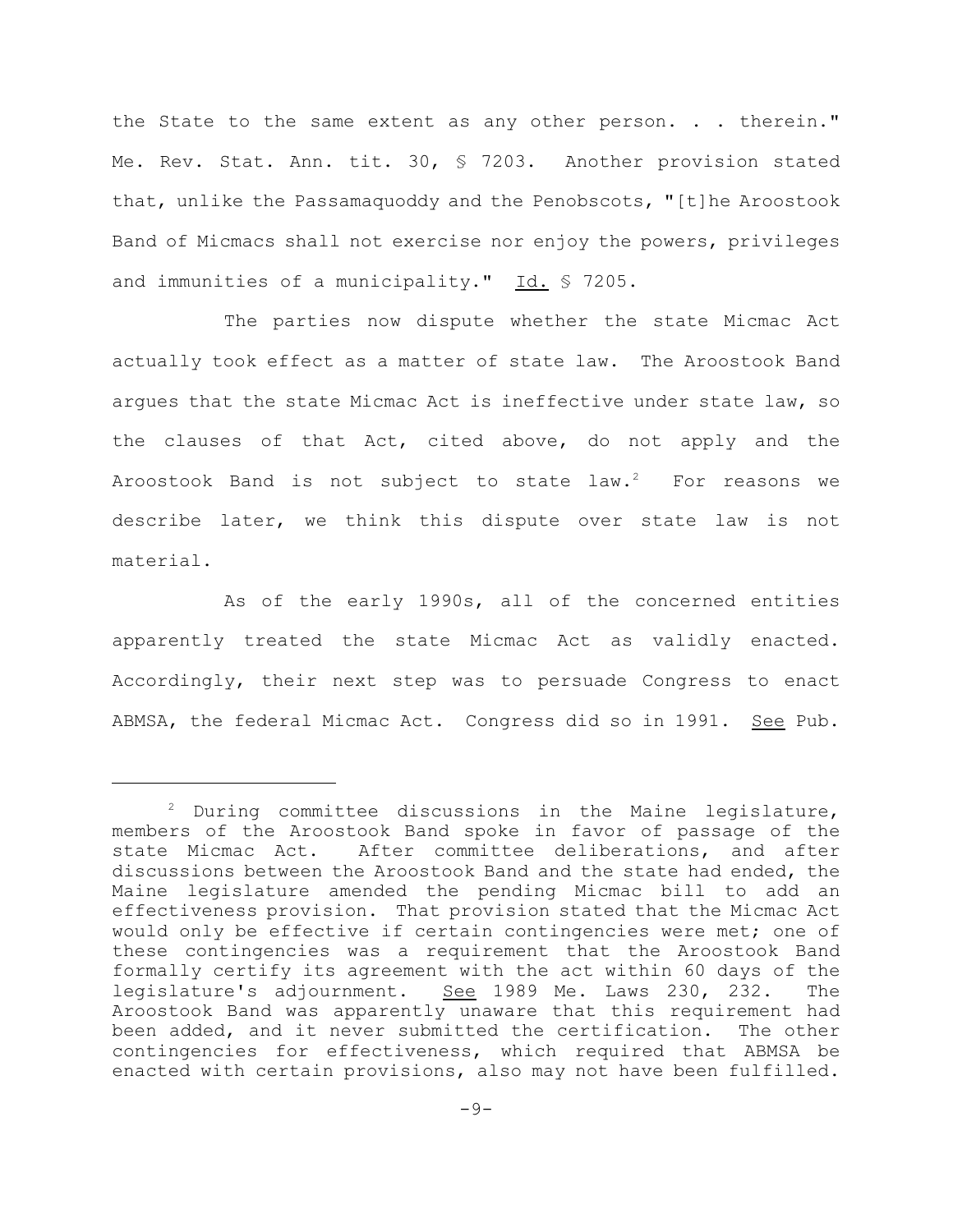L. No. 102-171, 105 Stat. 1143. The terms of the federal ABMSA, and the effect that they have on the earlier-enacted federal MICSA, are at the heart of the resolution of this case.

ABMSA declares, in its findings section, that the Aroostook Band was not referred to in MICSA because in 1980 there had been insufficient historical evidence of the tribe's presence in Maine. ABMSA  $\leq 2(a)(2)$ . That documentation had become available,  $id. \$   $2(a)(3)$ , and so Congress decided that it was "now fair and just" to give the Aroostook Band "the same settlement provided to the Houlton Band" in MICSA, id. § 2(a)(5). ABMSA also states that one of its purposes is to "ratify the [state Micmac Act], which defines the relationship between the State of Maine and the Aroostook Band of Micmacs."  $\underline{Id.}$  § 2(b)(4).

Among other provisions, ABMSA provided the Aroostook Band with a \$900,000 land acquisition fund, see id. §§ 4(a), 10, gave the Aroostook Band federal recognition, see id. § 6(a), and authorized the Aroostook Band to "organize for its common welfare and adopt [a governing] instrument," see id.  $\frac{1}{2}$  7(a). ABMSA applies federal law to the Aroostook Band in the same manner as MICSA applied federal law to the other three Maine tribes.  $Id. \S 6(b)$ . However, as to the application of Maine law, ABMSA does not repeat the language of the state Micmac Act, nor does it repeat the language of MICSA. It has no language directly on this topic at all. See Aroostook II, 404 F.3d at 55. ABMSA does empower the

 $-10-$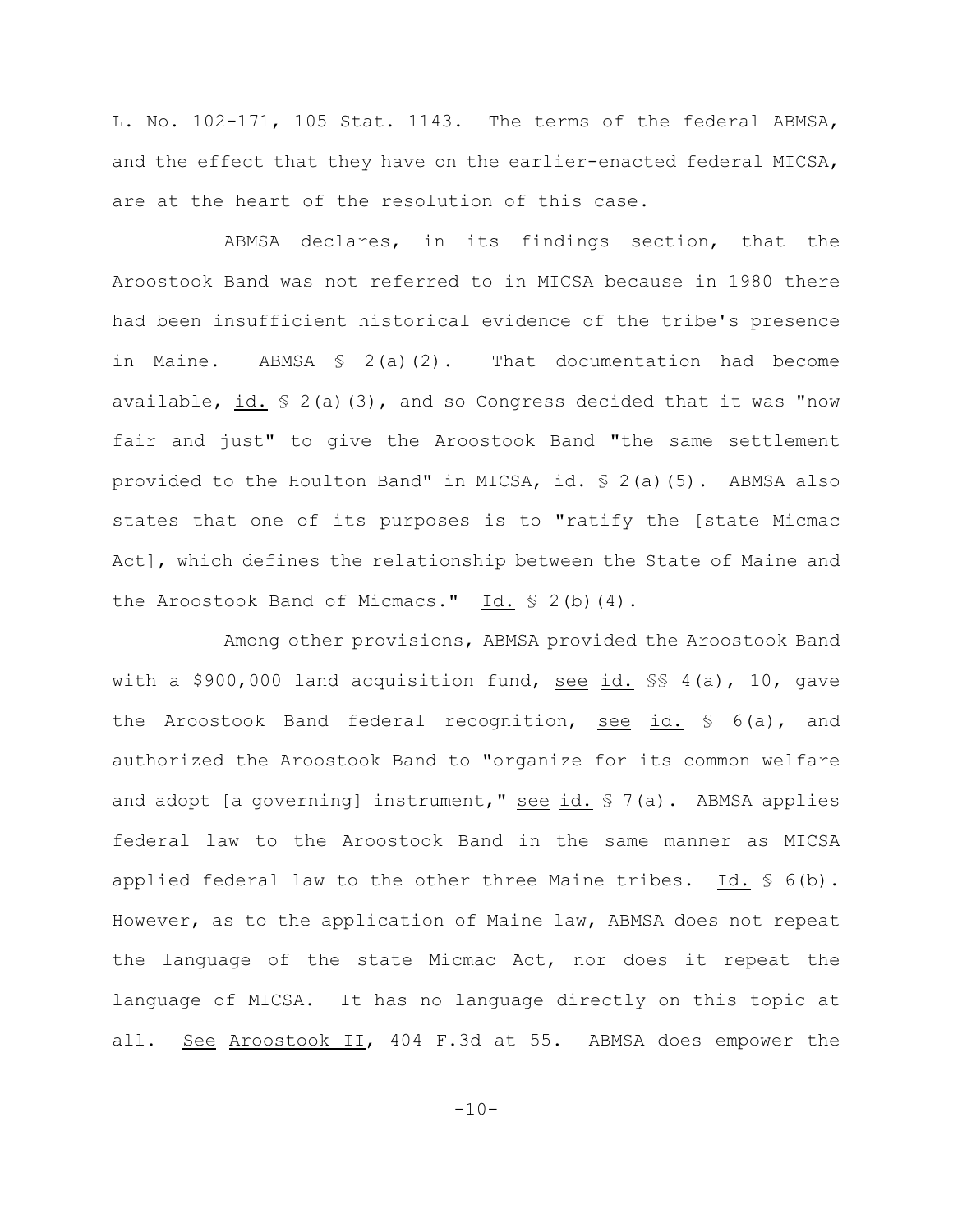State and the Aroostook Band to reach their own agreement regarding Maine's jurisdiction over tribal lands, see ABMSA  $S$  6(d), but it appears that no agreement has yet been reached that would be relevant to this case.

ABMSA also contains a "conflicts" provision: it states that if there is "a conflict of interpretation between the provisions of the [state Settlement Act, state Micmac Act, or MICSA] and this Act, the provisions of this Act shall govern." Id. § 11.

# **B. The History of this Litigation: The Maine Law Discrimination Claims Against the Aroostook Band**

During 2001 and 2002, the Aroostook Band fired three of its employees: Lisa Gardiner, Tammy Condon, and Beverly Ayoob. Gardiner was the Band's Chief Financial Officer, Condon was its Compliance Officer, and Ayoob was its Housing Director. Aroostook II, 404 F.3d at 50. Gardiner and Condon alleged that they had been the victims of employment discrimination on the basis of their race, color, and national origin, in violation of the Maine Human Rights Act (MHRA), Me. Rev. Stat. Ann. tit. 5, §§ 4551-4634, and that they had been unlawfully retaliated against in violation of the MHRA and the Maine Whistleblowers' Protection Act (MWPA), Me. Rev. Stat. Ann. tit. 26, §§ 831-840.<sup>3</sup> Aroostook II, 404 F.3d at

 $3$  Gardiner's and Condon's claims are now the subject of related litigation in the Maine state courts. That litigation has apparently been stayed pending the outcome of this suit. See Aroostook II, 404 F.3d at 52.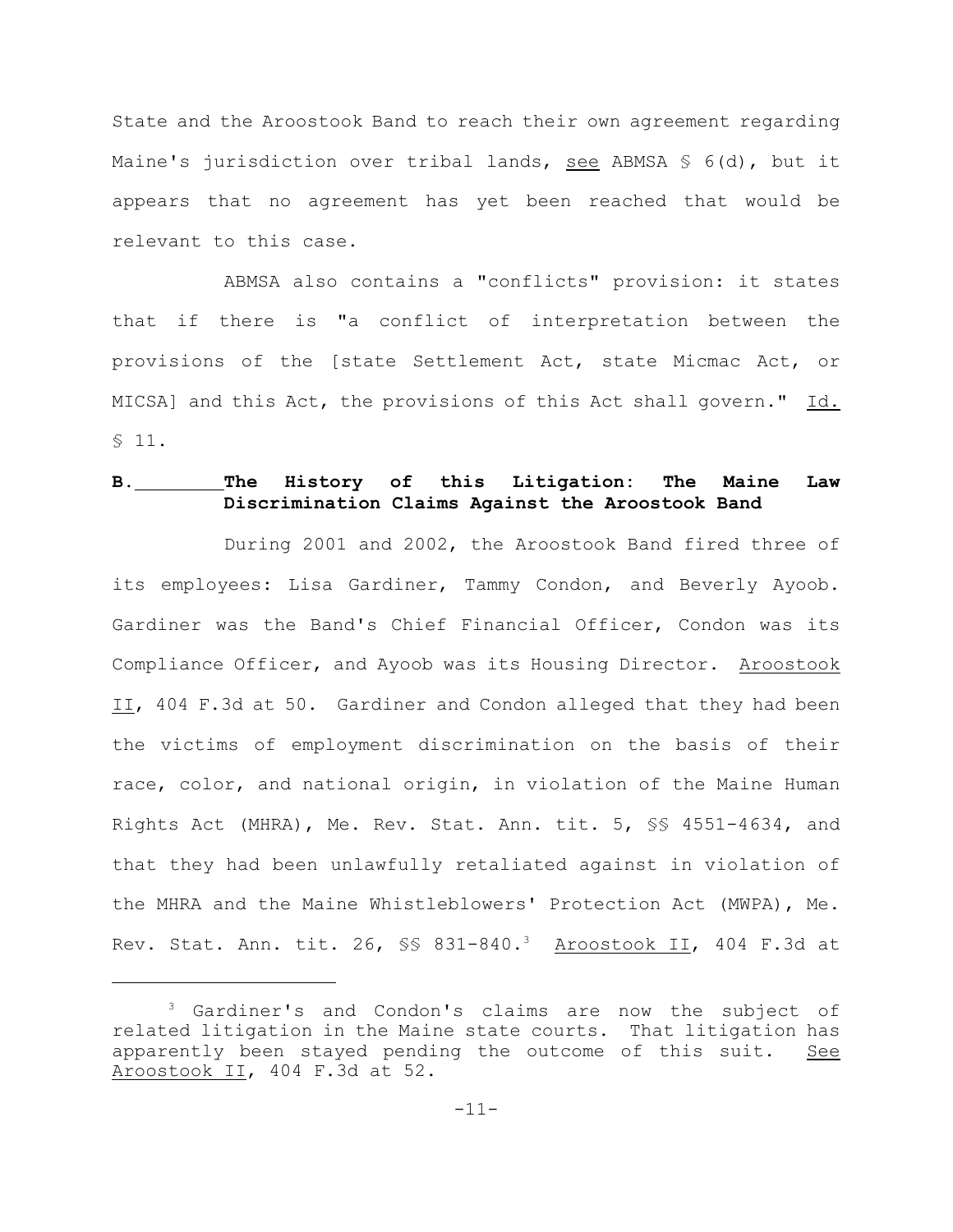51. Ayoob also alleged she had been the victim of unlawful discrimination and retaliation under these statutes. Id. All three filed complaints with the Commission, a state agency which investigates discrimination charges, see Me. Rev. Stat. Ann. tit. 5, § 4566. Aroostook II, 404 F.3d at 51. In all three cases, the Commission in turn filed charges with the United States Equal Employment Opportunity Commission. Id. The Aroostook Band asked the Maine Commission to dismiss the complaints, arguing that the Commission had no jurisdiction over the Band. Id. The Commission refused, and it investigated the complaints. Id.

The Aroostook Band then filed suit in U.S. District Court against the Commission's members, and against Condon, Gardiner, and Ayoob. Id. at 51-52. It sought declaratory and injunctive relief, asserting five claims: 1) that ABMSA and/or the Aroostook Band's inherent sovereignty prohibited the Commission from enforcing the state MHRA and MWPA against it, 2) that the Aroostook Band's sovereign immunity<sup>4</sup> achieved the same result, 3) that the Aroostook Band was statutorily exempt from Title VII of the Civil Rights Act of 1964, 42 U.S.C.  $\S$  2000e to 2000e-17, 4) that Title VII preempts application of the state MHRA and MWPA against an Indian tribe, and 5) that the Aroostook Band was not an "employer" within the meaning of either the state MHRA or MWPA statutes.

 $4$  The complaint treated tribal sovereign immunity as a concept distinct from inherent sovereignty. As we discuss later in the opinion, our case law has now rejected this distinction.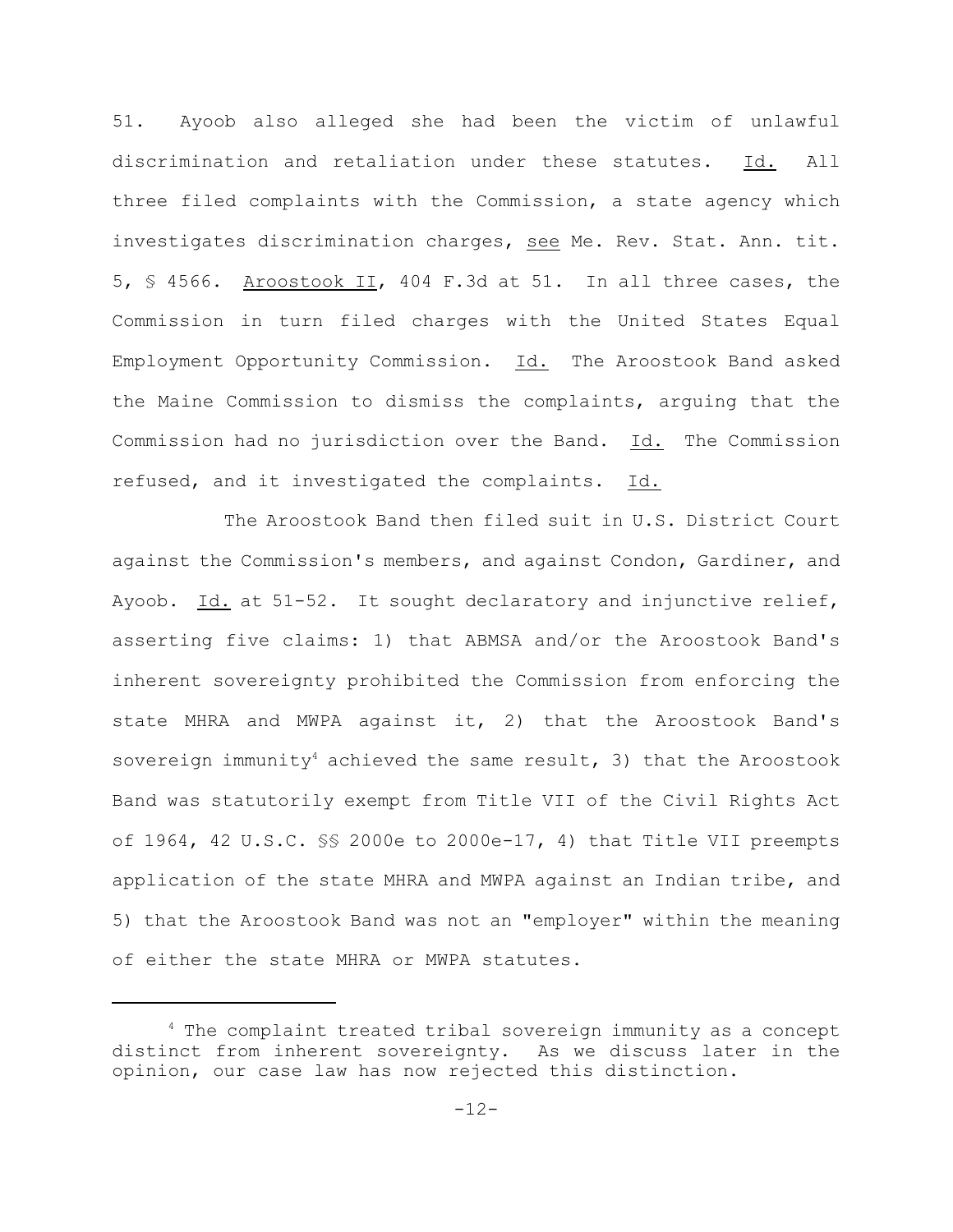The magistrate judge initially dismissed all claims for lack of federal jurisdiction under Rule 12(h)(3). See Aroostook Band of Micmacs v. Executive Dir. Me. Human Rights Comm'n, 307 F. Supp. 2d 95, 96 (D. Me. 2004) ("Aroostook I"). A panel of this court reversed on the grounds that the first four claims were properly brought in federal court. See Aroostook II, 404 F.3d at 67, 69, 71, 73. The panel remanded all five claims, as there was possible pendent jurisdiction over the final state law claim. See id. at 73; see also 28 U.S.C. § 1367.

Part of the panel's opinion found that there was a distinction between tribal sovereign immunity and inherent tribal authority. See Aroostook II, 404 F.3d at 67-68. That part of the opinion was later overruled by this court's en banc opinion in Narragansett. 449 F.3d at 24-25.

On remand, the magistrate judge considered the merits of both parties' motions for summary judgment. Judgment was entered for the Aroostook Band on its first claim: that ABMSA and/or inherent sovereignty protects the tribe's employment decisions from Maine law. See Aroostook Band of Micmacs v. Ryan, 403 F. Supp. 2d 114, 130 (D. Me. 2005) ("Aroostook III"). The magistrate judge's decision predated the issuance of our en banc opinion in Narragansett.

The magistrate judge's reasoning had two primary parts. First, the magistrate judge concluded that the state Micmac Act,

-13-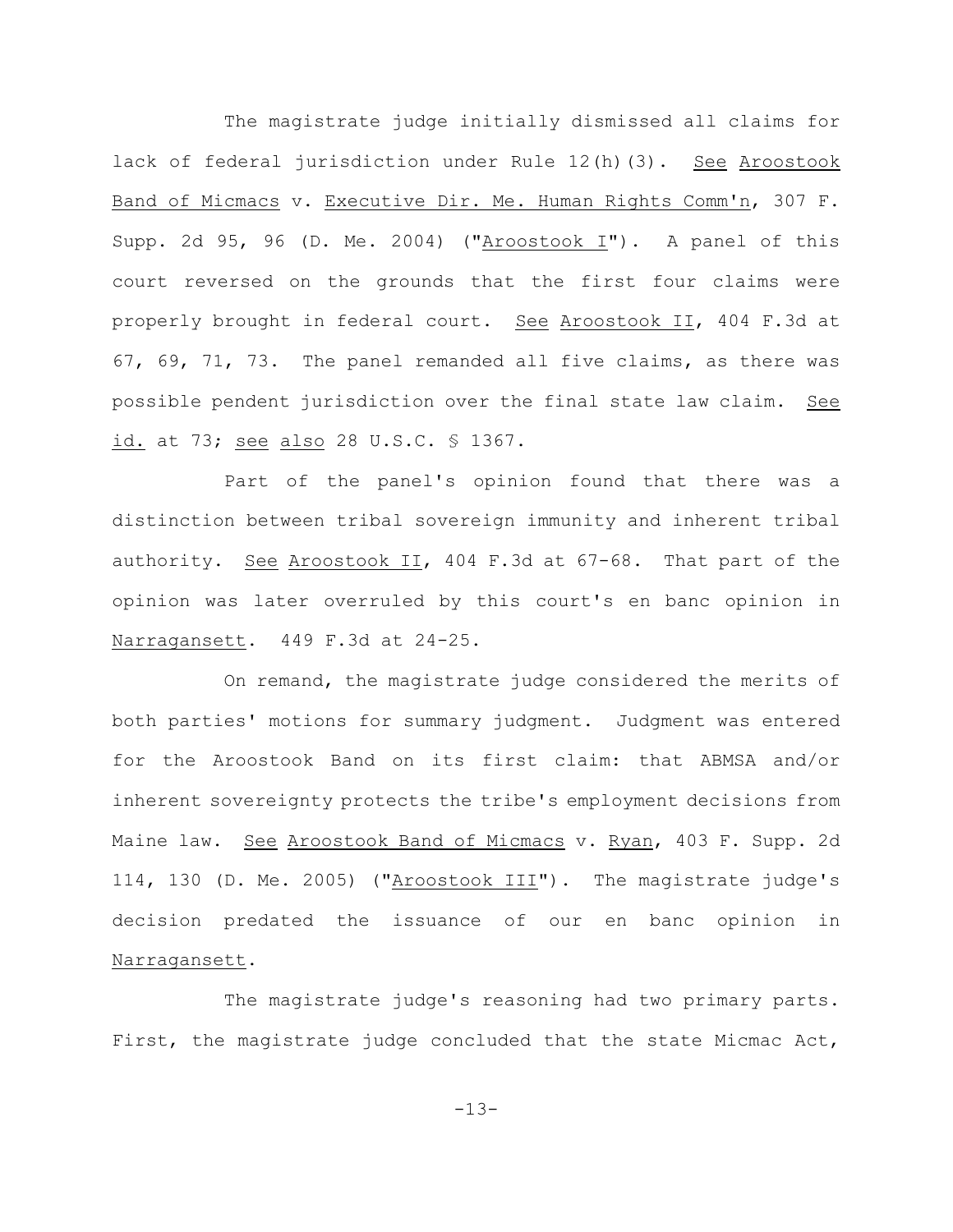with its language subjecting the Aroostook Band to state law, had never taken effect. Id. at 119-22. This failure to become effective, the judge held, was not cured by ABMSA, even though the federal act stated it was ratifying its state counterpart. Id. at 122-23.

Second, the magistrate judge concluded that while MICSA had subjected the Aroostook Band to Maine law, this aspect of MICSA was effectively and impliedly abrogated by two provisions in ABMSA: the grant of federal recognition to the Aroostook Band in  $\S$  6(a), and the authorization in  $S$  7(a) for the Aroostook Band to organize its government. Id. at 124-30. Both provisions of ABMSA, the magistrate judge held, were in conflict with MICSA, and the conflicts were resolved in the Aroostook Band's favor pursuant to ABMSA's § 11. Id. at 124-26.

The magistrate judge permanently enjoined the Commission defendants from applying the MHRA and MWPA to the Aroostook Band, id. at 133, and also issued a declaratory judgment to similar effect against Gardiner, Condon, and Ayoob.<sup>5</sup> The Commission

 $5$  In light of her resolution, the magistrate judge did not reach the merits of most of the Aroostook Band's remaining claims. She dismissed the Band's claims based on tribal sovereign immunity, Title VII preemption, and interpretation of the MHRA and MWPA, as any relief on those claims would have been identical to the relief already granted. Aroostook III, 403 F. Supp. 2d at 133. The magistrate judge did enter judgment for the Aroostook Band on its third claim, which contended that the Band was exempt from Title VII. Id. at 130-31, 133. The merits of that claim were not contested, and are not a subject of this appeal.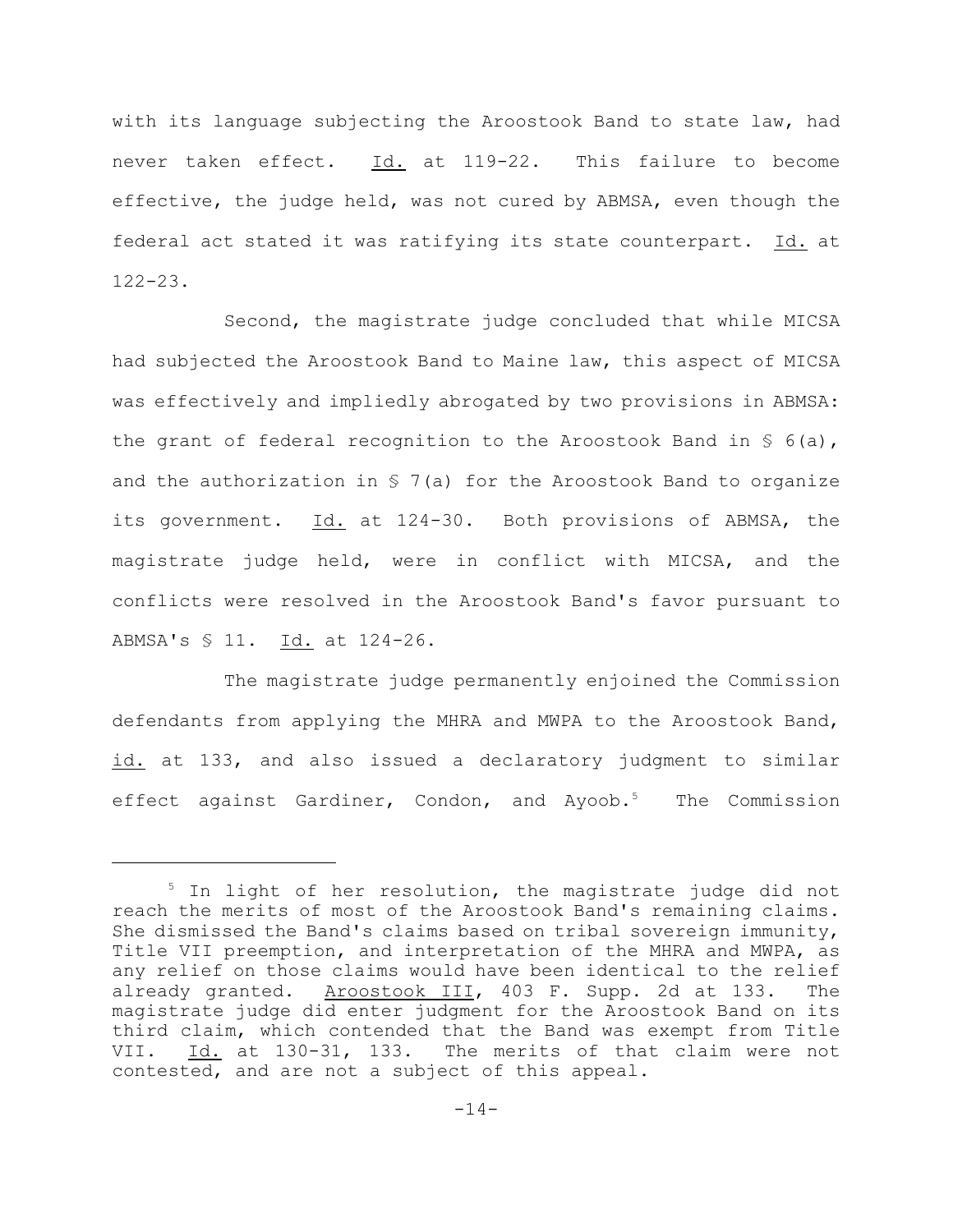defendants and defendants Gardiner and Condon all appealed. We consolidated the appeals, and we now reverse.

#### **II. AN OVERVIEW**

We review de novo the magistrate judge's disposition of the cross-motions for summary judgment. Jalbert Leasing, Inc. v. Mass. Port Auth., 449 F.3d 1, 2 (1st Cir. 2006).

There are several major strands to the Aroostook Band's argument. First, the Aroostook Band argues that MICSA did not subject the tribe's government to state employment law. Second, even if MICSA did have this effect, the tribe contends that this aspect of MICSA was abrogated by and is in conflict with ABMSA. Throughout, the Aroostook Band interprets the relevant statutes in light of its notions of inherent tribal sovereignty, as protected under federal Indian common law.

The precise question we face is whether Maine is precluded from applying its employment statutes when these statutes permit individuals employed by the Aroostook Band's government to file and pursue discrimination complaints with the Commission and through any judicial review thereafter. While the parties have argued in broad terms before us, that is the narrow issue that we decide.<sup>6</sup>

 $6$  Maine does acknowledge the possibility that MICSA and ABMSA did not fully abrogate the Aroostook Band's sovereignty as to all matters -- it contends, however, that the issues in this case cannot fall within the limited exception. The State's acknowledgment is only that ABMSA § 7(a) may give the Aroostook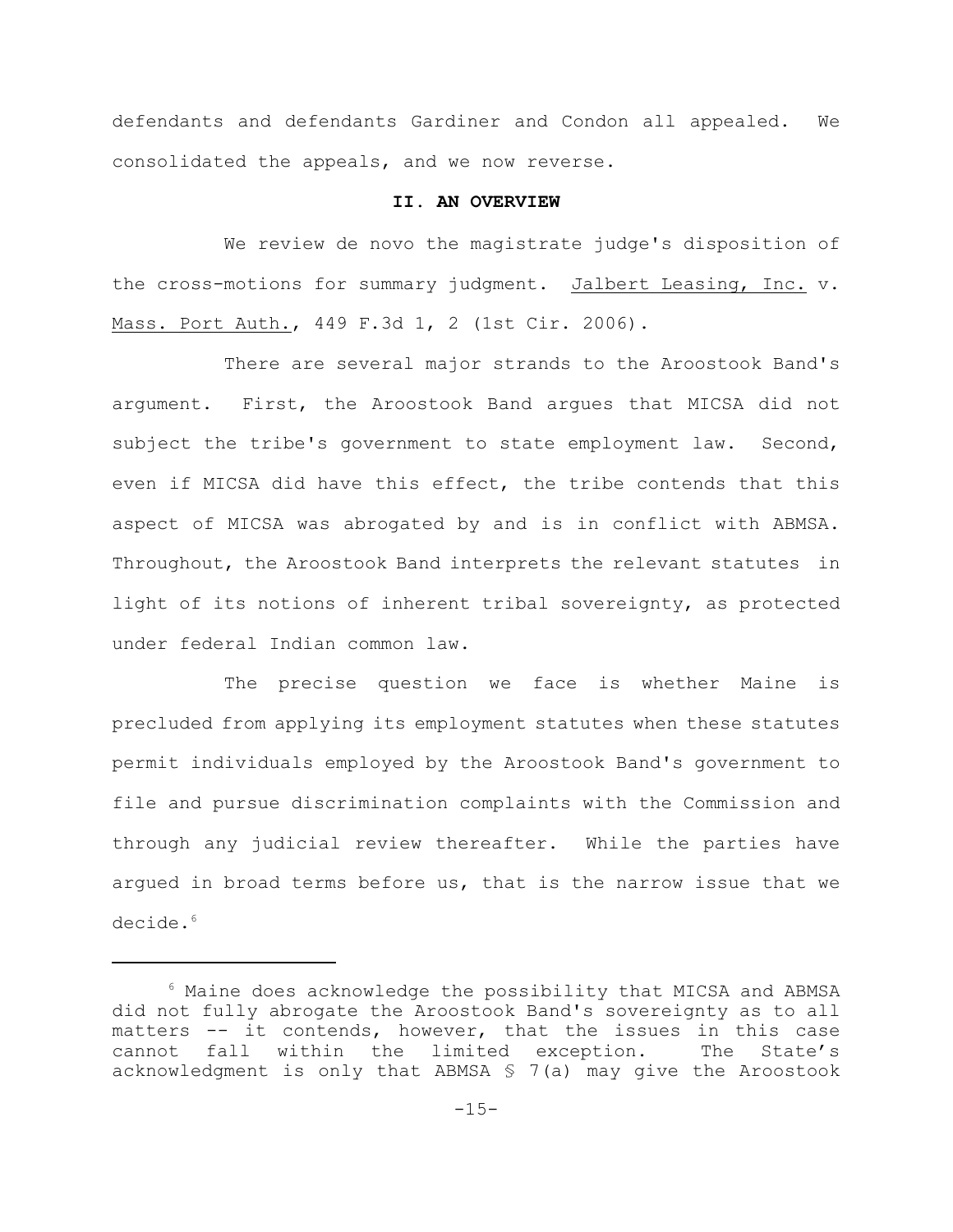Our conclusion is that this dispute is resolved in Maine's favor based on two federal statutes, MICSA and ABMSA, both of which were statutes designed to settle Indian claims. These settlement acts displaced any federal common law that might otherwise bear on this dispute. MICSA clearly and unequivocally establishes that Maine law applies to the Aroostook Band. And ABMSA does not either explicitly or implicitly conflict with or override MICSA on this point. It instead reinforces this aspect of MICSA.

Whether or not the state Micmac Act ever became effective under state law is not an issue we need to decide. As a federal court, we would be reluctant in any event to decide such a difficult and complex issue of state law without guidance from Maine's Supreme Judicial Court. Our analysis and the resolution of these issues turn entirely on federal law.

## **III. MICSA'S EFFECT ON THE AROOSTOOK BAND**

#### **A. MICSA's Text**

Maine relies on MICSA's language to support its argument that MICSA subjected the Aroostook Band to state employment law. Specifically, MICSA declares that

Band independence over aspects of its own governmental and electoral structures. Cf. Narragansett, 449 F.3d at 26 (finding congressional abrogation of a tribe's sovereignty, but recognizing the possibility that the tribe still retained control over a "core group of sovereign functions").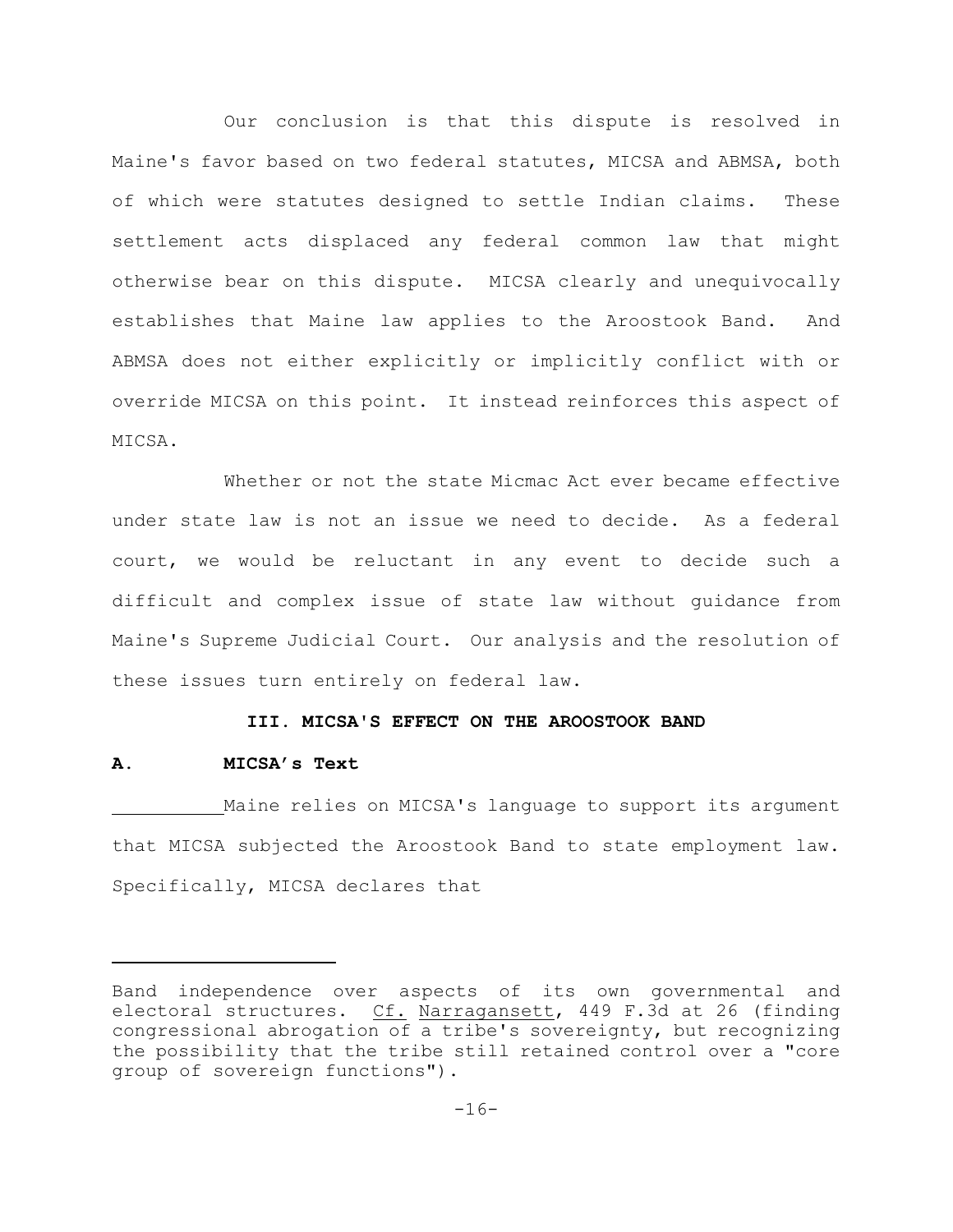all Indians, Indian nations, or tribes or bands of Indians in the State of Maine, other than the Passamaquoddy Tribe, the Penobscot Nation, and their members, and any lands or natural resources owned by any such Indian, Indian nation, tribe or band of Indians and any lands or natural resources held in trust by the United States, or by any other person or entity, for any such Indian, Indian nation, tribe, or band of Indians shall be subject to the civil and criminal jurisdiction of the State, the laws of the State, and the civil and criminal jurisdiction of the courts of the State, to the same extent as any other person or land therein.

25 U.S.C.  $\frac{1725}{a}$ . By its clear terms,  $\frac{1725}{a}$  makes all Maine tribes, other than the Passamaquoddy Tribe and the Penobscot Nation, "subject to the civil and criminal jurisdiction of the State, the laws of the State, and the civil and criminal jurisdiction of the courts of the State."<sup>7</sup>

The Aroostook Band argues that even while MICSA made it "subject to . . . the laws of the State," the statute did not go so far as to subject the internal tribal matters of the Aroostook Band to state law. $8$  It contends that it retains authority over these

 $7$  The State also relies on a separate MICSA provision, see 25 U.S.C. § 1725(h), to argue that the federal common law doctrine of tribal sovereignty no longer has force anywhere within the State of Maine. We do not reach this argument.

 $8$  The Aroostook Band argues that its employment of defendants Gardiner, Condon, and Ayoob was an "internal tribal matter." For purposes of this decision, we assume that to be true for the sake of argument.

In Penobscot Nation v. Fellencer, this court determined that a tribe's employment of a community health nurse, who tended to the personal medical needs of tribal members, was an "internal tribal matter" within the meaning of the Settlement Acts. See 164 F.3d at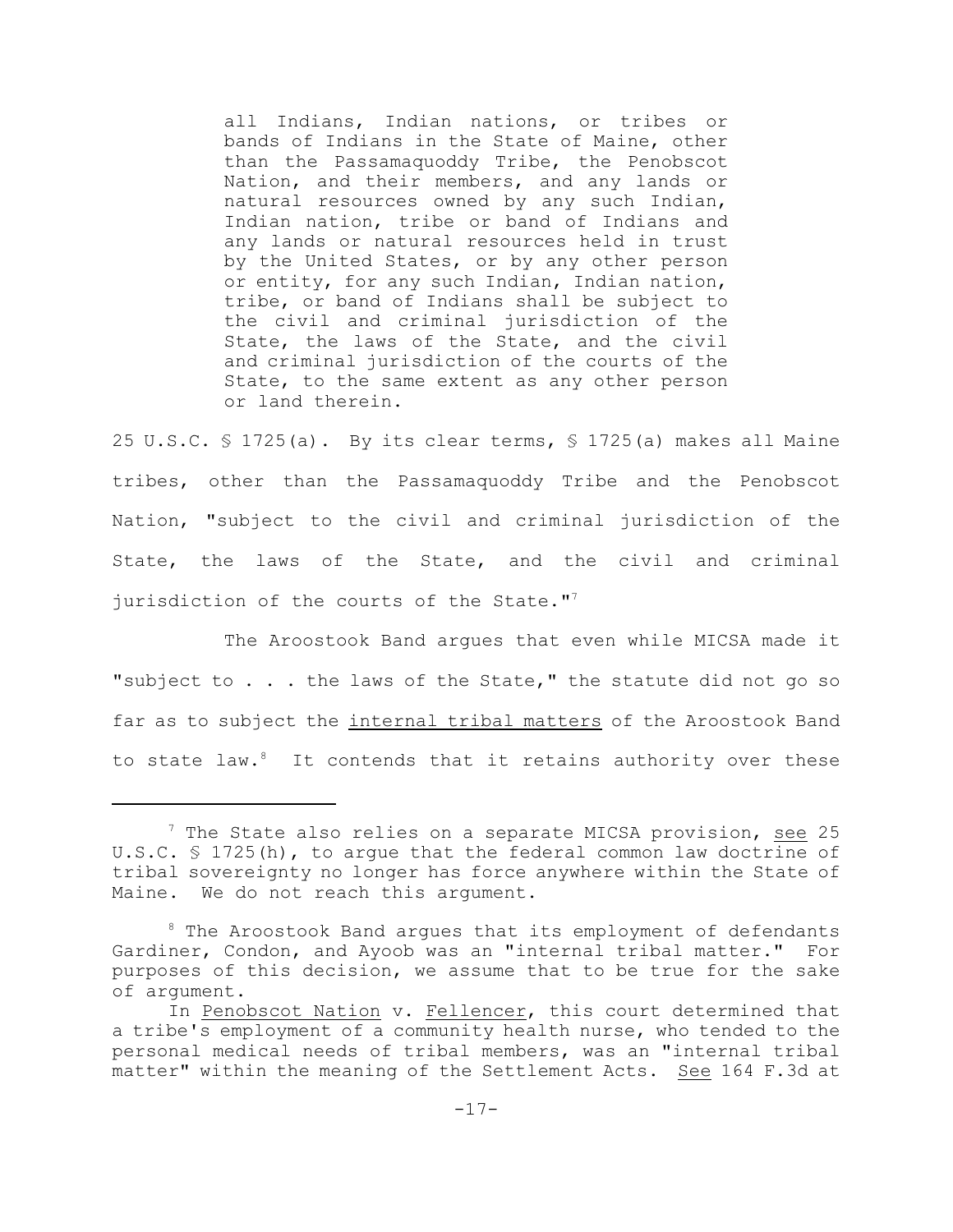matters as part of its inherent tribal sovereignty. We discuss in a later section why Congress's intent in MICSA to ratify the state Settlement Act, grouped with that state statute's treatment of "internal tribal matters," defeats this claim. But in this section we also provide several other reasons to reject the argument.

# 1. Statutory Clarity and the Abrogation of Sovereignty

The Aroostook Band relies on rules of statutory construction that "obligate us to construe 'acts diminishing the sovereign rights of Indian tribes . . . strictly, ' 'with ambiguous provisions interpreted to the [Indians'] benefit.'" Fellencer, 164 F.3d at 709 (ellipsis and alteration in original) (internal citations omitted) (quoting Rhode Island v. Narragansett Indian Tribe, 19 F.3d 685, 702 (1st Cir. 1994); County of Oneida v. Oneida Indian Nation, 470 U.S. 226, 247 (1985)). The Aroostook Band asserts that prior to MICSA's enactment, it had the power to control all of its own employment matters as part of its inherent sovereignty. It contends that, judged against a backdrop of federal common law protecting Indian sovereignty, see Rhode Island, 19 F.3d at 701, MICSA was not clear enough to subjugate this aspect of the tribe's sovereignty to Maine law.

<sup>707.</sup> Because it has not been contested, we accept arguendo the extension of Fellencer to this case. We do note that unlike in Fellencer, see id. at 710, Maine has here claimed an interest in the enforcement of its employment laws.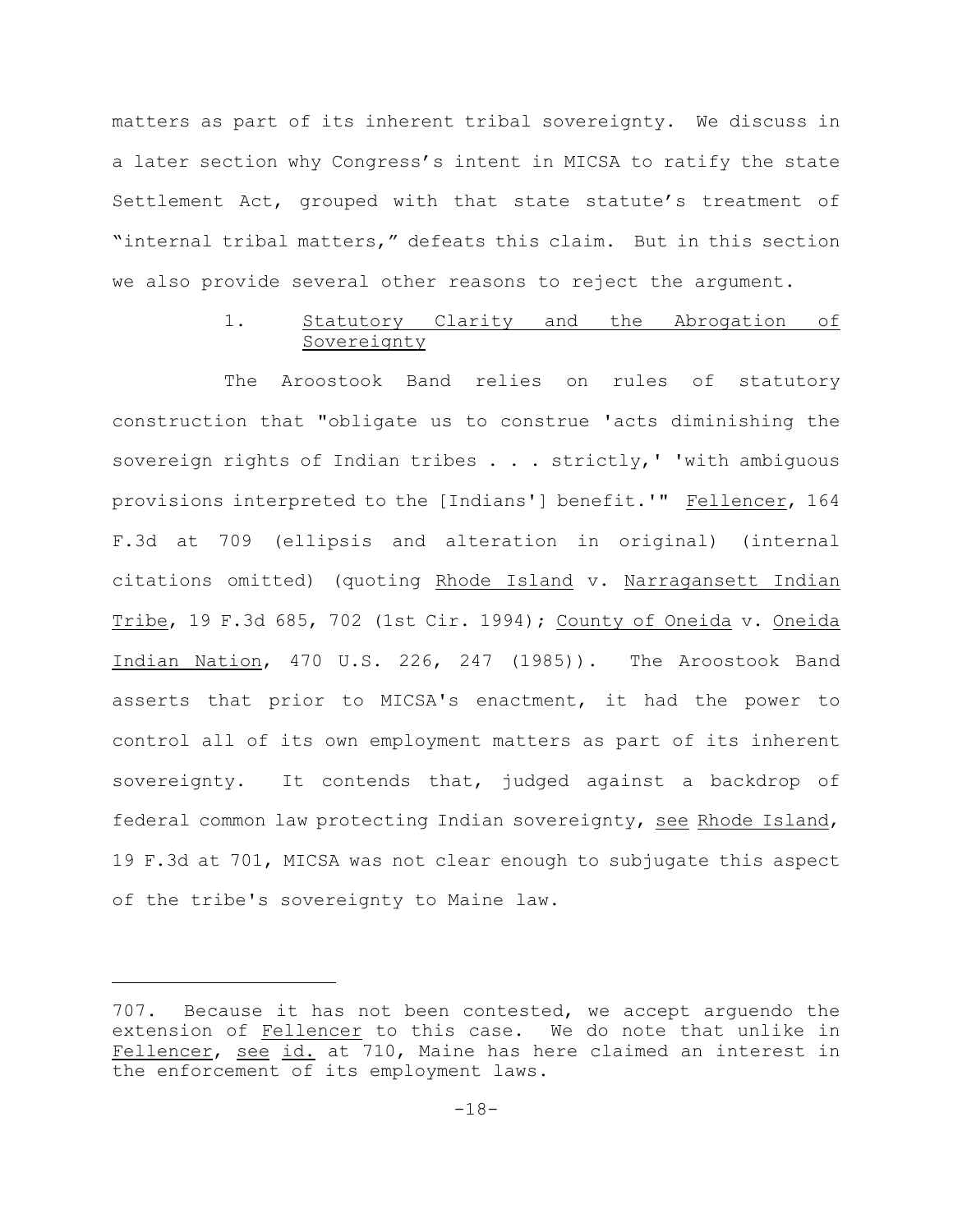We disagree. Whatever powers are included within "inherent tribal authority," Congress may abrogate those powers by statute. See United States v. Lara, 541 U.S. 193, 200 (2004); Washington v. Confederated Bands & Tribes of the Yakima Indian Nation, 439 U.S. 463, 470-71 (1979). Although Congress must do so clearly, "there is no requirement that talismanic phrases be employed. Thus, an effective limitation . . . need not use magic words." Narragansett, 449 F.3d at 25.<sup>9</sup>

MICSA is clear. In § 1725(a) it not only made Maine Indians "subject to . . . the laws of the State," and "subject to the civil and criminal jurisdiction of the State," but it expressly added the emphasizing phrase "to the same extent as any other person." And § 1725(a) not only applies to "Indians," but also to the "Indian nations, . . . tribes[, and] bands of Indians" themselves. Short of using "magic words," it is hard to imagine how § 1725(a) could have been clearer. There is no "internal tribal matters" exception in the statute.

The Aroostook Band tries to interpret this clear statement by Congress as nevertheless exempting specific units of tribal government. Aided by the Houlton Band as amicus, the

<sup>&</sup>lt;sup>9</sup> Although this portion of Narragansett was referring to "sovereign immunity" rather than "inherent sovereignty," elsewhere in that en banc opinion we rejected the idea that there was a meaningful distinction between the two, and we explicitly overruled Aroostook II to the extent it held otherwise. See Narragansett, 449 F.3d at 24-25.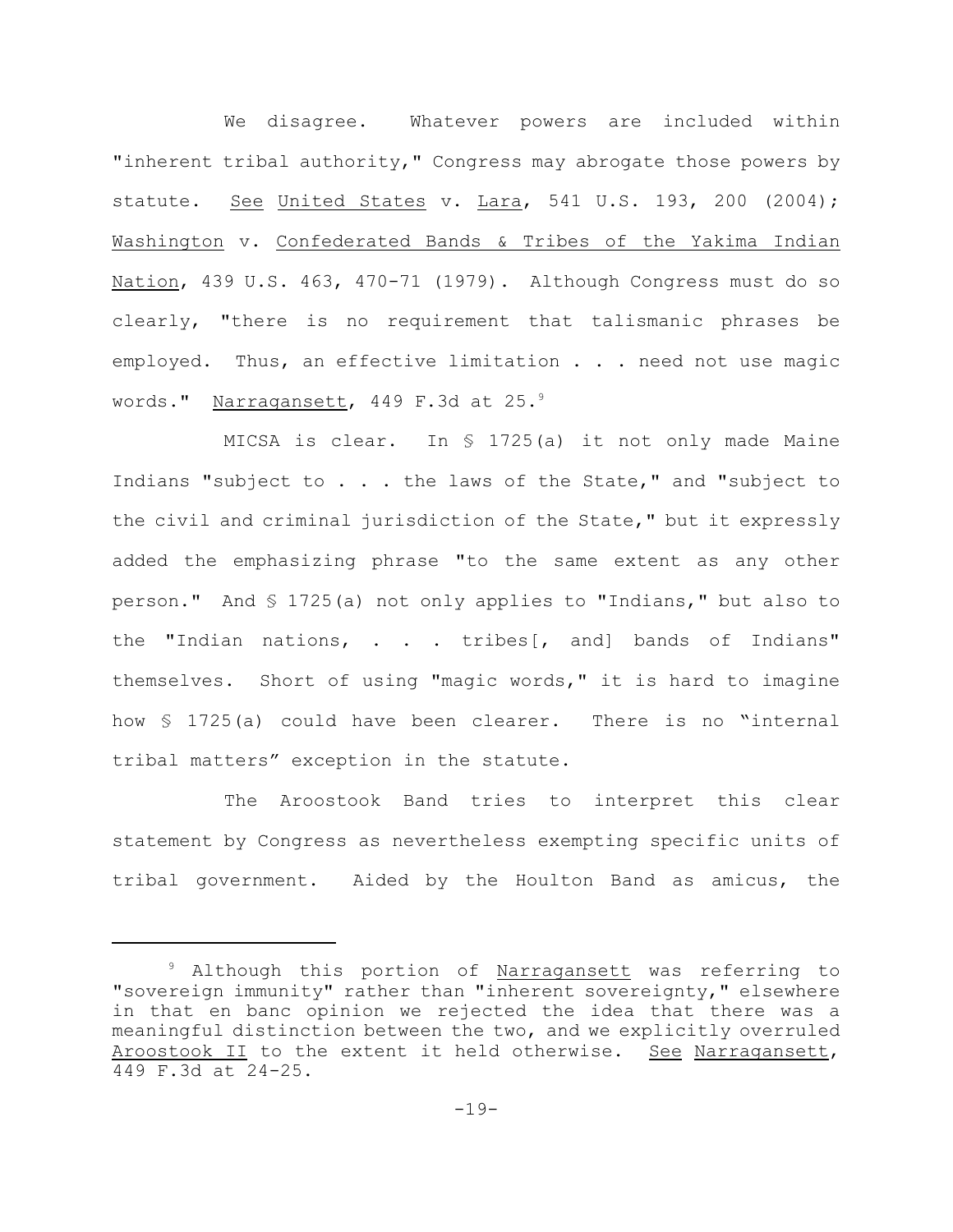Aroostook Band sees significance in the fact that § 1725(a) does not apply state law to governing bodies like the Aroostook Micmac Council or the Houlton Band Council. Cf. 25 U.S.C. § 1722(a) (stating that the Houlton Band is "represented" by the Houlton Band Council); ABMSA § 3(1) (stating that the Aroostook Band is "represented" by the Aroostook Micmac Council). The inference we are asked to draw is that § 1725(a) applies state law to Maine tribes as "polities" but not to their governments.

This argument lacks merit. It is not a natural reading of the language and it creates an artificial distinction merely to suit tribal purposes. Further, MICSA recognizes that a governing Council exists as a representative of a tribe. See 25 U.S.C. § 1722(a). It is the tribe itself, as a legal entity, whose interest in sovereignty is really at issue.<sup>10</sup> See Ninigret Dev. Corp. v. Narragansett Indian Wetuomuck Hous. Auth., 207 F.3d 21, 29 (1st Cir. 2000) (explaining that a tribal housing authority had sovereign immunity because it was "an arm of the [t]ribe");

 $10$  Indeed, it appears that it was the Aroostook Band as a legal entity that employed defendants Gardiner, Condon, and Ayoob. Both sides admitted in the district court that "the Band" employed the three individual defendants.

Additionally, as defendants Gardiner and Condon point out, the plaintiff in this lawsuit is the "Aroostook Band of Micmacs," which the complaint tells us is governed by the "Aroostook Band of Micmacs Tribal Council." All relief is requested on behalf of "the Band." If only the Band as "polity" is the plaintiff, and it is requesting relief only on behalf of itself, one wonders whether the plaintiff even has standing to advance claims on behalf of the Band as "government."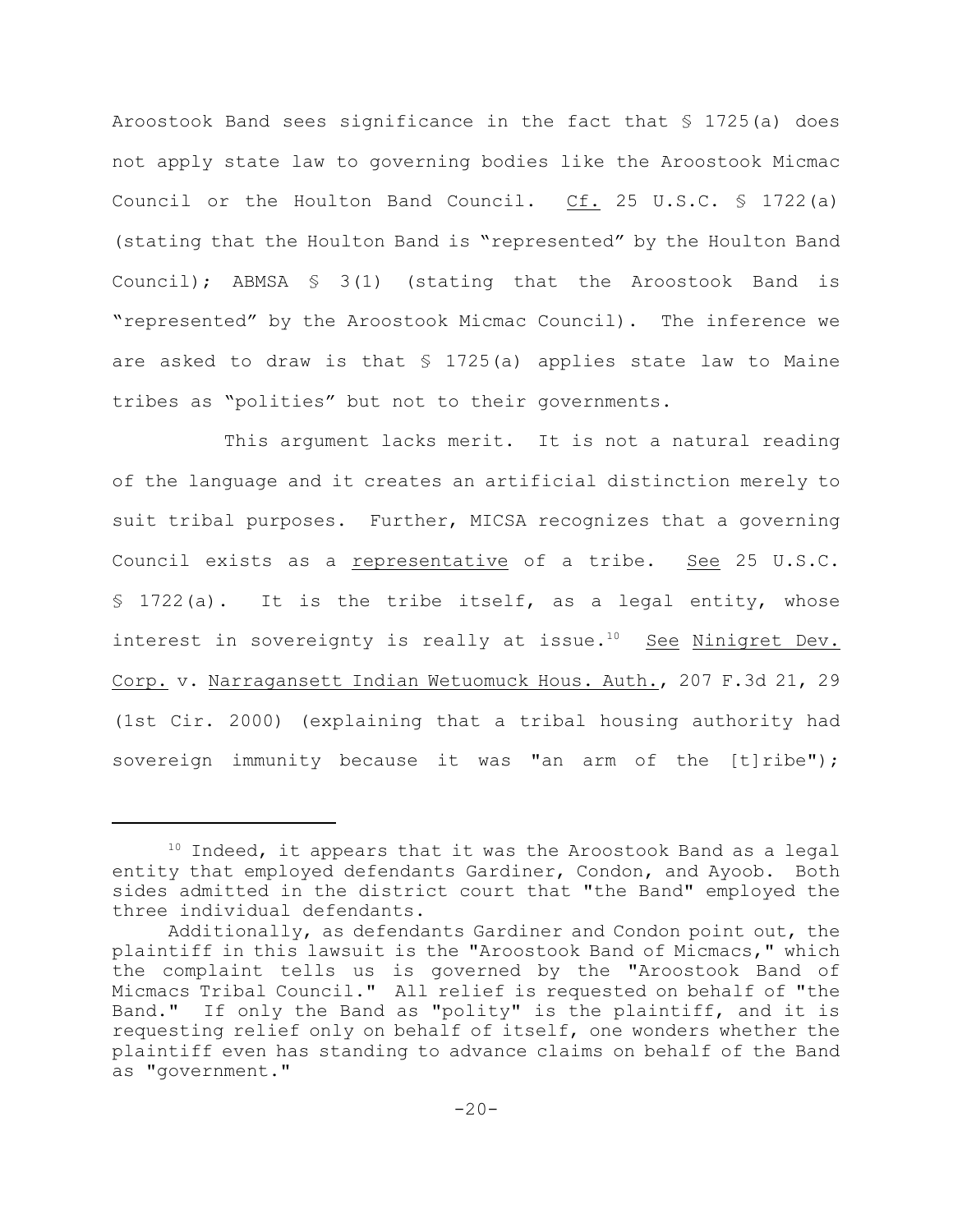Fletcher v. United States, 116 F.3d 1315, 1324 (10th Cir. 1997) (holding that the members of a tribal government, sued in their official capacities, were protected by sovereign immunity because any relief would "run against the [t]ribe itself"). Under MICSA, § 1725(a) applies state law to "Indian nations,  $\ldots$  tribes[,] or bands." That is what matters. See Narragansett, 449 F.3d at 30 (holding that tribal officers have no sovereign immunity when they engage in activities that the tribe itself cannot lawfully authorize).

Amicus presents another argument why § 1725(a) was not clear in its abrogation of either Houlton or Aroostook tribal sovereignty.<sup>11</sup> Under 25 U.S.C.  $\frac{1}{2}$  1727(a), the Passamaquoddy and the Penobscots have the opportunity to petition for "exclusive jurisdiction" over certain child custody matters. Amicus contends that the use of "exclusive jurisdiction" here, in contrast with the use of the sole word "jurisdiction" in § 1725(a), means that § 1725(a) merely grants the state "nonexclusive authority and concurrent jurisdiction to apply [s]tate law" to tribes like the Houlton Band and Aroostook Band.

But amicus ignores the fact that elsewhere in MICSA, the Passamaquoddy and the Penobscots were "authorized to exercise

 $11$  While we are not obligated to consider points raised only by an amicus, see N. & S. Rivers Watershed Ass'n v. Town of Scituate, 949 F.2d 552, 556 n.8 (1st Cir. 1991), we nonetheless consider this and other points, in part because we have the benefit of the state's responses.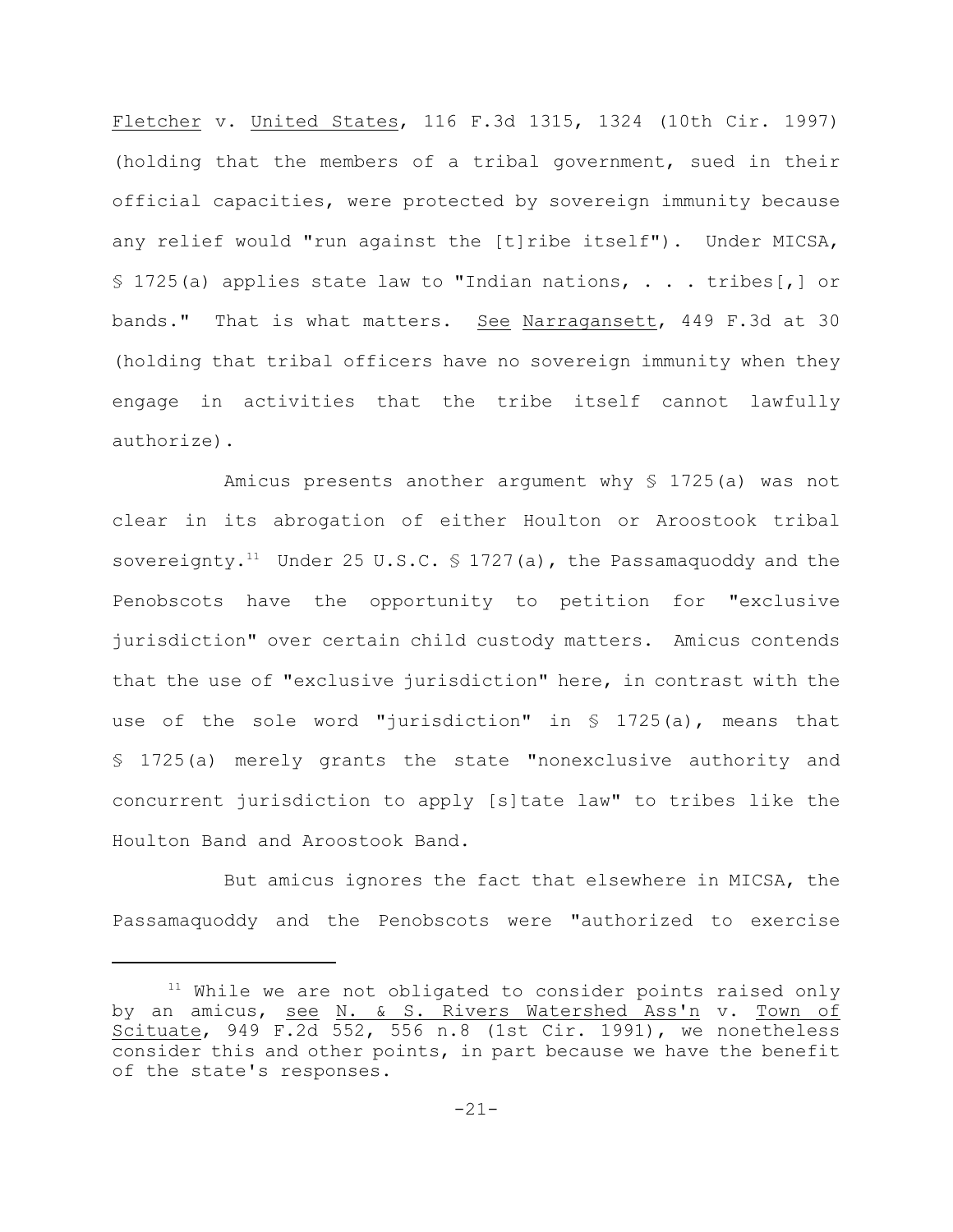jurisdiction, separate and distinct from the civil and criminal jurisdiction of the State of Maine, to the extent authorized by the [state Settlement Act]." Id. § 1725(f). No such jurisdictional authorization was provided to the other Maine tribes, and thus we think it would clearly defeat congressional intent to nevertheless imply one. The language about "exclusive jurisdiction" in § 1727(a) is plainly nothing more than a helpful clarification in light of the peculiar jurisdictional status of the Penobscots and Passamaquoddy. It does not turn § 1725(a) into a mere grant of concurrent jurisdiction. The meaning of MICSA's § 1725(a) is clear: Maine law applies to this situation.

# 2. Statutory Clarity in Context: Indian Statutes in Supreme Court Case Law

The Aroostook Band attempts to undercut the clarity of MICSA by comparing it to statutes -- most notably Public Law 280 and the Menominee Indian Termination Act of 1954 -- examined in several Supreme Court cases.

MICSA stands in stark contrast to Public Law 280, Act of Aug. 15, 1953, ch. 505, 67 Stat. 588 (codified as amended at 18 U.S.C. § 1162 and 28 U.S.C. § 1360). Public Law 280 is the statute discussed in Bryan v. Itasca County, 426 U.S. 373 (1976), a case on which the Aroostook Band relies. Bryan addressed the part of the statute that gave certain states

> jurisdiction over civil causes of action between Indians or to which Indians are parties which arise in . . . Indian country

> > -22-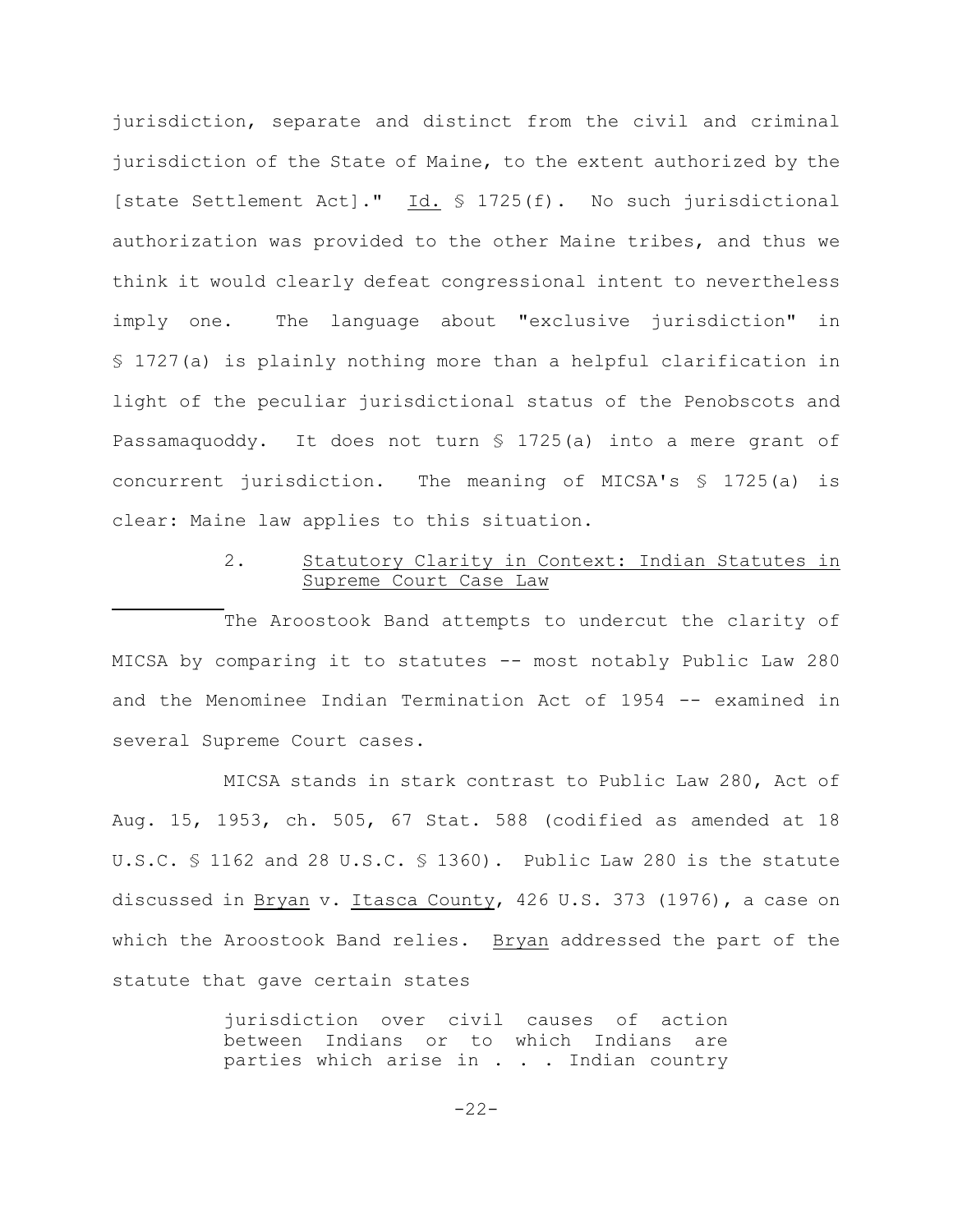. . . to the same extent that such State has jurisdiction over other civil causes of action, and those civil laws of such State that are of general application to private persons or private property shall have the same force and effect within such Indian country as they have elsewhere within the State.

28 U.S.C. § 1360(a). The Court found this statute did not clearly give states civil regulatory jurisdiction over Indians, and it interpreted the ambiguity for the Indians' benefit by precluding the application of a state property tax. See Bryan, 426 U.S. at 392-93.

In finding Public Law 280 ambiguous, the Court relied on reasons that are inapplicable to MICSA's  $$ 1725(a)$ . First, the Court examined Public Law 280's legislative history and concluded that its civil law provisions were primarily designed to address "the lack of adequate Indian forums for resolving private legal disputes." Id. at 383; see also id. at 379-87. Viewed in this light, when Public Law 280 gave force to "the civil laws of [the] State" pertaining to "private persons or private property," 25 U.S.C. § 1360(a), it was merely providing state rules of decision and a state forum for private disputes, and it was not attempting to infringe more deeply on tribal sovereignty. Bryan, 426 U.S. at 383-84. MICSA has no such legislative history, nor does it contain similar language specifically addressed to "private" legal disputes. Cf. Narragansett, 449 F.3d at 28 (noting the narrowness of Public Law 280).

-23-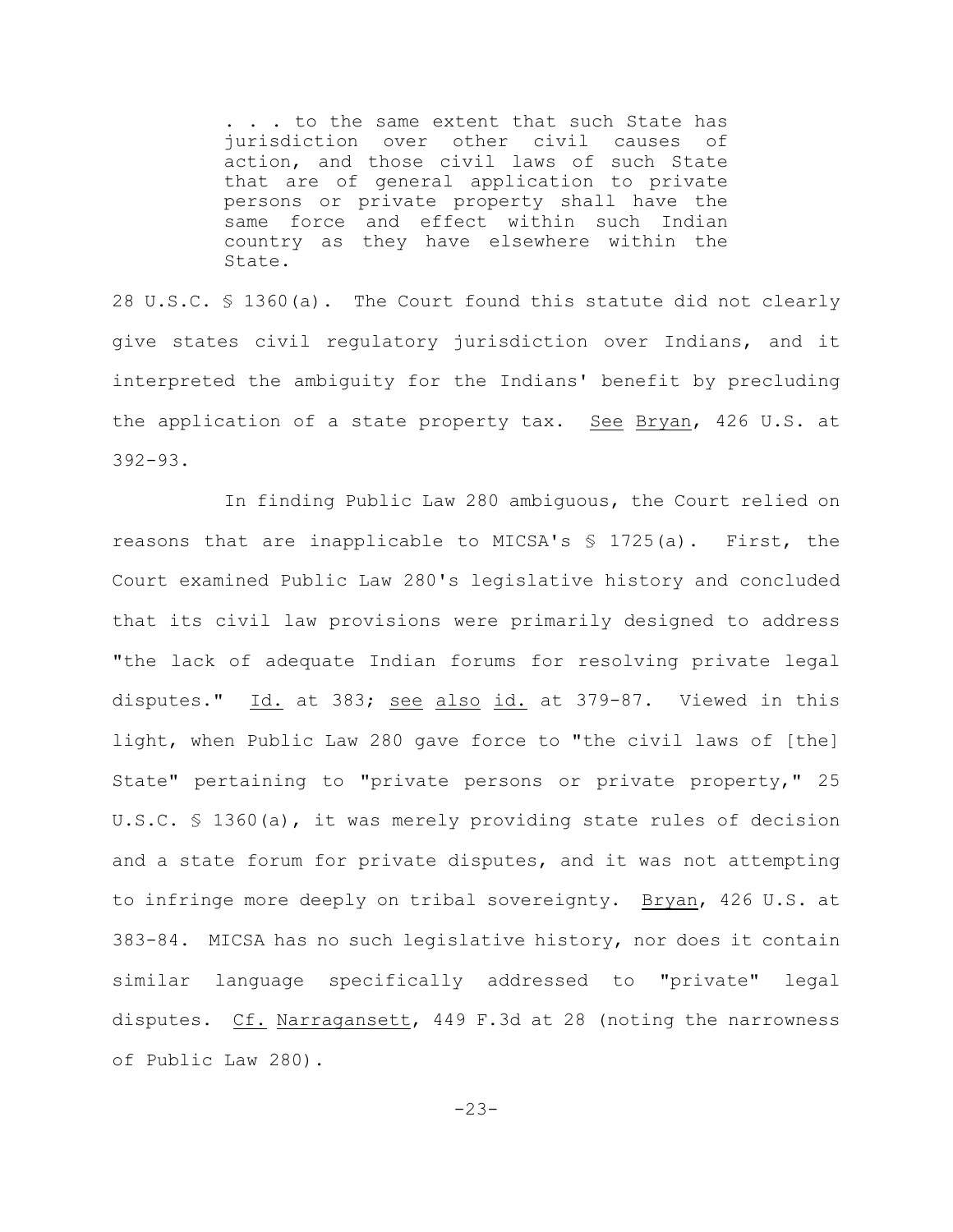More importantly, the Court in Bryan stressed that Public Law 280 lacked "any conferral of state jurisdiction over the tribes themselves." 426 U.S. at 389. In contrast, § 1725(a) expressly does apply to Indian tribes in addition to their members.

The Aroostook Band also cites to Menominee Tribe of Indians v. United States, 391 U.S. 404 (1968), but Menominee does not assist the tribe. Menominee involved a federal statute, the Menominee Indian Termination Act of 1954, 68 Stat. 250 (repealed 1973), which stated that "the laws of the several States shall apply to the [Menominee] tribe and its members in the same manner as they apply to other citizens or persons within their jurisdiction." 391 U.S. at 410 (internal quotation marks omitted) (quoting 25 U.S.C. § 899 (repealed 1973)). The Supreme Court refused to read this language as abrogating certain hunting and fishing rights that the Menominee Tribe had obtained in an 1854 treaty. Id. at 412-13. The Aroostook Band asks us to reach a comparable result here as it contends that the language in the Termination Act is similar to the language in MICSA.

We disagree and find Menominee not only easily distinguishable, but in fact supportive of our reading of MICSA. Menominee's holding is not that the Termination Act alone was too unclear to abrogate aspects of tribal sovereignty. Instead, Menominee held that the Termination Act needed to be considered in pari materia with Public Law 280, which was contemporaneously

 $-24-$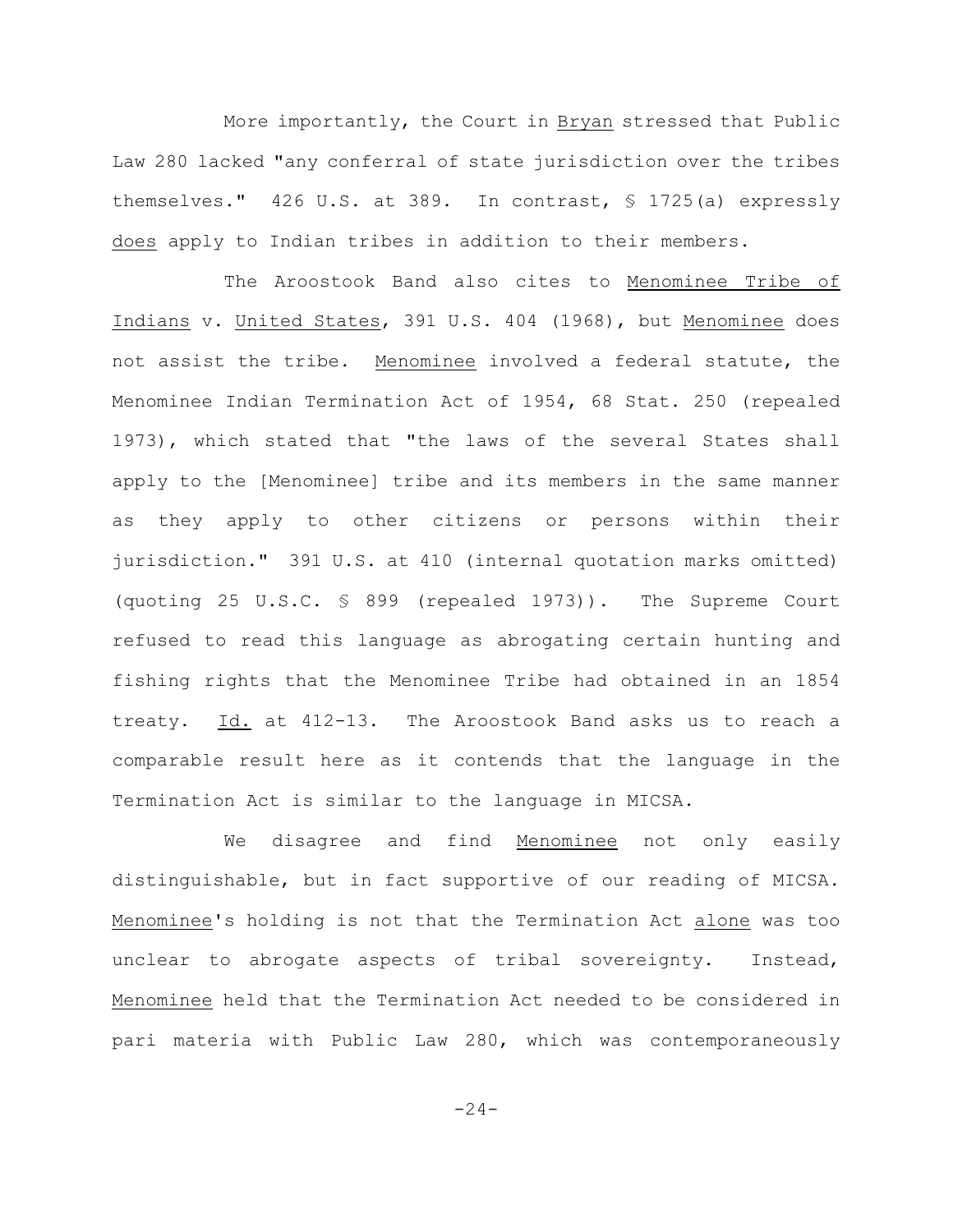passed and which explicitly said it was not interfering with Indian hunting and fishing rights granted by treaty. Id. at 410-11. The combination of these two statutes created enough ambiguity to favor preservation of Indian rights. With MICSA there is no similar federal statute, passed roughly contemporaneously, that could create a comparable ambiguity. To the contrary, the federal statutory scheme is a consistent whole on the issue in question.

Nor is this the sole fact that distinguishes Menominee. For instance, the Termination Act was abrogating a treaty right, which meant that rules of statutory construction favoring Indians were bolstered by the rule that "the intention to abrogate or modify a treaty is not to be lightly imputed to . . . Congress." Id. at 413 (quoting Pigeon River Improvement, Slide & Boom Co. v. Charles W. Cox, Ltd., 291 U.S. 138, 160 (1934)) (internal quotation marks omitted). By contrast, this case does not involve any treaty. Additionally, the Menominee Court drew support from statements by the Termination Act's chief sponsor; he had declared that the act "'in no way violates any treaty obligation with this tribe.'" Id. (quoting 100 Cong. Rec. 8537, 8538 (1954) (statement of Sen. Watkins)). The Aroostook Band has pointed to no legislative history for MICSA that is similarly so on point.

The Supreme Court's decision in South Carolina v. Catawba Indian Tribe, Inc., 476 U.S. 498 (1986), puts Menominee in context and further confirms our reading of MICSA. Catawba interpreted a

 $-25-$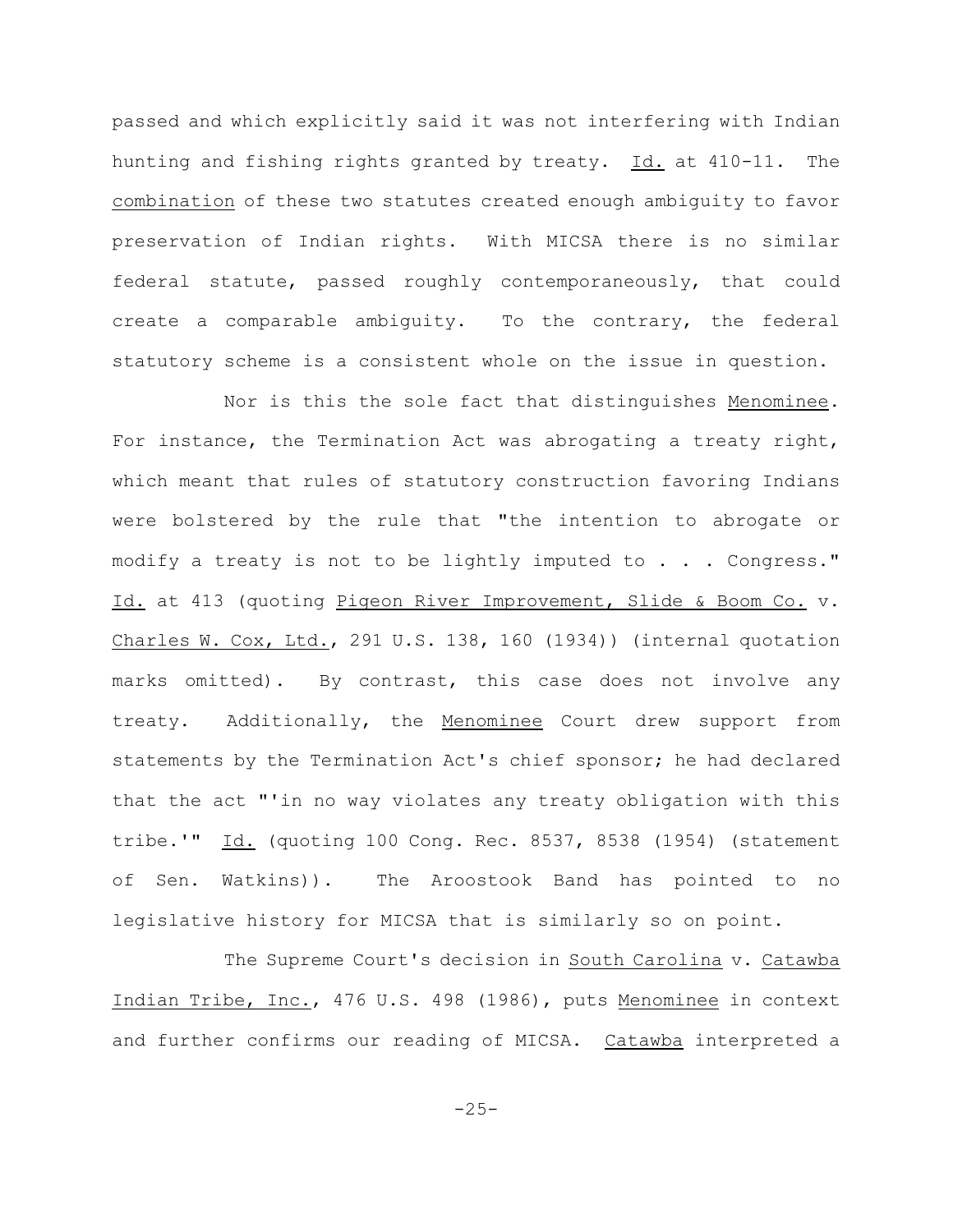statute virtually identical to the Termination Act in Menominee. See Catawba Indian Tribe Division of Assets Act, Pub. L. No. 86- 622, 73 Stat. 592 (1959) (repealed 1993). That Catawba statute declared: "[T]he [Catawba] tribe and its members shall not be entitled to [certain federal services] . . ., and the laws of the several States shall apply to them in the same manner they apply to other persons or citizens within their jurisdiction." 25 U.S.C. § 935 (repealed 1993); see also Catawba, 476 U.S. at 505. Without a contemporaneously passed statute like Public Law 280 to add ambiguity, the Supreme Court found it "unmistakably clear" that "state laws apply to the Catawba Tribe and its members in precisely the same fashion that they apply to others." Catawba, 476 U.S. at 505-06; see also id. at 509 n.20 (distinguishing Menominee on this basis). MICSA is similarly clear.

## 3. Statutory Clarity and The Tribal Employment Rule

Despite the statutory clarity, and the Supreme Court case law reinforcing this clarity, the Aroostook Band urges us to apply what it calls the "Tribal Employment Rule." What it means by this is that there are a number of cases, all from other jurisdictions and involving differently situated tribes,  $12$  holding that general

 $12$  Fellencer is the only cited case from this jurisdiction and it hardly helps the Aroostook Band. That decision, which involved a former employee of the Penobscot Nation, merely interprets the "internal tribal matters" exception explicitly contained in the state and federal settlement acts. Fellencer, 164 F.3d at 707. Fellencer concluded that the exception applied on its facts, insulating the contested employment decision from Maine law. Id.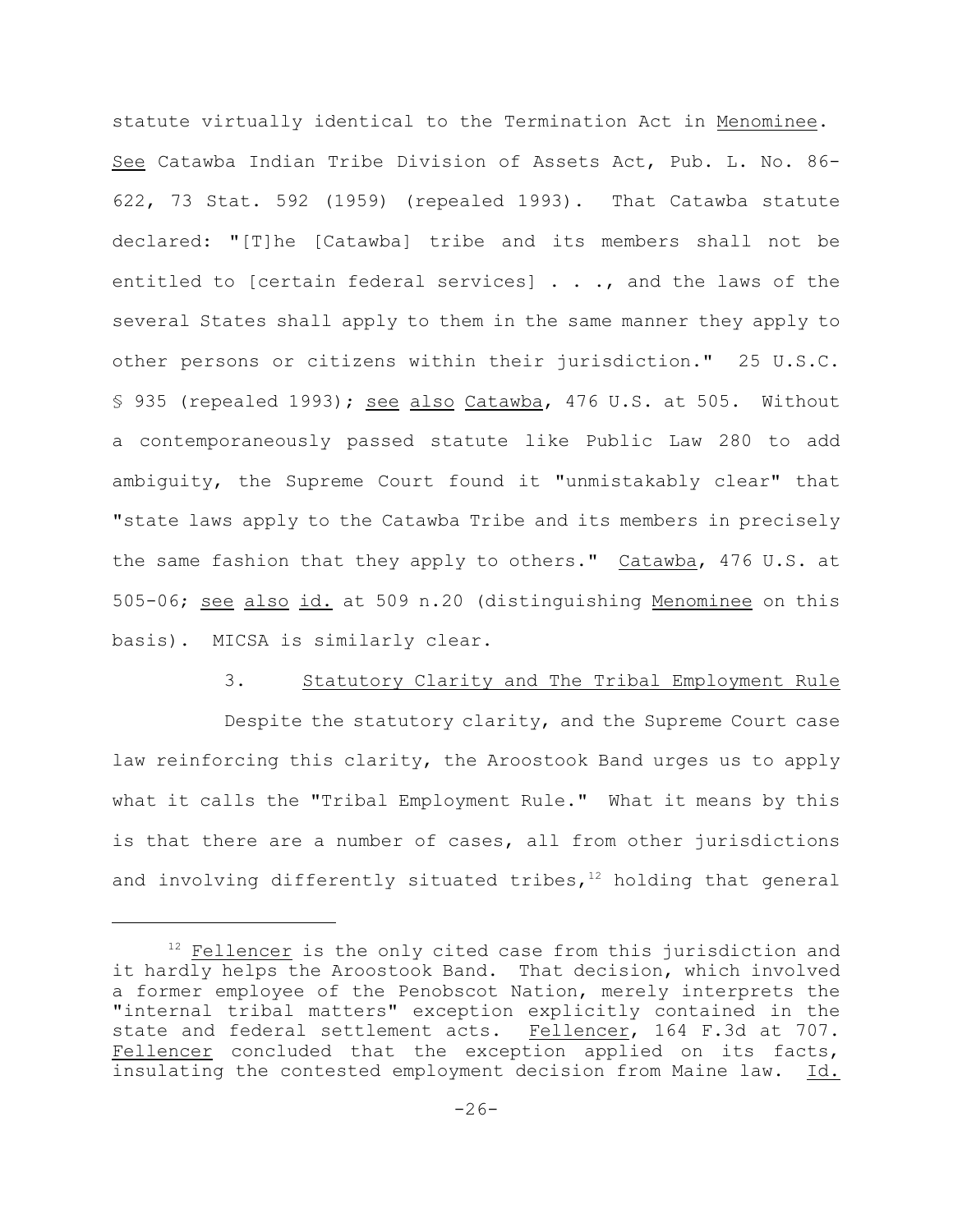federal employment statutes do not apply to tribal employers despite these statutes' silence on that issue. See, e.g., Snyder v. Navajo Nation, 382 F.3d 892, 894-95 (9th Cir. 2004) (tribal employer exempt from Fair Labor Standards Act); Taylor v. Ala. Intertribal Council Title IV J.T.P.A., 261 F.3d 1032, 1035-36 (11th Cir. 2001) (tribal employer insulated from employment discrimination claim under 42 U.S.C. § 1981); NLRB v. Pueblo of San Juan, 280 F.3d 1278, 1286 (10th Cir. 2000) (tribal employer not covered by National Labor Relations Act); cf. 42 U.S.C. § 2000e(b) (explicitly providing that for purposes of Title VII, the term "employer" does not include an Indian tribe).

These cases are inapposite. The fact that a tribe may be exempt from federal employment laws says little regarding that tribe's status under state employment laws, particularly where Congress has enacted settlement acts. None of these cases say that tribal employment decisions are somehow insulated from state law in the face of a federal statute that specifically applies state laws

at 713. No one doubts that the "internal tribal matters" exception applies to the Penobscots; the question is whether it also applies to the Aroostook Band.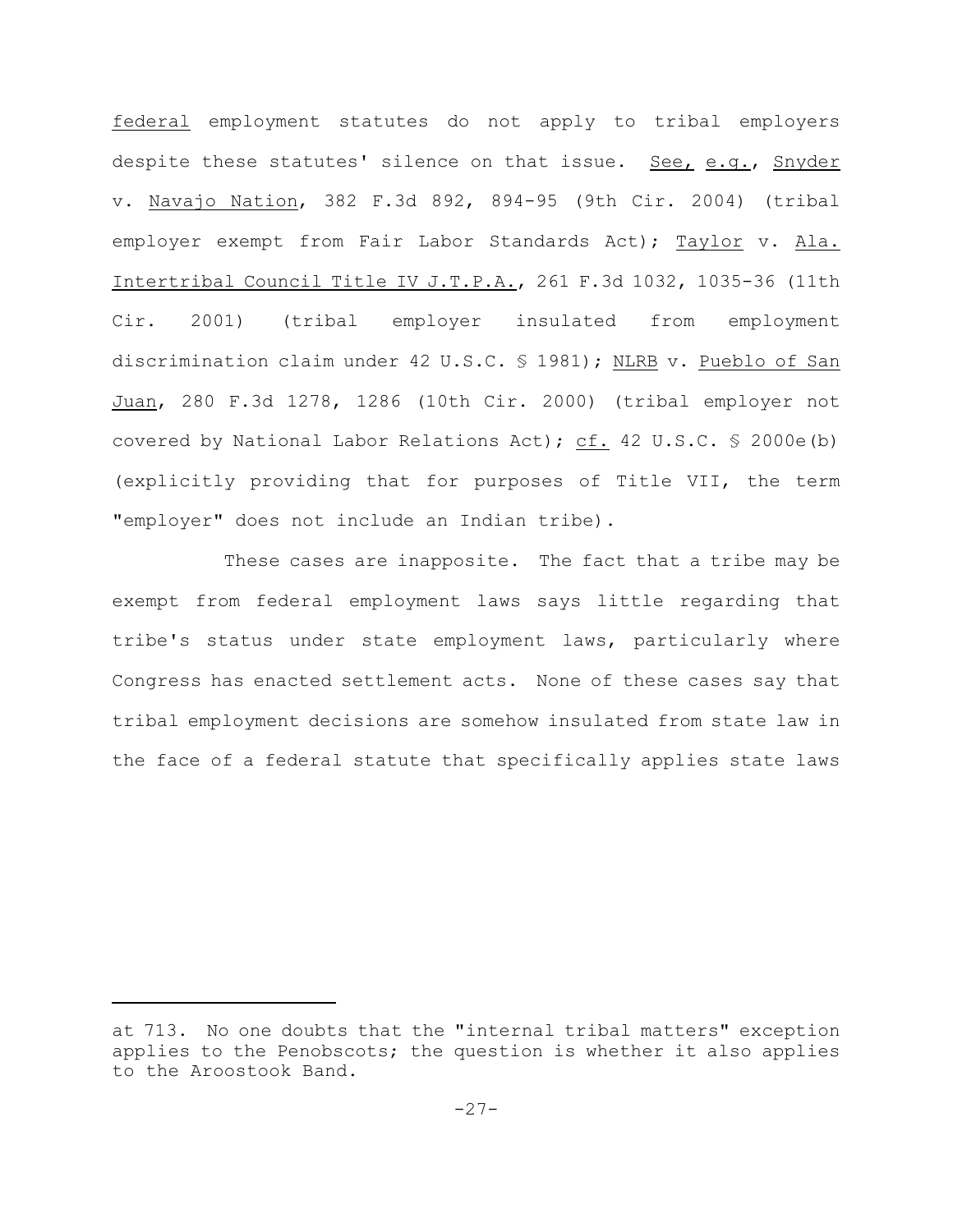to tribes. $^{13}$  We think the "Tribal Employment Rule" is inapplicable in the face of MICSA's clarity.

#### **B. The State Settlement Act and Its Relationship to MICSA**

We have held that as a matter of reading MICSA,  $\frac{6}{5}$  1725(a) clearly subjects the Aroostook Band to Maine law in this situation. That is enough. But because the Aroostook Band relies heavily on notions of equity, we also consider the terms of the state Settlement Act. The terms of that act reinforce our reading of MICSA's language and intent. Indeed, MICSA purported to ratify that state act. See 25 U.S.C.  $\frac{1}{2}$  1725(b)(1); see also Akins v. Penobscot Nation, 130 F.3d 482, 485 (1st Cir. 1997) (treating the "internal tribal matters" exception contained in the state Settlement Act as incorporated into federal law).

The state Settlement Act explicitly created an "internal tribal matters" exception for the Passamaquoddy and the Penobscots and not for the Houlton Band, the Aroostook Band, or any other Maine tribe. Compare Me. Rev. Stat. Ann. tit. 30, § 6204 (providing that "[e]xcept as otherwise provided in this Act, all Indians, Indian Nations, and tribes and bands of Indians in [Maine]

 $13$  The Aroostook Band does cite one case that is more on point. See Middletown Rancheria of Pomo Indians v. Workers' Comp. Appeals Bd., 71 Cal. Rptr. 2d 105 (Cal. Ct. App. 1998). But Middletown merely interprets the same statute, Public Law 280, which the Supreme Court dealt with in Bryan. See id. at 112 (holding that Bryan's interpretation controlled the outcome). We distinguished Bryan and Public Law 280 above, noting in particular the fact that Public Law 280 does not specifically apply state law to the tribes themselves.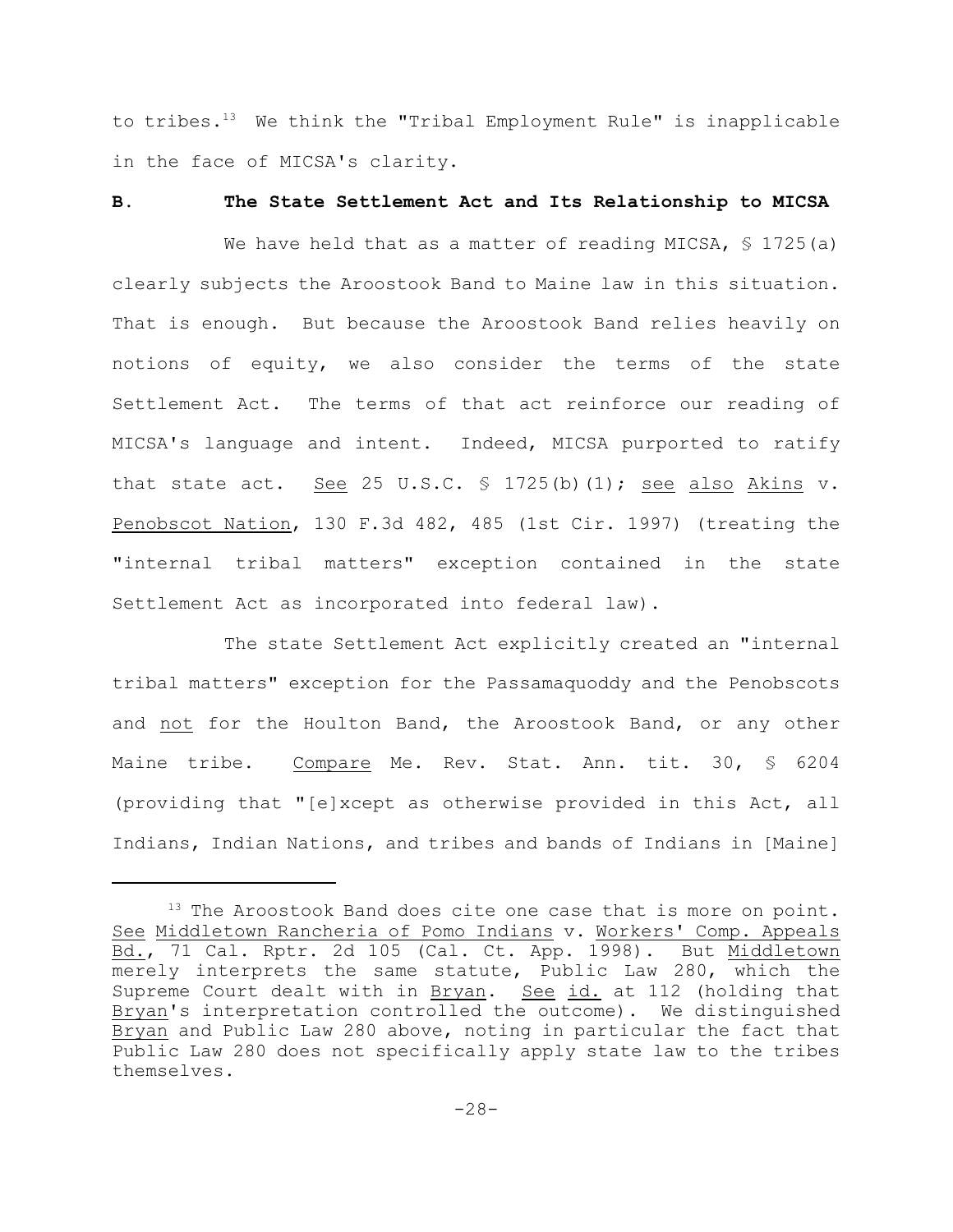... shall be subject to the laws of the State ... to the same extent as any other person"),  $with$   $id.$   $\frac{6206(1)}{100}$  (providing that "internal tribal matters" of the Passamaquoddy and the Penobscots "shall not be subject to regulation by the state"). MICSA's choice of language echoed the state Settlement Act by providing one legal regime for the Penobscots and Passamaquoddy, and a different regime for other tribes. Compare 25 U.S.C. § 1725(a) (subjecting all Indians in Maine, "other than the Passamaquoddy Tribe, the Penobscot Nation, and their members" to state law to the same extent as any other person), with id.  $\frac{1725(b)}{1}$  (discussing Maine's jurisdiction over the Penobscots and Passamaquoddy).

The Aroostook Band takes issue with this understanding of the state law. It argues that while the "internal tribal matters" exception in the state Settlement Act refers only to the Penobscots and the Passamaquoddy, the internal matters of all Maine tribes are free from state regulation. The Aroostook Band contends that the exception in the statute is "actually a savings clause that preserves certain aspects of inherent tribal sovereignty and selfgovernance rights that generally apply to all Indian tribes." It posits that such a savings clause was needed for the Penobscots and the Passamaquoddy to clarify their retained sovereignty despite their unique status as municipalities under Maine law. Since the other Maine tribes were not given municipal status, the Aroostook Band argues that no "internal tribal matters" exception was needed

 $-29-$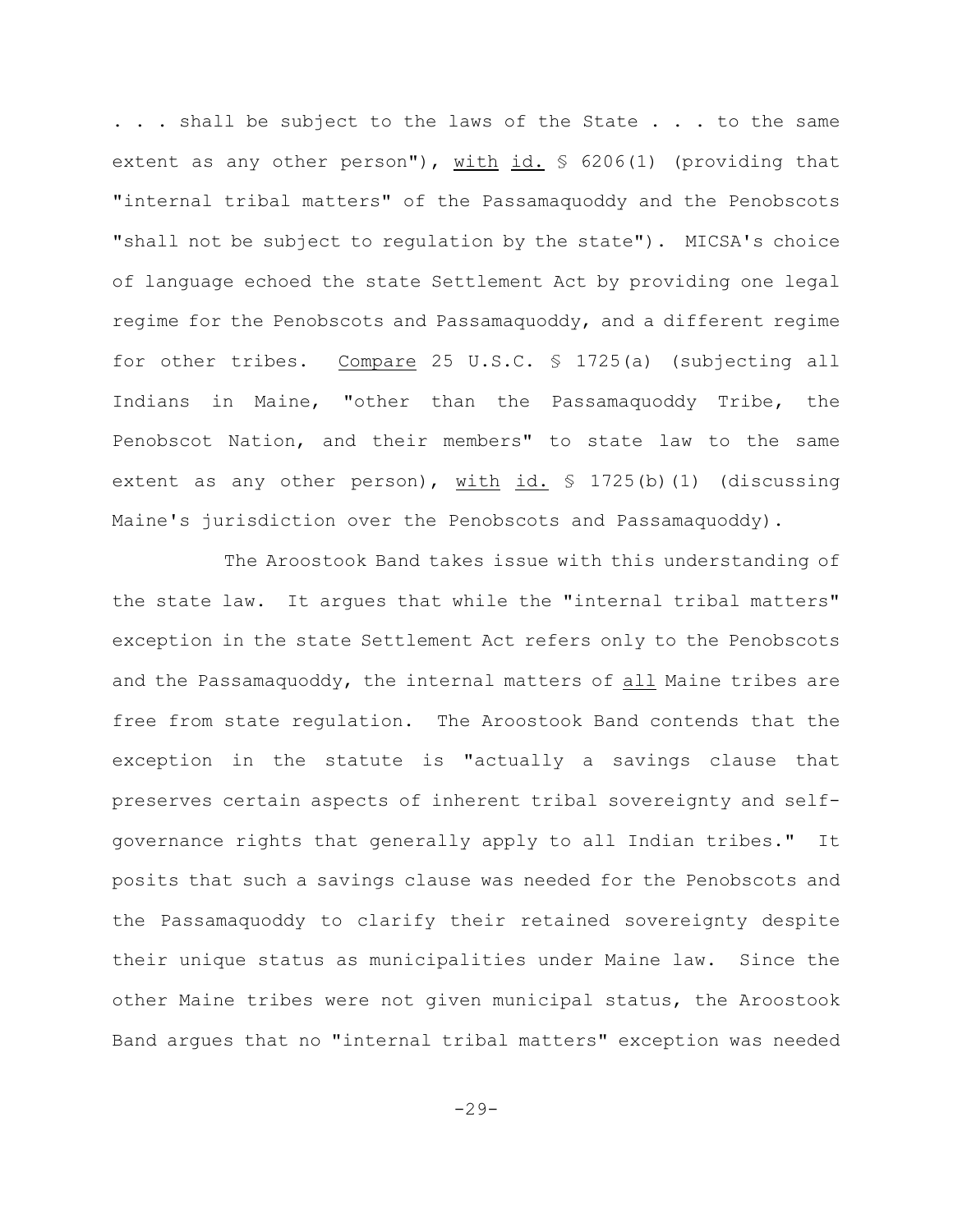for them in the state Settlement Act, so little should be inferred from congressional failure to place such an exception in MICSA.

We disagree with this innovative reading of the state Settlement Act. It is not a rational reading of the language. And the reading is also in tension with our precedent. We have held that the "internal tribal matters" exception has its own unique meaning, and that it does not invoke all of Indian common law.<sup>14</sup> See Fellencer, 164 F.3d at 709-13 (treating Indian common law as but one factor in determining whether something is an "internal tribal matter"); Akins, 130 F.3d at 488-90 (same); see also id. at 489 (refusing to read the exception "as invoking all of prior Indian law" because "[t]hat would be inconsistent with the unique nature of the Maine settlement"). This is hardly the effect we would expect from a "savings clause."<sup>15</sup>

 The Aroostook Band's reading of the exception is also undercut by strong evidence of legislative intent. The state Settlement Act clearly intended to give the Penobscots and the Passamaquoddy more independence from state law than it gave the

 $14$  Maine's highest court has expressed a similar understanding. See Penobscot Nation v. Stilphen, 461 A.2d 478, 488-89 (Me. 1983).

 $15$  The Houlton Band, as amicus curiae, attempts to salvage the interpretation offered by the Aroostook Band. It contends that the Passamaquoddy Tribe and the Penobscot Nation received the less generous "internal tribal matters" exception, while all other Maine tribes retained the full extent of their inherent sovereignty. This radical interpretation finds little textual support, and is drastically at odds with the legislative history.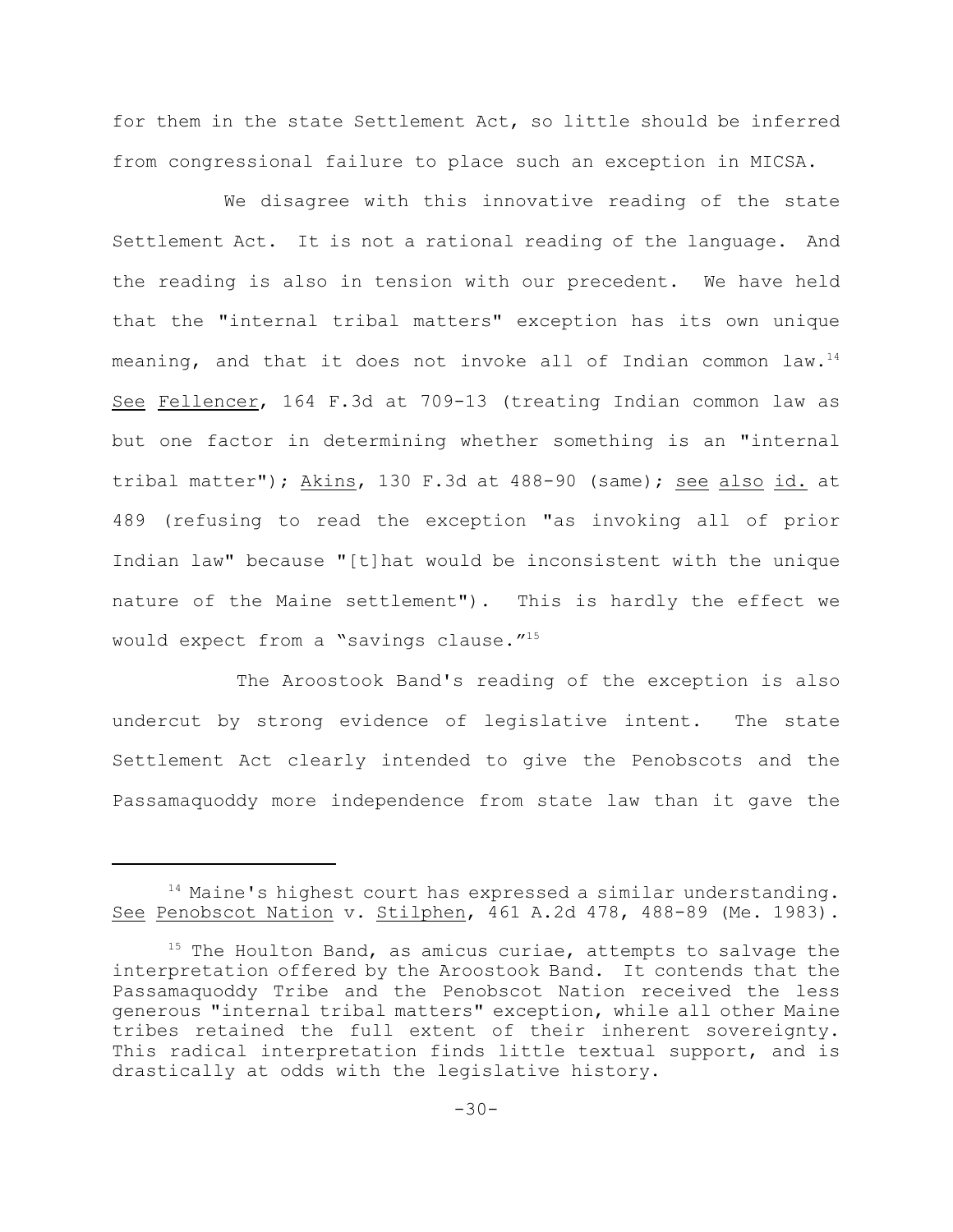Houlton Band (the only other Maine tribe that asserted a claim at the time that act was passed). In its findings section, the state Settlement Act declares: "[T]he Passamaquoddy Tribe and the Penobscot Nation have agreed to adopt the laws of the State as their own to the extent provided in this Act. The Houlton Band of Maliseet Indians and its lands will be wholly subject to the laws of the State." Me. Rev. Stat. Ann. tit. 30, § 6202. It would be illogical to conclude that the Houlton Band had received the same exemptions from state law that had been granted to the two larger tribes. And if the Houlton Band was not given these exemptions, certainly the Aroostook Band did not receive them either.<sup>16</sup>

## **IV. THE STATUS OF THE AROOSTOOK BAND UNDER ABMSA**

In the previous section, we concluded that MICSA clearly subjected the Aroostook Band to state employment laws -- a conclusion we reached both from MICSA's language and from its context in relation to the state Settlement Act. "[W]hen two statutes are capable of co-existence, it is the duty of the courts, absent a clearly expressed congressional intention to the contrary, to regard each as effective." Morton v. Mancari, 417 U.S. 535, 551 (1974). We think that MICSA and the later-enacted ABMSA are capable of co-existence, and there is no clearly expressed

 $16$  The Aroostook Band does not argue that, in 1980, the drafters of either settlement act intended to give the Aroostook Band more favorable terms than what the Houlton Band was given.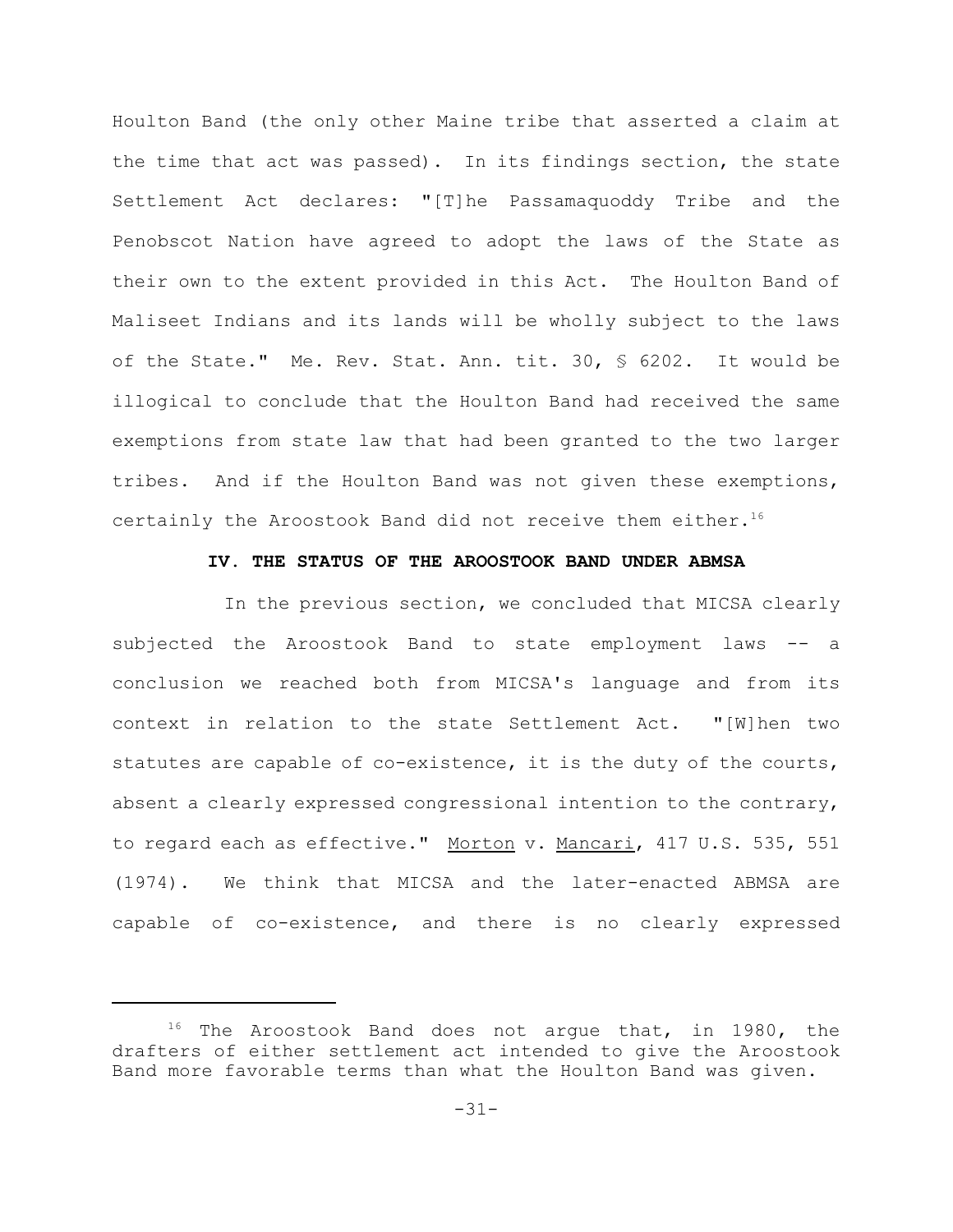congressional intention that ABMSA makes Maine law inapplicable here despite MICSA's language.

The Aroostook Band's argument to the contrary proffers two ABMSA provisions as conflicting with MICSA: § 6(a), which gives the Aroostook Band federal recognition, and  $S = 7(a)$ , which authorizes the Aroostook Band to adopt a governing instrument and organize for its common welfare. When read alongside ABMSA § 11, the conflicts provision, the Aroostook Band believes that ABMSA codifies the tribe's inherent sovereignty and insulates its employment decisions from state law. In an attempt to reinforce its reading of §§ 6(a) and (7)(a), the Aroostook Band also appears to argue that ABMSA impliedly repeals parts of MICSA. We disagree with these arguments. Additionally, we disagree with the repeal argument that is offered by our dissenting colleague (and that was not advanced by the Aroostook Band).

#### **A. Section 6(a): Federal Recognition**

The Aroostook Band contends that when ABMSA gave it federal recognition, it used a "term of art" that entitles the tribe to a variety of privileges and immunities.<sup>17</sup> Cf. 25 C.F.R.

 $17$  ABMSA § 6(a) states:

Federal recognition is hereby extended to the Aroostook Band of Micmacs. The Band shall be eligible to receive all of the financial benefits which the United States provides to Indians and Indian tribes to the same extent, and subject to the same eligibility criteria, generally applicable to other federally recognized Indians and Indian tribes.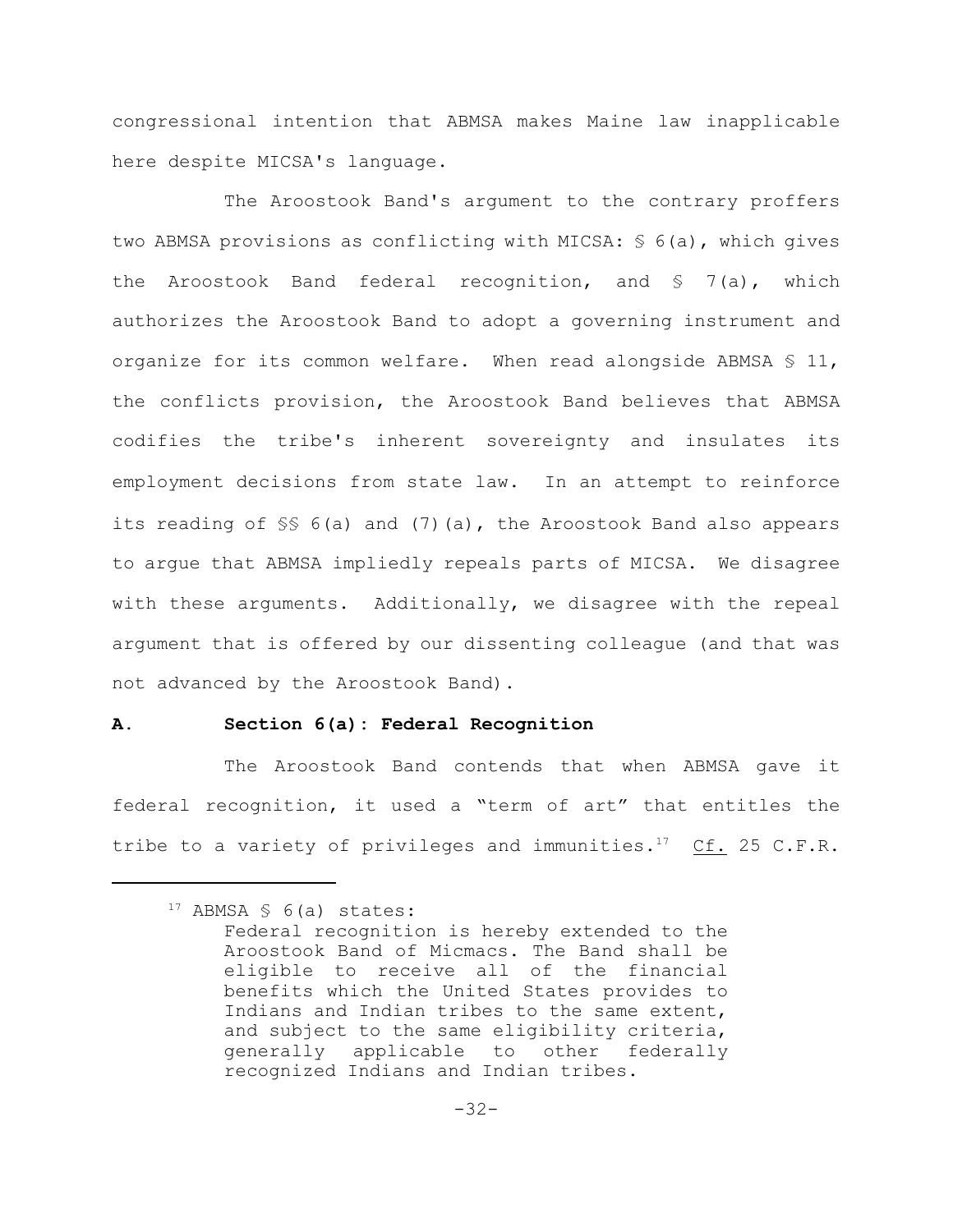§ 83.2 (explaining that recognition means that a "tribe is entitled to the immunities and privileges available to other federally acknowledged Indian tribes by virtue of their government-to-government relationship with the United States"). Among those privileges, we are told, is freedom from the application of state law.

We flatly reject the argument. MICSA contains express terms to the contrary. It gave the Penobscots and the Passamaquoddy "federal recognition," see 25 U.S.C. § 1725(i), and yet those tribes are subject to limits that do not apply to other federally recognized tribes. See Akins, 130 F.3d at 485, 489. Compare 25 U.S.C. § 1724(e) (placing restrictions on the authority of the United States to take land into trust on behalf of Maine tribes), with id. § 465 (giving the Secretary of the Interior discretion to take lands into trust on behalf of Indian tribes).<sup>18</sup> Moreover, even though MICSA recognized the Houlton Band, it plainly subjected that tribe to state law to a greater extent than it subjected the Penobscots and Passamaquoddy. To interpret "recognition" as a grant of sovereignty would require us to undo this differing treatment.

 $18$  Nor is Maine the only state where Congress has made federal recognition consistent with limits on sovereignty. The Narragansett Indian Tribe is a federally recognized tribe, and it too has had aspects of its sovereignty abrogated by a similar settlement. See Narragansett, 449 F.3d at 19, 25-27.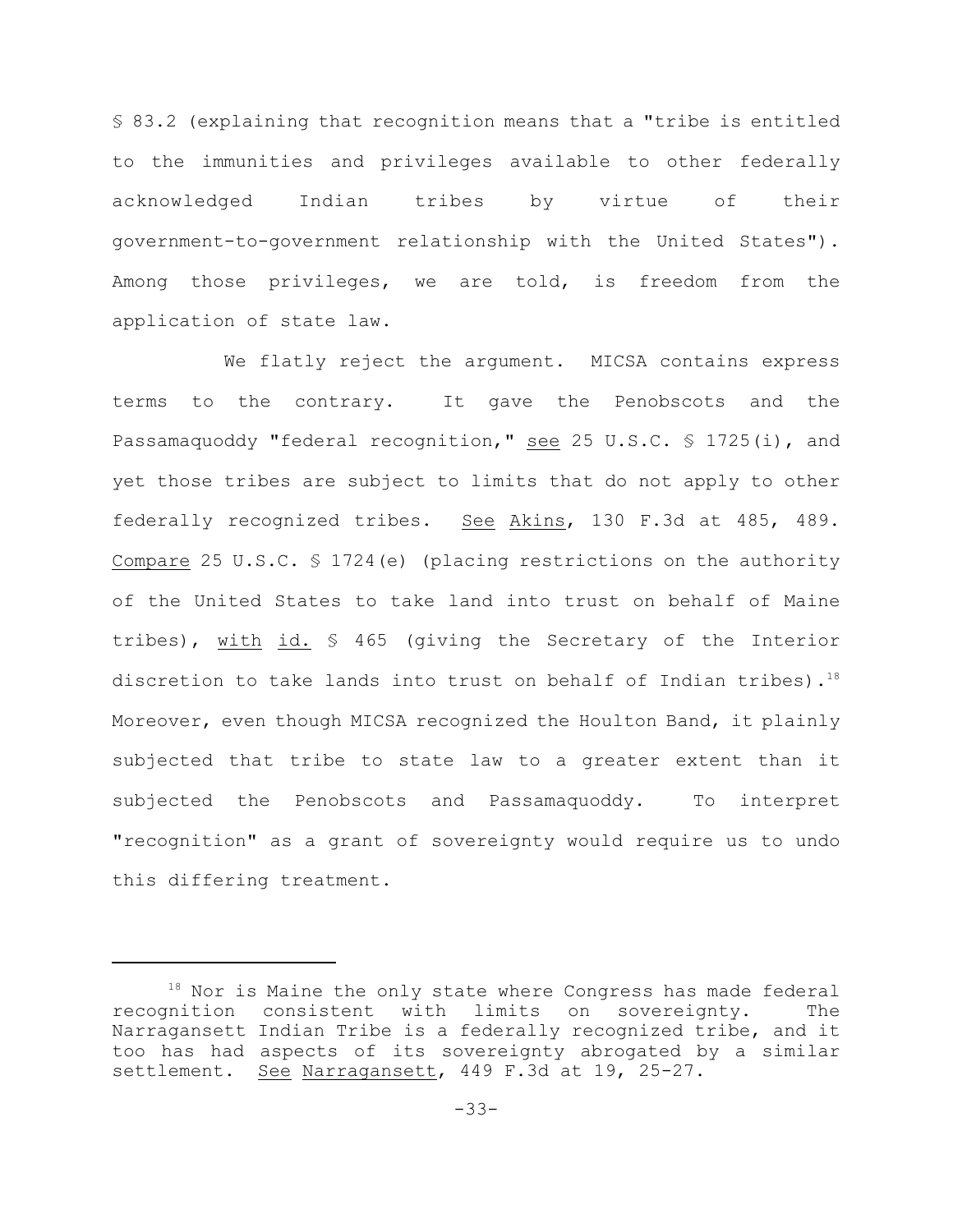Indeed, it is hard to see how the Congress that enacted MICSA intended recognition to be a "grant" of sovereignty at all. That Congress understood Maine tribes to be able to invoke sovereign powers even without recognition: our court had decided as much in Bottomly v. Passamaquoddy Tribe, 599 F.2d 1061, 1064-66 (1st Cir. 1979), and Congress was plainly aware of our holding, see H.R. Rep. No. 96-1353, at 14 (1980), reprinted in 1980 U.S.C.C.A.N. 3786, 3790 (noting Bottomly's holding regarding inherent sovereignty); S. Rep. No. 96-957, at 14 (1980) (same).

Thus we understand "recognition," at least as used in MICSA, to be merely an acknowledgment that the Passamaquoddy, the Penobscots, and the Houlton Band are eligible for particular federal tax treatment and benefits. It is telling that MICSA only grants federal recognition as part of two sentences dealing with financial benefits and taxes:

> As federally recognized Indian tribes, the Passamaquoddy Tribe, the Penobscot Nation, and the Houlton Band of Maliseet Indians shall be eligible to receive all of the financial benefits which the United States provides to Indians, Indian nations, or tribes or bands of Indians to the same extent and subject to the same eligibility criteria generally applicable to other Indians, Indian nations or tribes or bands of Indians. The Passamaquoddy Tribe, the Penobscot Nation, and the Houlton Band of Maliseet Indians shall be treated in the same manner as other federally recognized tribes for the purposes of Federal taxation and any lands which are held by the respective tribe, nation, or band . . . shall be considered Federal Indian reservations for purposes of Federal taxation.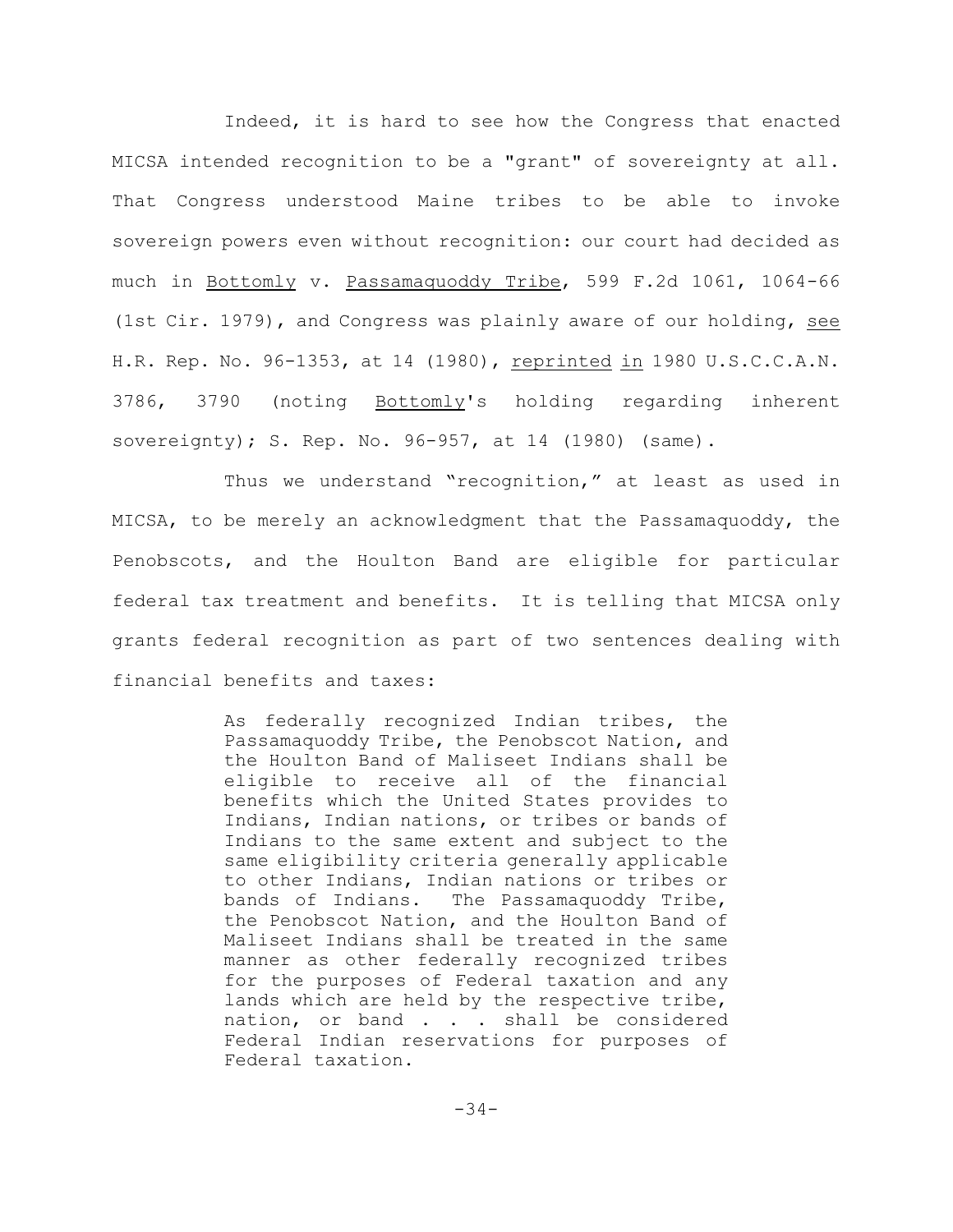25 U.S.C. § 1725(i).

We have no reason to think that ABMSA's grant of "recognition" used a "term of art" that meant something different from MICSA's use of the term. Like the similar provision in MICSA, ABMSA § 6(a) grants recognition as part of a provision discussing federal financial benefits. $19$  Although there are small differences in wording, those differences cannot plausibly be read as relevant to the Aroostook Band's claimed exemption from employment laws, and the Aroostook Band does not so argue.

# **B. Section 7(a): Government Organization and Documents**

The Aroostook Band also points to ABMSA  $$7(a)$  as "affirming" the Aroostook Band's right to "self-governance." The

 $19$  Citing MICSA's Senate Report, amicus argues that "recognition" in MICSA actually does have the same meaning as what the Aroostook Band attributes to ABMSA  $S$  6(a). That Senate report comments on the state Settlement Act's stated purpose to "wholly subject" the Houlton Band of Maliseet Indians and its lands to "the laws of the State," Me. Rev. Stat. Ann. tit. 30, § 6202. See S. Rep. No. 96-957, at 35 (1980). The report states that  $\S$  6202 differs from MICSA in that the latter "will extend Federal recognition to the Maliseets . . .[, and] will provide that Maliseet land must also be taken in trust . . . which will entail exemptions from some state laws." Id.

This legislative history does little to advance amicus's position. First, the report is silent as to any conflict between MICSA's  $\frac{1}{2}$  1725(a) and federal recognition, and it is  $\frac{1}{2}$  1725(a) that subjects tribes like the Houlton Band and Aroostook Band to Maine law. Second, even if federal recognition is inconsistent with "wholly" subjecting the Houlton Band to state law, it is another question entirely how far any exemption goes. Under Maine's interpretation of MICSA, the Houlton Band may still retain sovereignty over certain key decisions regarding the structure of its government and its electoral process.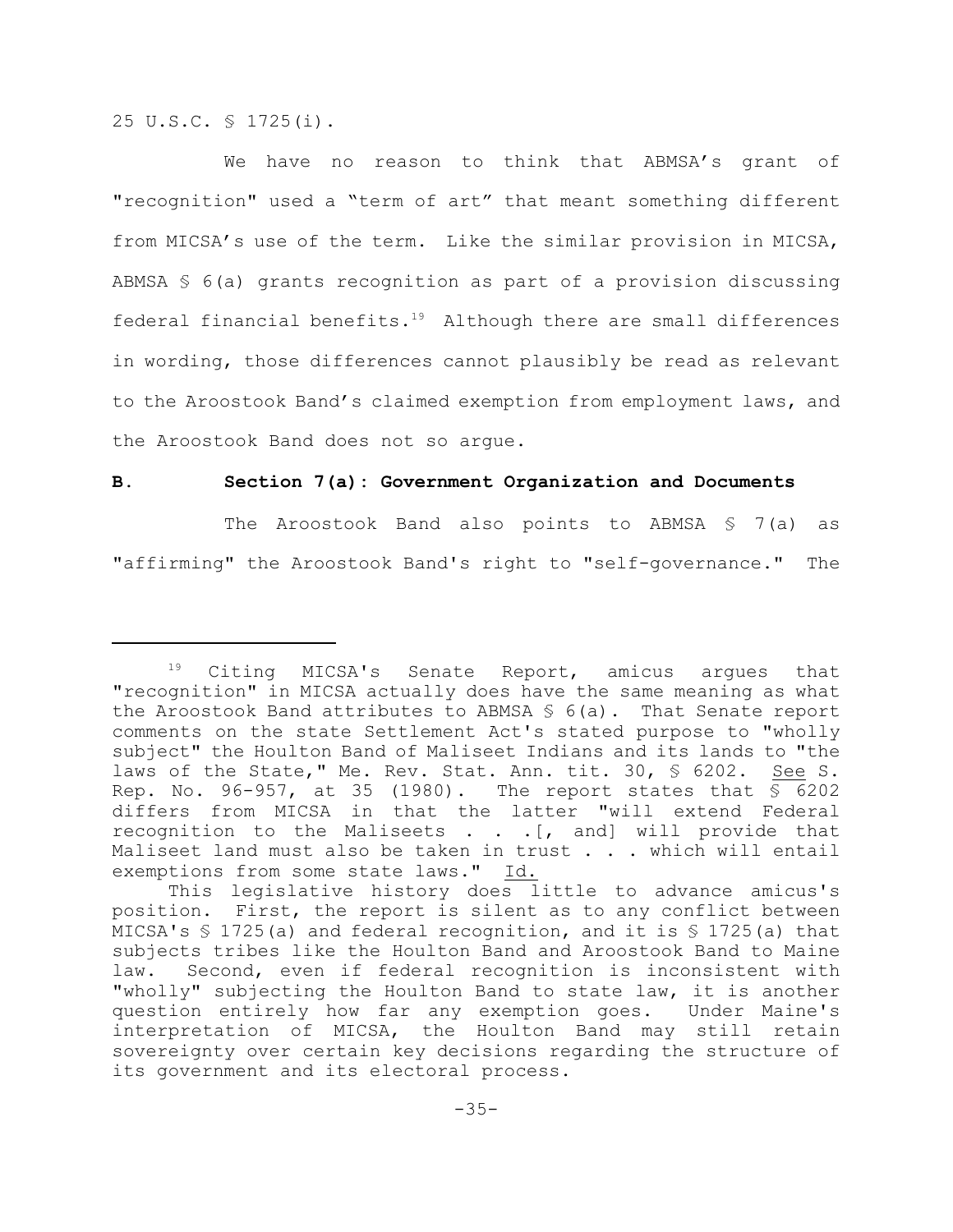Aroostook Band infers that, as a result, it is not subject to state laws in this case. Section 7(a) states:

> The [Aroostook] Band may organize for its common welfare and adopt an appropriate instrument in writing to govern the affairs of the Band when acting in its governmental capacity. Such instrument and any amendments thereto must be consistent with the terms of this Act. The Band shall file with the Secretary a copy of its organic governing document and any amendments thereto.

The Aroostook Band reads this language as allowing it "to determine the structure and internal operations of [its] governing body," a power which it contends gives it an exemption from state employment law.

We disagree with this extremely broad reading. First, by its plain terms, § 7(a) says nothing about conferring an exemption from state laws. It merely allows the Aroostook Band to "organize for its common welfare" and "adopt an appropriate instrument in writing to govern [tribal] affairs." The language cannot be read to exclude the Aroostook Band from discrimination suits brought by former employees.

Second, our view is strengthened by comparing § 7(a) to a similar provision in MICSA. Section 7(a) is clearly based on virtually identical language contained in MICSA's § 1726(a). That subsection stated:

> The Passamaquoddy Tribe, the Penobscot Nation, and the Houlton Band of Maliseet Indians may each organize for its common welfare and adopt an appropriate instrument in writing to govern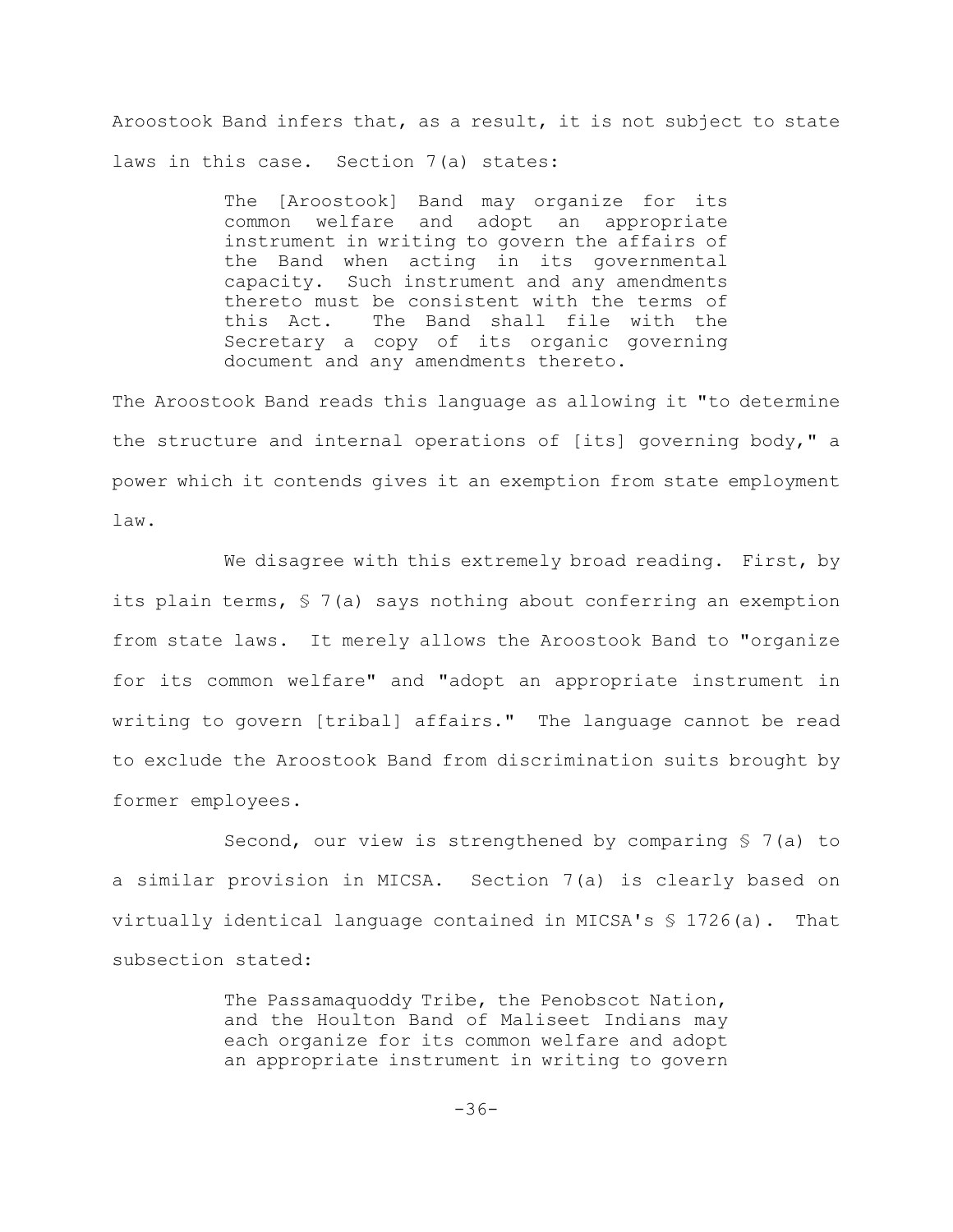the affairs of the tribe, nation, or band when each is acting in its governmental capacity. Such instrument and any amendments thereto must be consistent with the terms of [this act] and the [state Settlement Act]. The Passamaquoddy Tribe, the Penobscot Nation, and the Houlton Band of Maliseet Indians shall each file with the Secretary a copy of its organic governing document and any amendments thereto.

25 U.S.C. § 1726(a). If we were to accept the Aroostook Band's argument about the meaning of this language, we would be forced to conclude that  $$ 1726(a)$  acted to exempt the Houlton Band from the provisions of § 1725(a) (which applies Maine law to the Houlton Band).<sup>20</sup> That conclusion fails on the face of the statute itself: § 1725(a) contains several exceptions for other MICSA provisions, and § 1726(a) is not one of them.

 $20$  In passing ABMSA, Congress plainly did not intend to give the Aroostook Band greater benefits than it had given the Houlton Band in MICSA. As one of its stated purposes, ABMSA declares that "[i]t is now fair and just to afford the Aroostook Band of Micmacs the same settlement provided to the Houlton Band of Maliseet Indians for the settlement of that Band's claims, to the extent they would have benefitted from inclusion in [MICSA]." ABMSA  $\{5, 2(a), (5)\}$ ; see also id.  $\{5, 2(a), (4)\}$  ("The Aroostook Band . . . is similar to the Houlton Band . . . and would have received similar treatment under [MICSA] if the [historical] information available today had been available . . . [in 1980]"). ABMSA's Senate committee report reinforces that view. See S. Rep. No. 102-136, at 1 (1991) ("The bill will extend to the Aroostook Band . . . the same compensation, rights and benefits as were provided to the Houlton Band . . . in [MICSA]"). Indeed, ABMSA authorizes a \$900,000 appropriation for Aroostook land acquisition, see ABMSA §§ 4(a), 10, the same amount that MICSA authorized for Houlton land acquisition. And despite the Aroostook Band's suggestions otherwise, nothing in Aroostook II contradicts our conclusion that similar treatment was envisioned.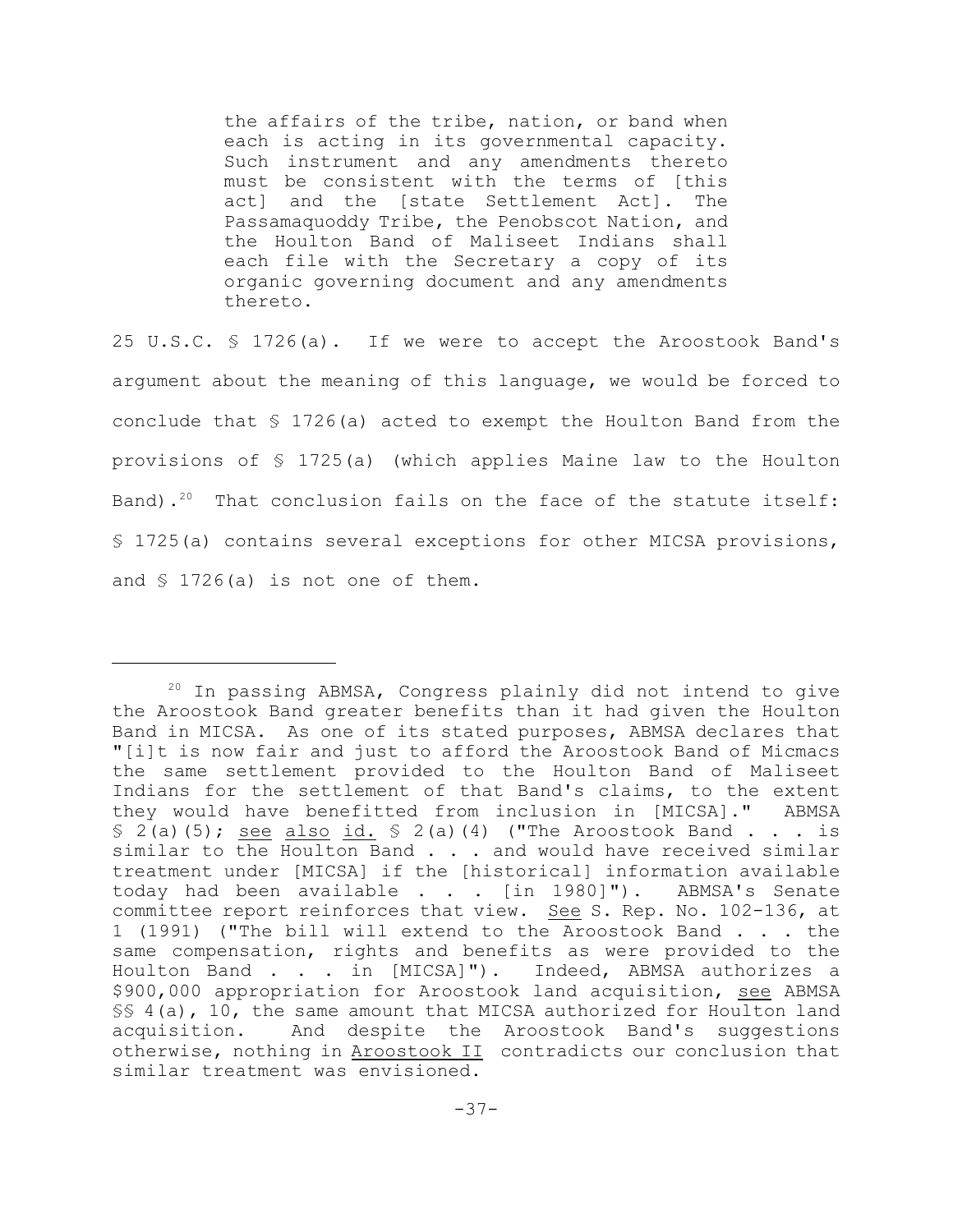Indeed, the Aroostook Band's argument amounts to a claim that ABMSA  $\frac{1}{5}$  7(a) (and MICSA's  $\frac{1}{5}$  1726(a)) provide the functional equivalent of the "internal tribal matters" exception granted to the Passamaquoddy and the Penobscots. They plainly do not. Congress invoked different language, and it intended different treatment of the Passamaquoddy and Penobscots on the one hand, and the remaining Maine tribes on the other. $21$ 

While it is not necessary to consult legislative history at all, that history reveals that MICSA's  $$ 1726(a)$  -- and thus ABMSA  $\frac{1}{2}$  7(a) -- cannot be read as the equivalent of the "internal tribal matters" exception. Rather, the language in § 1726(a) was meant to serve an entirely different purpose. The language was added at the suggestion of the Secretary of the Interior, Cecil Andrus, who saw a "conceptual problem" with the fact that the Penobscots and the Passamaquoddy were given municipal status under the state Settlement Act. See Proposed Settlement of Maine Indian Land Claims: Hearings on S. 2829 Before the S. Select Comm. on Indian Affairs, 96th Cong. 38 (1980) [hereinafter MICSA Senate Hearings] (statement of Secretary Andrus). Maine municipalities derive their authority from charters, and Secretary Andrus noted that the tribes would have no charters, constitutions, or other

 $21$  The Aroostook Band points us to the IRS's determination that the tribe exercises "governmental functions" for the purposes of certain provisions in the Internal Revenue Code. See Rev. Proc. 2002-64, 2002-2 C.B. 717. This is wholly beside the point, and offers no assistance in our interpretation of ABMSA.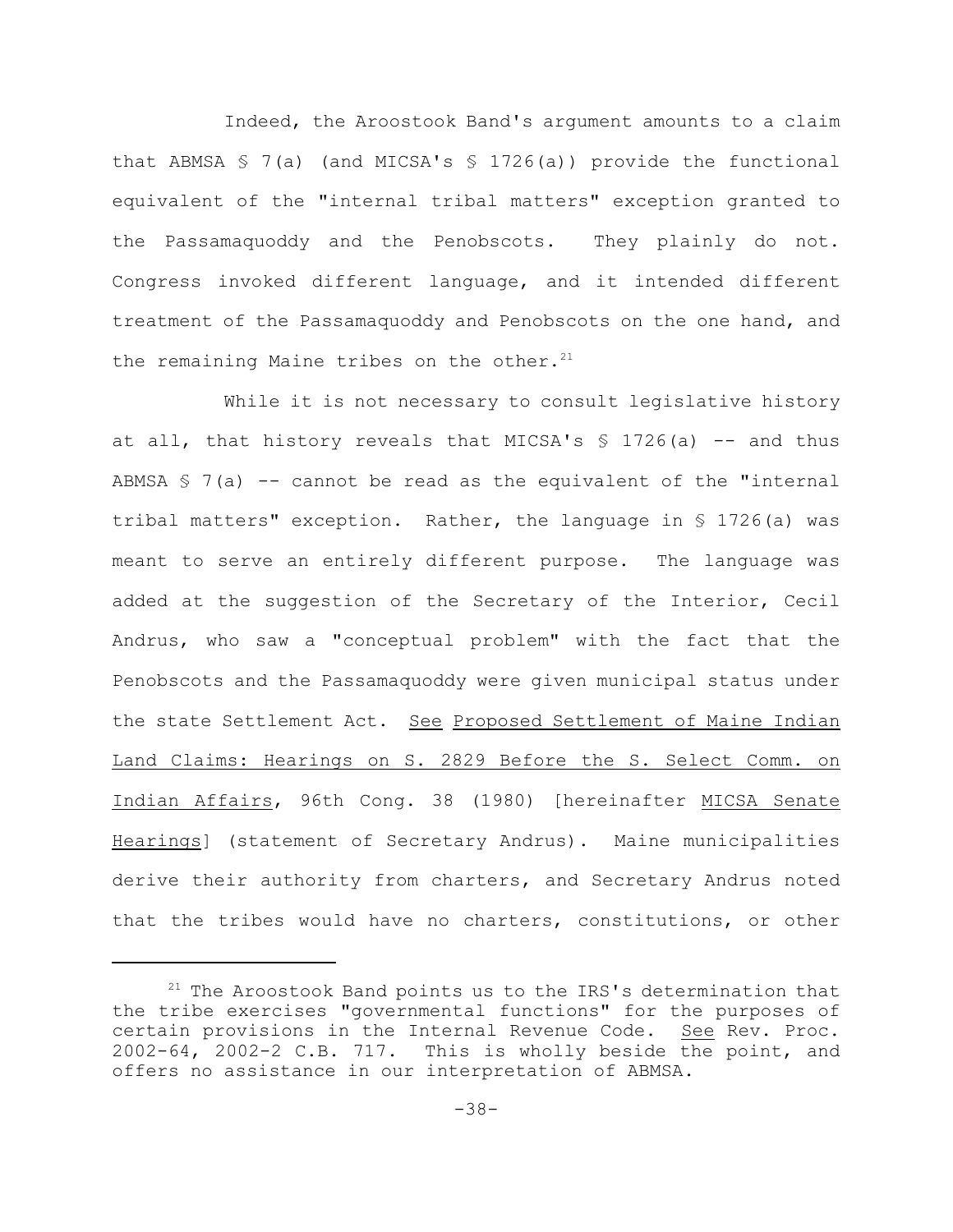governing documents. Id. at 37-38. Additionally, because the tribes were going to be have large land holdings, the Secretary thought it advisable that they adopt organic governing documents, and that these be on file with the Department of the Interior. See Letter from Cecil D. Andrus, Secretary, United States Department of the Interior, to John Melcher, Chairman, Senate Select Committee on Indian Affairs (Aug. 8, 1980), reprinted in MICSA Senate Hearings at 95, 103. These rationales have nothing to do with inherent sovereignty.<sup>22</sup>

The Aroostook Band disputes this reading of MICSA's legislative history by pointing out that § 1726(a) was based on similar language in the Indian Reorganization Act ("IRA"), Pub. L. No. 73-383, § 16, 48 Stat. 984, 987 (1934) (codified as amended at 25 U.S.C. § 476). See MICSA Senate Hearings at 38 (statement of Secretary Andrus) (referring to the IRA). In light of the IRA's clear purpose of furthering tribal self-government, see Kerr-McGee Corp. v. Navajo Tribe of Indians, 471 U.S. 195, 199 (1985), the

 $22$  Amicus points to other bits of legislative history, but they do not provide the needed support for the Aroostook Band's arguments. Amicus cites Secretary Andrus's testimony that his proposal would "clarify the jurisdictional relationships and . . . provide for viable tribal governments in the future." MICSA Senate Hearings at 38 (statement of Secretary Andrus) (emphasis added). Yet context shows that this statement was made in regard to the confusion surrounding the municipal status of the Passamaquoddy and the Penobscots. It does not appear that the statement was intended to apply to other tribes. In any event, the reference to "viability" seems to refer merely to ensuring the tribe has a clear, written, source of governing authority. There is no indication it has a broader meaning.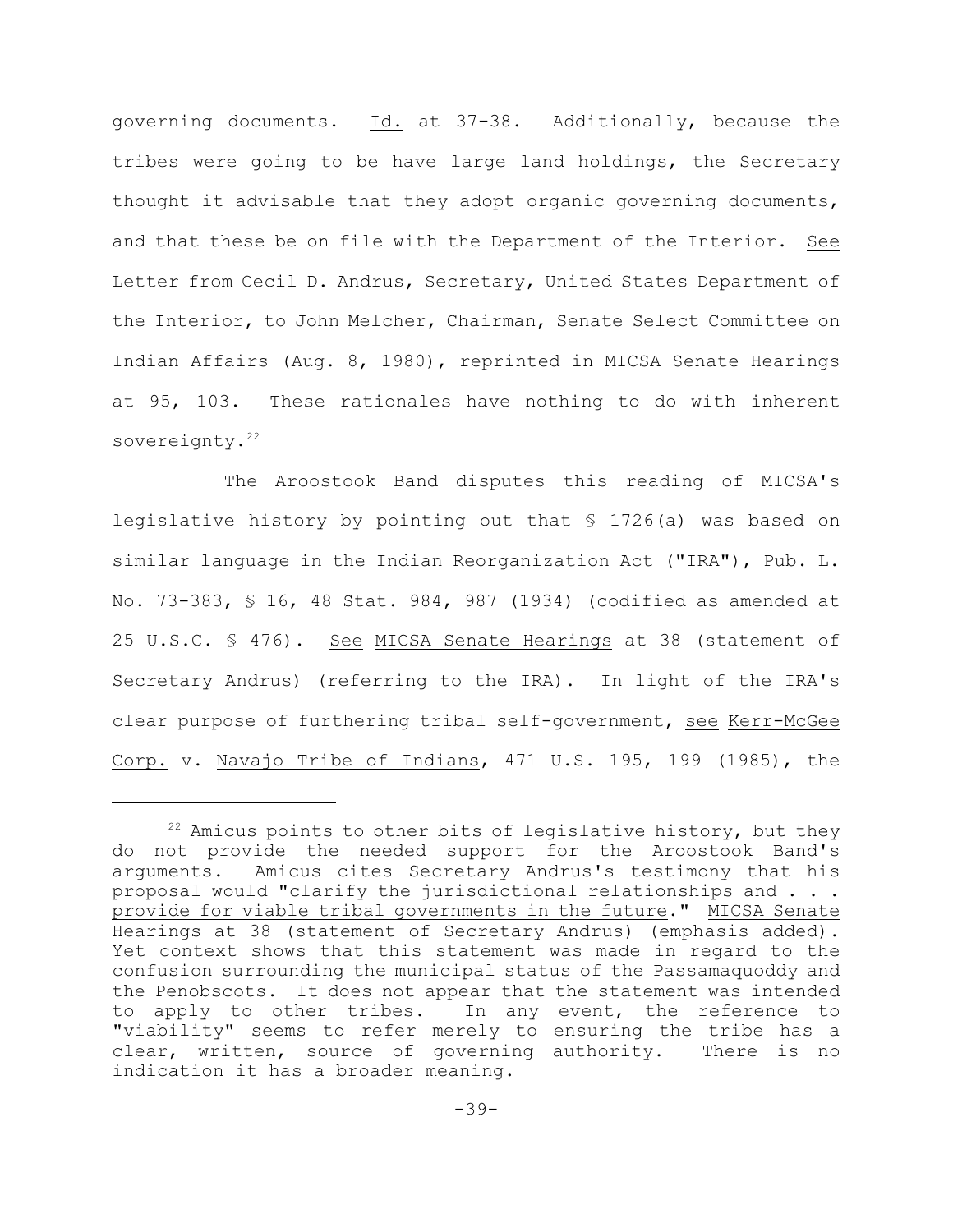Aroostook Band contends that § 1726(a) also vests tribes with "full[] . . . self-governing authority." But this case does not involve construction of the general terms of the IRA. It instead involves the interpretation of more specific laws, whose interpretation we have explained. Indeed, the Aroostook Band has pointed us to no authority interpreting the relevant section of the IRA,  $\frac{1}{5}$  16, to have the meaning that the tribe urges on us.<sup>23</sup>

### **C. Remaining ABMSA Arguments**

# 1. ABMSA as a Repeal of MICSA: The Aroostook Band's Position

The Aroostook Band makes another argument, designed to advance its claim that ABMSA §§ 6(a) and/or 7(a) give it an exemption from state employment laws. It points to the fact that two ABMSA sections, 6(b) and 8(a), specifically invoke parts of MICSA as applicable to the Aroostook Band. Section 1725(a) is not one of the specifically invoked provisions. The Aroostook Band posits that if Congress had intended § 1725(a) to apply to it as well, then ABMSA would have said so. Otherwise, the Aroostook Band

 $23$  This omission is glaring because the Aroostook Band asserts that § 1726(a) took language with "well-established meaning" in the IRA. In fact, a leading casebook seems to suggest that the meaning of § 16 is very much in doubt. See Getches et al., Cases and Materials on Federal Indian Law 196 (5th ed. 2005) (noting the paucity of litigation about the IRA's terms); see also id. (wondering whether § 16 actually grants tribes any substantive powers).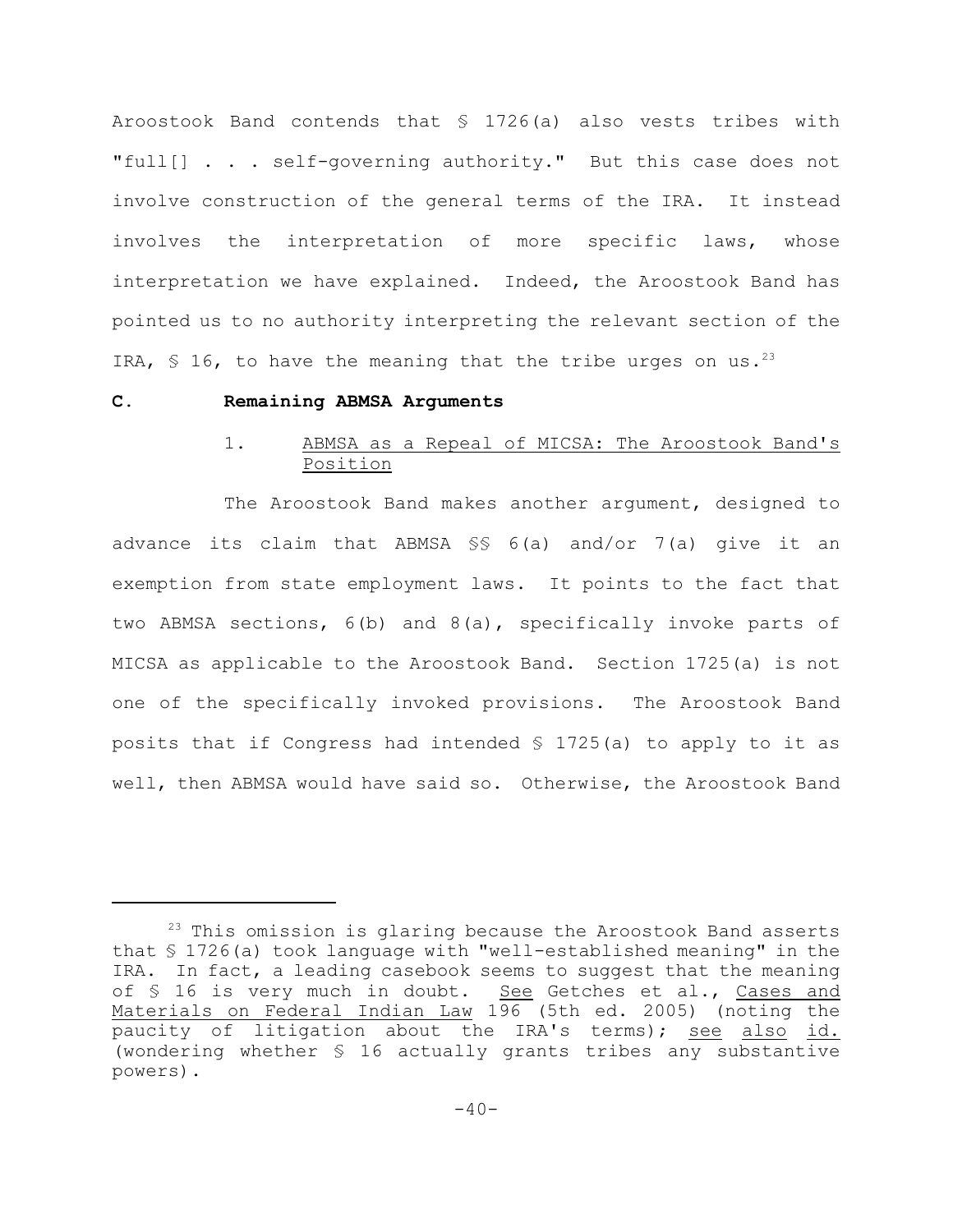reasons, the specific inclusions in §§ 6(b) and 8(a) would be "meaningless surplusage."<sup>24</sup>

At its core, this is an argument about congressional intent, and it is one that we reject. Courts rarely presume that a statute's failure to invoke a prior statute will reflect an intent to repeal, see Morton, 417 U.S. at 549-50, although in an appropriate case this rule can be overcome by the Indian canons of construction, see, e.g., Montana v. Blackfeet Tribe of Indians, 471 U.S. 759, 766 (1985). In any event, ABMSA's failure to reference MICSA's  $\frac{1}{2}$  1725(a), or to repeat that section's language, is easily explained: Congress likely saw no need to do so in light of both MICSA and the state Micmac Act. ABMSA clearly contemplates that the state Micmac Act will have effect. See ABMSA § 6(d) (consenting to amendments to that law). And the state Micmac Act

<sup>&</sup>lt;sup>24</sup> It is a significant overstatement to claim that  $\frac{1}{2}$  8(a)'s reference to MICSA would be "meaningless surplusage" under Maine's reading of the relevant statutes. The first part of § 8(a) includes the Aroostook Band in the Indian Child Welfare Act, a federal statute. Without clarification, this part of  $\frac{6}{5}$  8(a) would raise a real question whether the Indian Child Welfare Act continues to have force in Maine. See 25 U.S.C. § 1725(h) (making federal laws inapplicable in Maine if they give Indians special benefits and they "affect[] or preempt[]" Maine's jurisdiction). Thus the second half of  $S$  8(a) plainly adds a needed proviso: "[n]othing in this section shall alter or affect the jurisdiction of the State of Maine over child welfare matters as provided by [MICSA]."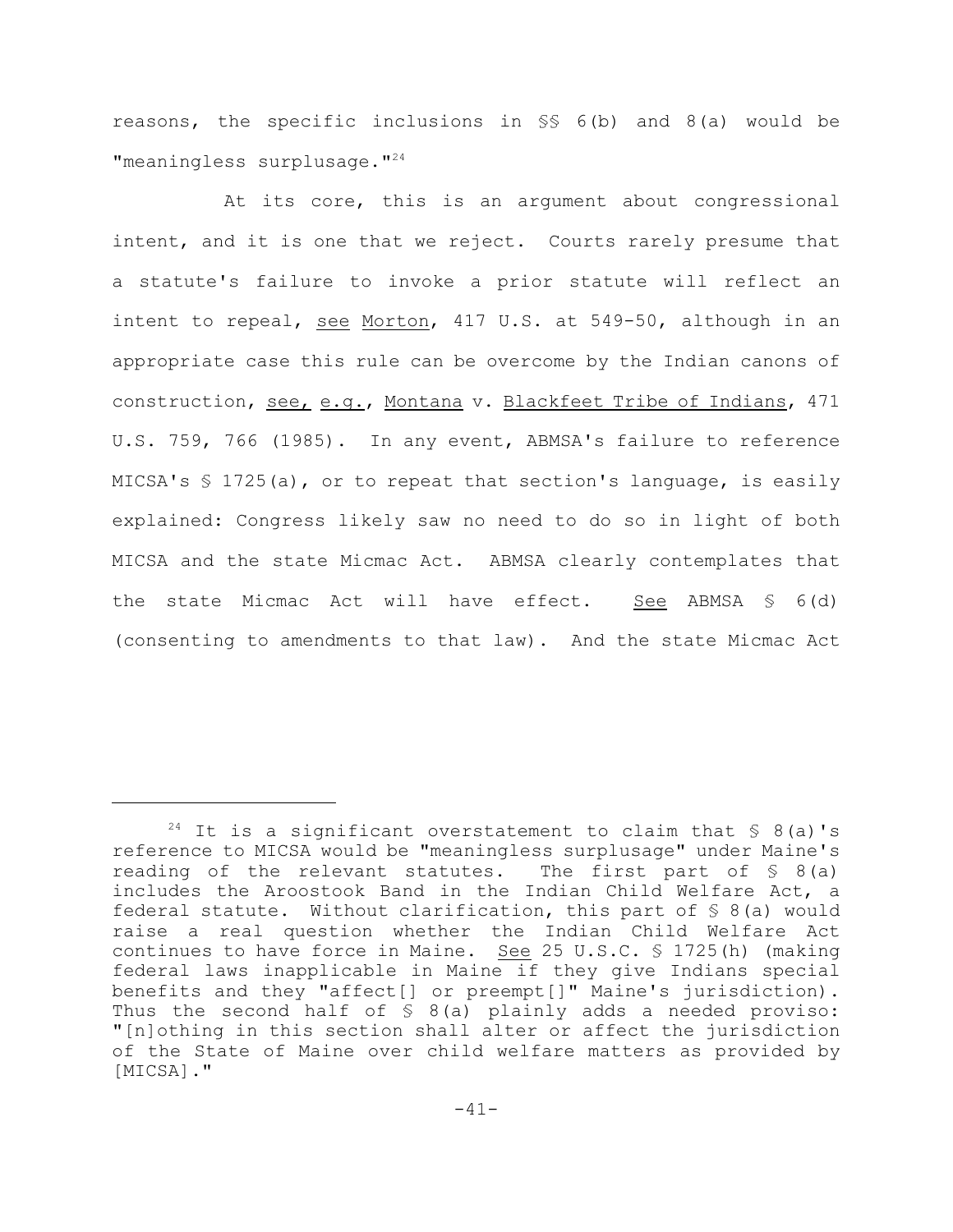contains language nearly identical to MICSA's  $\frac{1}{5}$  1725(a).<sup>25</sup> The Aroostook Band's reading is implausible.

There is another possible explanation for the failure to reference § 1725(a), but it is also detrimental to the Aroostook Band's argument. The two ABMSA provisions that the Aroostook Band cites for their explicit references to MICSA, §§ 6(b) and 8(a), do not deal with the application of Maine law. Instead, both deal with the application of federal law. That ABMSA did not specifically repeat § 1725(a) may simply reflect this differing subject matter.

#### 2. ABMSA as a Repeal of MICSA: The Dissent's Position

Our dissenting colleague offers a different interpretation of ABMSA. The dissent does not argue that there are provisions in ABMSA that affirmatively grant the Aroostook Band sovereign powers. Nor does the dissent dispute our pre-ABMSA reading of MICSA. The dissent even accepts that the Congress that enacted MICSA, the Congress that enacted ABMSA, and the Maine Legislature, never intended to give the Aroostook Band even the

<sup>&</sup>lt;sup>25</sup> Compare Me. Rev. Stat. Ann. tit 30,  $\frac{5}{5}$  7203 ("[T] he Aroostook Band of Micmacs and all members . . . shall be subject to the laws of the State and to the civil and criminal jurisdiction of the courts of the State to the same extent as any other person  $\cdot$  . . ."), with 25 U.S.C.  $\frac{1725(a)}{1725(a)}$  ("[All Maine tribes and Indians], other than the Passamaquoddy Tribe, the Penobscot Nation, and their members  $\ldots$  shall be subject to the civil and criminal jurisdiction of the State, the laws of the State, and the civil and criminal jurisdiction of the courts of the State, to the same extent as any other person  $\ldots$ .").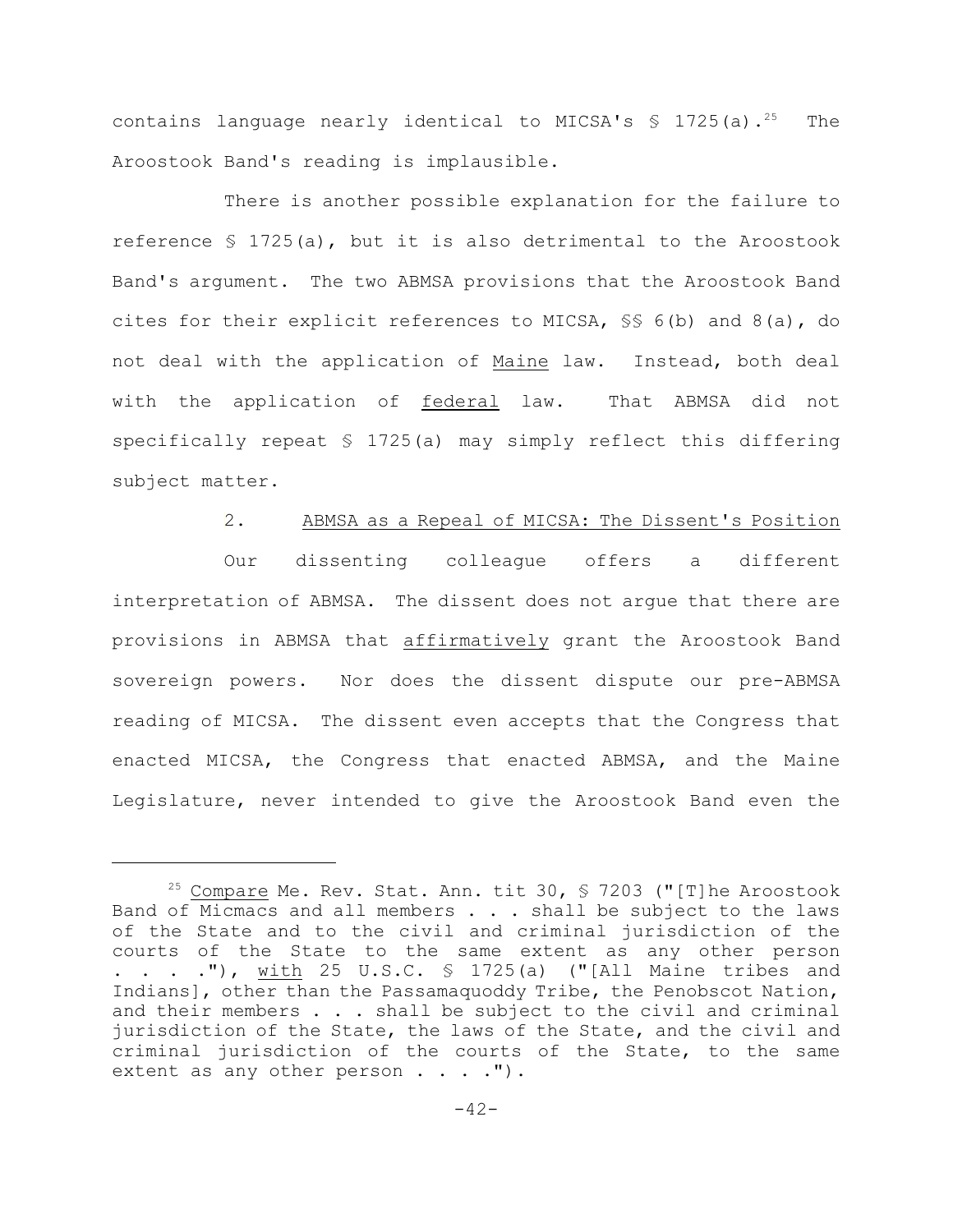relatively narrow protections from state law that the tribe now claims. Nonetheless, the dissent interprets ABMSA to yield the paradoxical conclusion that ABMSA accidentally restored full sovereign rights to the Aroostook Band -- making it the sole Maine tribe with such extensive independence from state law. We decline to reach a result that we can be fully confident Congress did not intend. Cf. Griffin v. Oceanic Contractors, 458 U.S. 564, 575 (1982) ("[I]nterpretations of a statute which would produce absurd results are to be avoided if alternative interpretations consistent with legislative purpose are available.").

To reach its paradoxical result, the dissent offers the following syllogism. First, the dissent contends that ABMSA essentially repealed MICSA insofar as MICSA dealt with the relationship between Maine law and the Aroostook Band. This is because, in the dissent's view, Congress intended for the state Micmac Act to deal with the issue. Second, the dissent contends that the state Micmac Act never became effective as a matter of state law, due to irregularities in its passage. Third, the dissent argues that despite Congress's allegedly very strong intent for the state Micmac Act to govern this issue, Congress's intent was apparently not quite strong enough for it to have succeeded in ratifying the relevant portions of the state Micmac Act into federal law. Finally, faced with an apparent legal void on the

-43-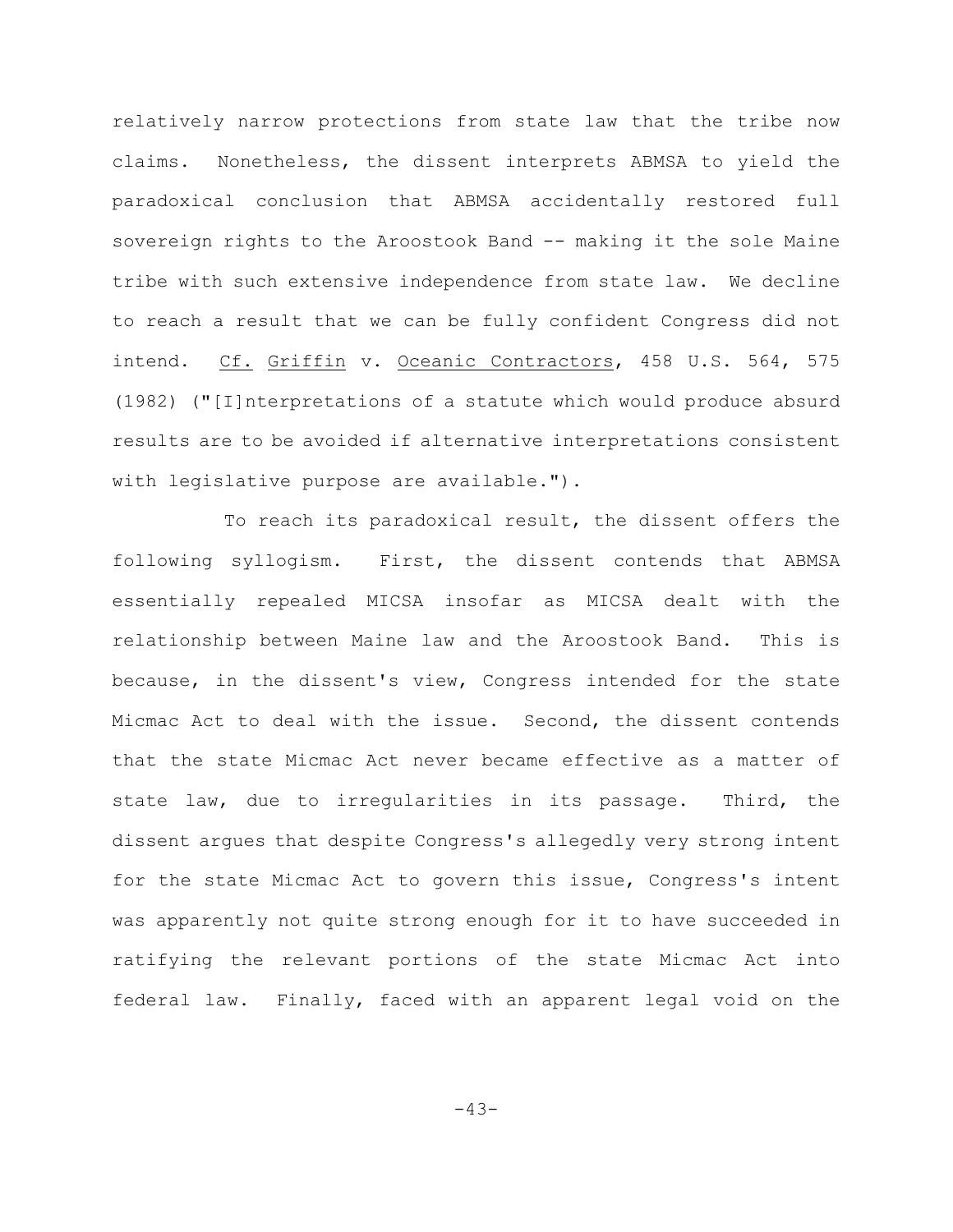issue, the dissent concludes that the "default option" must necessarily be the full scope of federal Indian common law.

This view of ABMSA diverges significantly from the interpretation offered by the Aroostook Band. Indeed, the dissent goes far beyond the position that the Aroostook Band advocates.<sup>26</sup>

In any event, we disagree with the dissent's view that ABMSA supplanted MICSA's § 1725(a) insofar as that MICSA provision applied Maine law to the Aroostook Band. Although the dissent acknowledges that we must attempt to construe MICSA and ABMSA consistently unless Congress has clearly expressed otherwise, see Morton, 417 U.S. at 551, the dissent nevertheless concludes that ABMSA effects a repeal of the relevant part of MICSA by "explicitly deferring to [the state Micmac Act] on the issue of state jurisdiction." Post, at 59.

The dissent first points out that Congress did not simply amend MICSA to add the Aroostook Band, but rather enacted a separate statute. Yet that can hardly carry significant weight -the fact that Congress enacted a separate statute is the whole

 $26$  The Aroostook Band's implied repeal argument was made only to advance its claim that certain provisions of ABMSA provide affirmative grants of sovereignty. See Principal Br. for the Appellee at 54-56. Indeed, the portion of the brief cited by the dissent was taken from a section titled "ABMSA §§ 6(a) and 7(a) Conflict Sharply with MICSA." See id. at 54. Although we disagree with the Aroostook Band's interpretation of ABMSA SS 6(a) and 7(a), we acknowledge its attempt to advance a view of the statutory scheme that it simultaneously claims was intended by Congress. Amicus also does not present the dissent's interpretation.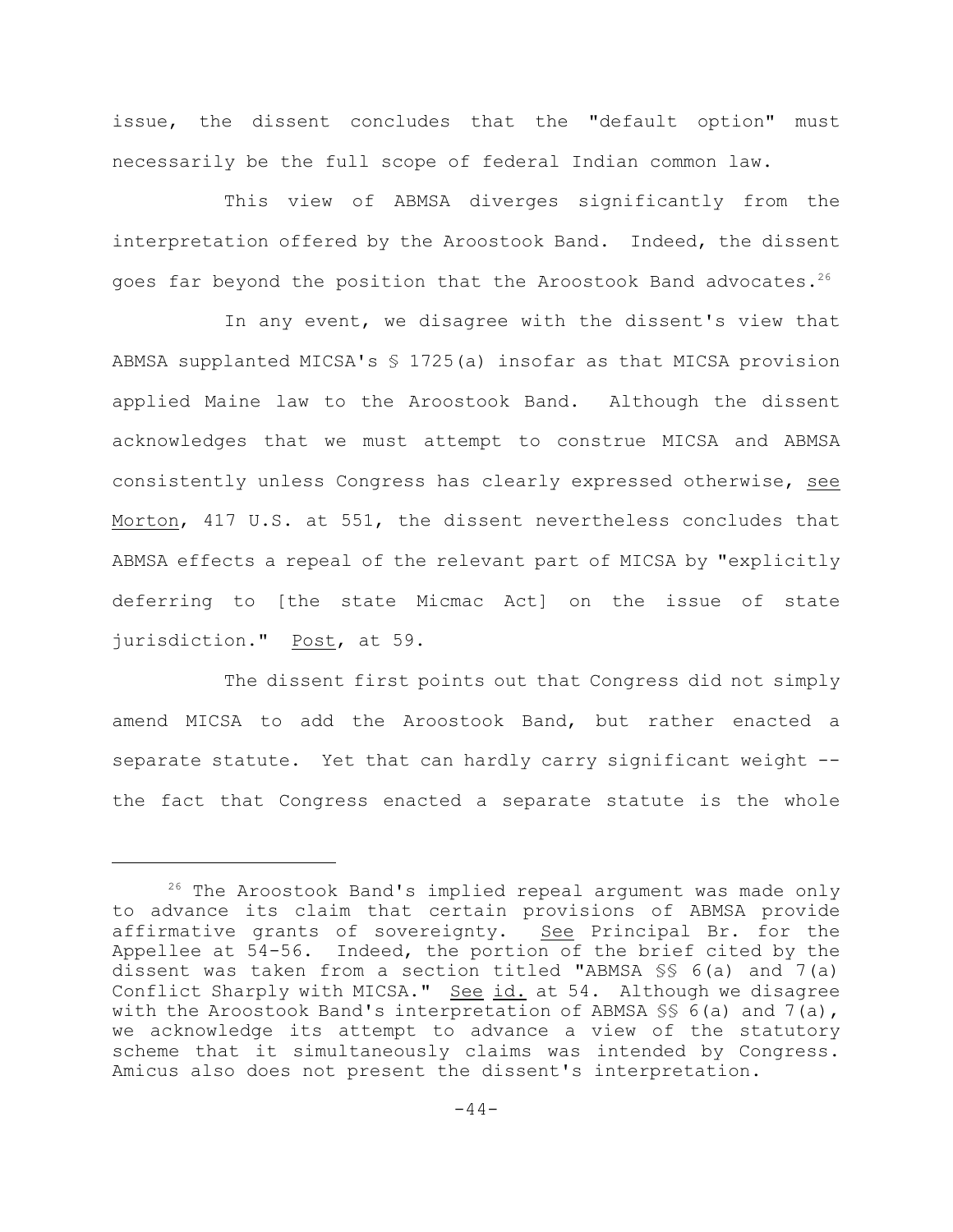reason why we must apply cases like Morton and the statutory canons that deal with the effect of a later statute on an earlier one. See, e.g., Morton, 417 U.S. at 537 (seeking to determine the effect of a later-enacted statute on a separate earlier-enacted one).

The dissent also finds persuasive the fact that ABMSA §§ 6(b) and 8 specifically reference MICSA, and the dissent concludes that the rest of MICSA must have been intentionally omitted. Yet as we explained above, the fact that ABMSA did not explicitly invoke MICSA's § 1725(a) may well have been because the state Micmac Act contained nearly identical language.

The dissent seizes on this, contending that it demonstrates Congress's belief that § 1725(a) was no longer pertinent. But the dissent's conclusion is too hasty. There is no reason to believe that Congress intended to repeal  $\frac{1}{5}$  1725(a) insofar as it provided a default rule in the event that the state Micmac Act were ineffective for some reason.<sup>27</sup>

 $27$  Indeed, the dissent's position essentially conceives of ABMSA as containing an (unwritten) clause that repeals part of § 1725(a) in favor of the state Micmac Act. See post, at 59 ("By explicitly deferring to the [state Micmac Act] . . . ABMSA states, in effect, that MICSA is no longer the governing law on the Micmacs' relationship with the State."). But can such a "clause" continue to be valid if it were later determined that the state Micmac Act never became law?

That scenario resembles situations in which a new statute arguably repeals an earlier statute, but the new statute is ultimately found unconstitutional. As the Sixth Circuit has recognized, it is well established that an invalid statute "does not repeal a prior statute on the subject when a contrary construction would create a void in the law which the legislative body did not intend. The prior statute is 'revived' to avoid a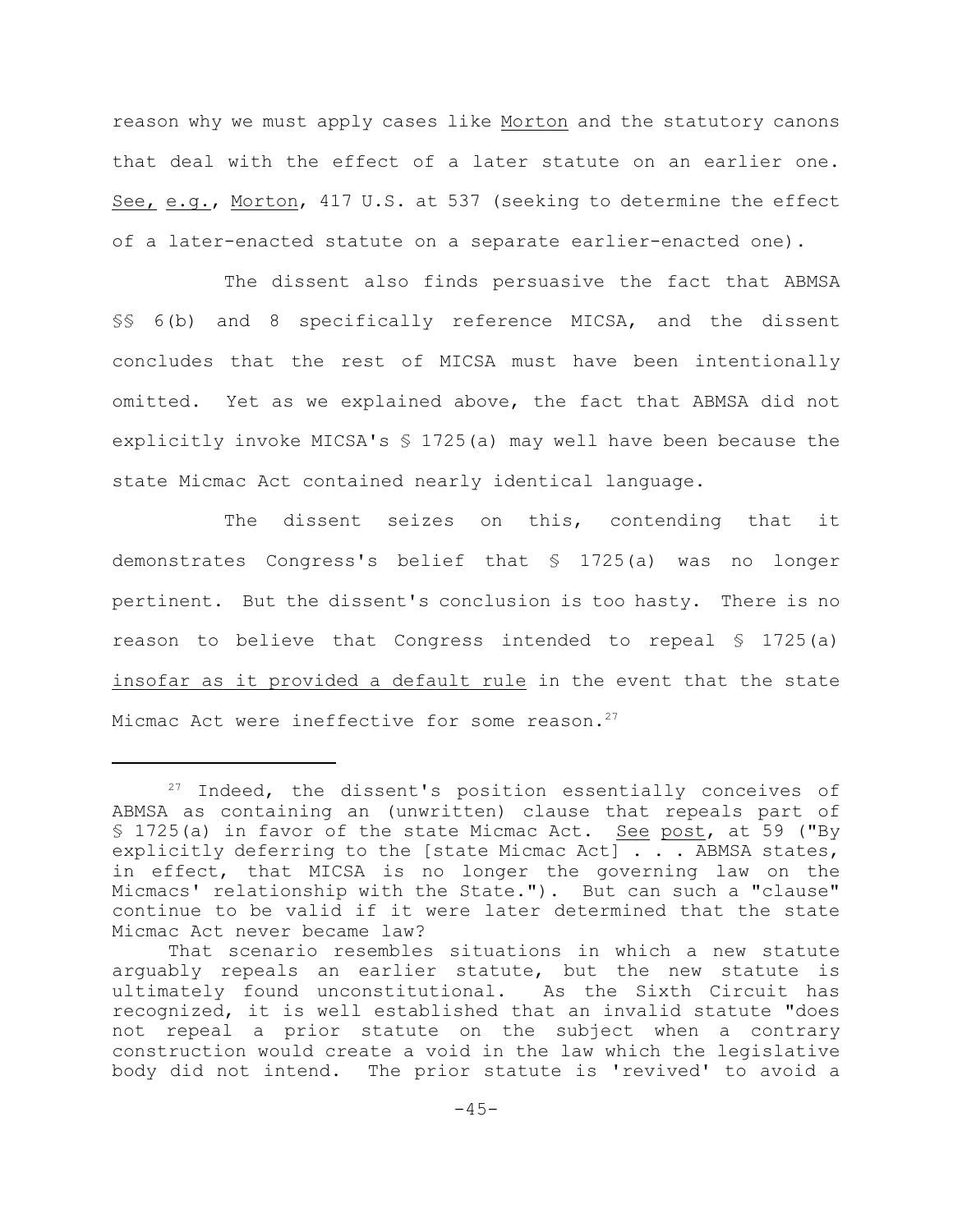Perhaps in recognition of this distinction, the dissent acknowledges that our position would have significant force if MICSA and the state Micmac Act contained identical jurisdictional provisions. Yet the dissent argues that they are not the same because while MICSA's § 1725(d)(1) contains a "sue and be sued" provision, the state Micmac Act does not. Notably, the dissent does not contend that MICSA's  $\frac{1}{2}$  1725(a) is meaningfully different from its sister provision in the state Micmac Act. Of course, it is  $\frac{1}{25}$  (a), and not  $\frac{1}{25}$  (d)(1), that applies state law to the Aroostook Band in the ways relevant to this appeal.

Furthermore, the dissent's position is internally inconsistent. The dissent concludes that ABMSA "does not directly refer to the State's jurisdiction." Post at 67. Yet it also finds that Congress displaced MICSA's allocation of jurisdiction with the state Micmac Act. Because (in the dissent's view) the state Micmac Act was not effective, the dissent assumes that Congress must have preferred a void in the law over a reinstatement of MICSA's acknowledgment of state jurisdiction in disputes such as this.

Even if ABMSA had supplanted MICSA in favor of the state Micmac Act, the correct conclusion would be that ABMSA had simultaneously ratified the relevant provision of that act into

chaotic hiatus in the law." White Motor Corp. v. Citibank, N.A., 704 F.2d 254, 261 (6th Cir. 1983). Although our situation is not perfectly analogous, similar principles counsel avoiding an interpretation that would lead to an unintended "void in the law."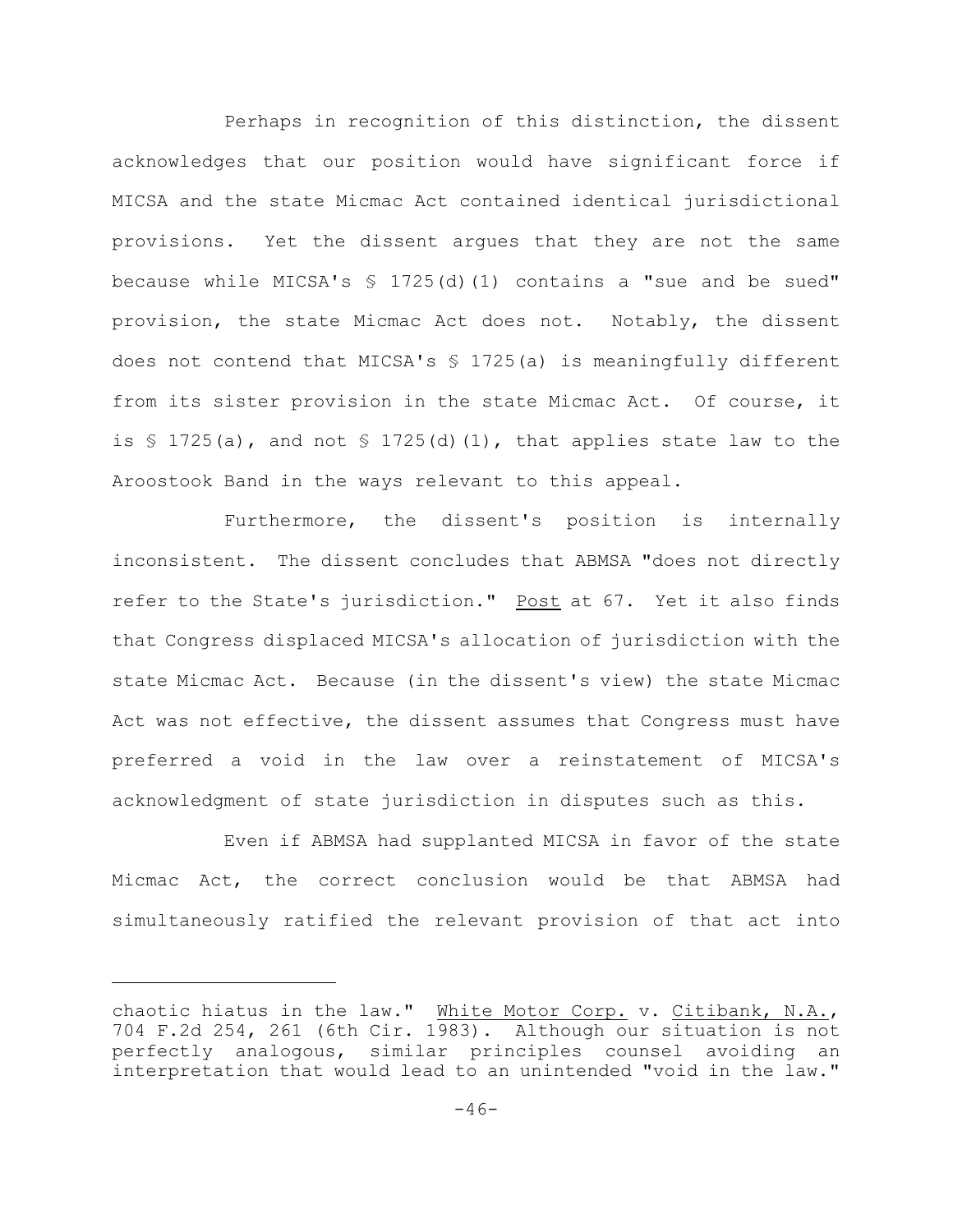federal law. Cf. Mattingly v. District of Columbia, 97 U.S. 687, 690 (1878) (explaining that Congress can ratify earlier proceedings, notwithstanding the fact that the earlier proceedings were procedurally irregular, "if the irregularity consists in the . . . mode or manner of doing some act . . . which [Congress] might have made immaterial by prior law").

Thus, notwithstanding the dissent's arguments, we believe that MICSA's  $$ 1725(a)$  continues to govern the relationship between Maine law and the Aroostook Band. And even if it did not, we would conclude that a virtually identical provision in the state Micmac Act, Me. Rev. Stat. Ann. tit. 30, § 7203, had been ratified into federal law with similar effect. Under either scenario, the Aroostook Band is subject to the state laws at issue in this appeal.

### 3. ABMSA and the Status of the Houlton Band

A final set of arguments about ABMSA, and its interplay with MICSA, comes from the Houlton Band as amicus curiae. These arguments are also without merit.

First, amicus notes that while MICSA's § 1725(a) subjects Maine tribes to state law, that provision also contains exceptions for §§ 1724(d)(4) and 1727(e). Amicus reads those two provisions as "authoriz[ing] the State and the [Houlton] Band to separately negotiate jurisdictional and other terms." Amicus adds that because these exceptions are introduced by the language "[e]xcept

 $-47-$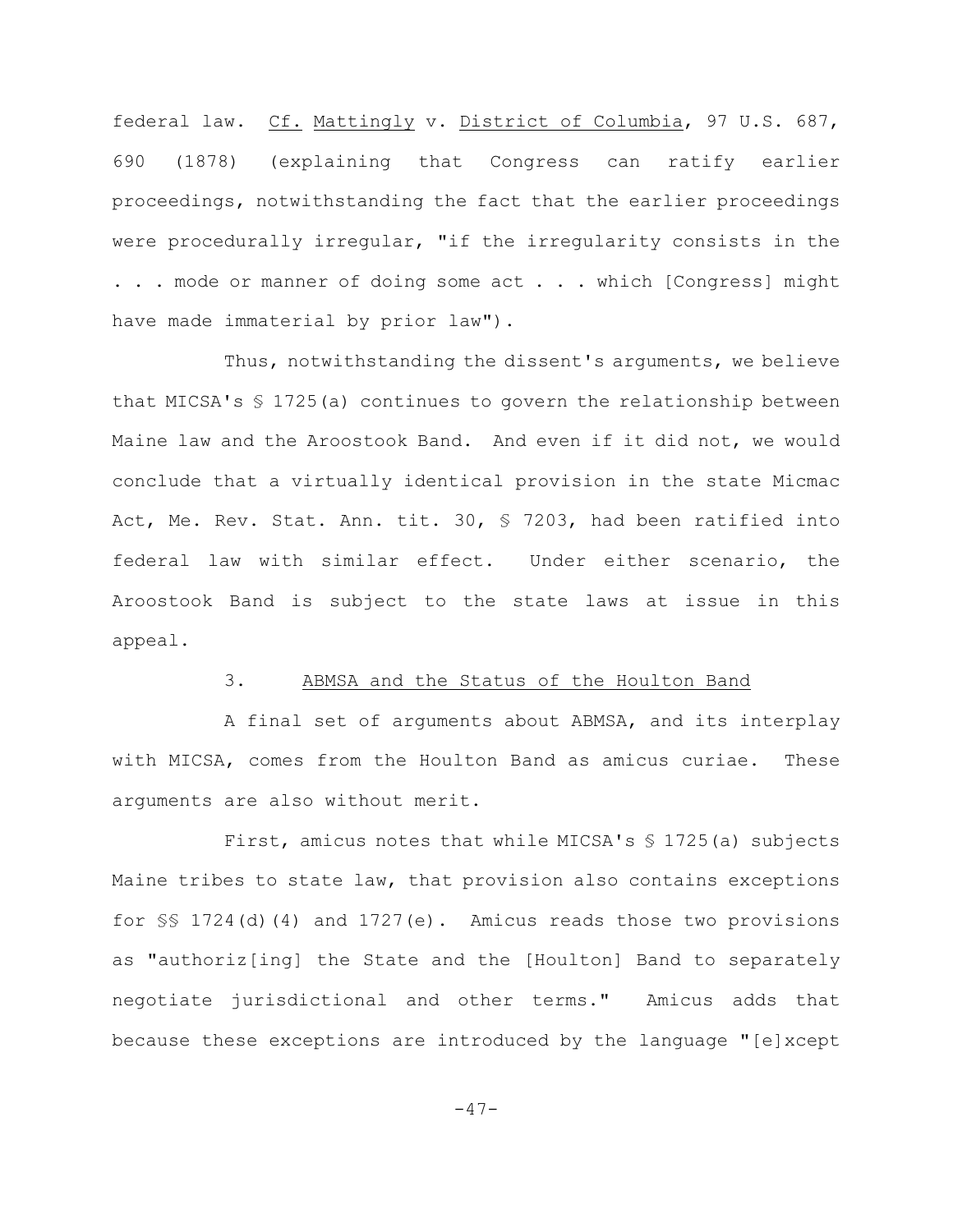as provided in," rather than the word "notwithstanding," Congress failed to express an intent to generally subject the Houlton Band to state law. The further inference we are apparently supposed to make is that ABMSA has a similar intent (or lack thereof) regarding the Aroostook Band.

This argument is misguided. Whatever the difference between the phrases "except as provided in" and "notwithstanding," it does not bear the weight amicus assigns. By using "except as provided in," Congress clearly expressed its view in MICSA that state law will apply to Maine tribes unless one of the two exceptions applies. These two statutory exceptions have nothing to do with the application of state law in this case. One,  $\frac{1}{2}$  1727(e), pertains solely to child welfare matters. The other,  $\frac{1}{2}$  1724(d)(4), is clearly limited to arrangements for Houlton Band land acquisition, and the tax consequences that will flow from that.

Second, amicus argues from MICSA's § 1725(e)(2), which provides:

> Notwithstanding the provisions of  $[$ 1725(a)]$ , the State of Maine and the Houlton Band of Maliseet Indians are authorized to execute agreements regarding the jurisdiction of the State of Maine over lands owned by or held in trust for the benefit of the band or its members.

Amicus reasons from this that Congress wanted Maine and the Houlton Band to form their own agreement regarding Maine's jurisdiction, and thus Congress did not intend MICSA to contravene the Houlton

-48-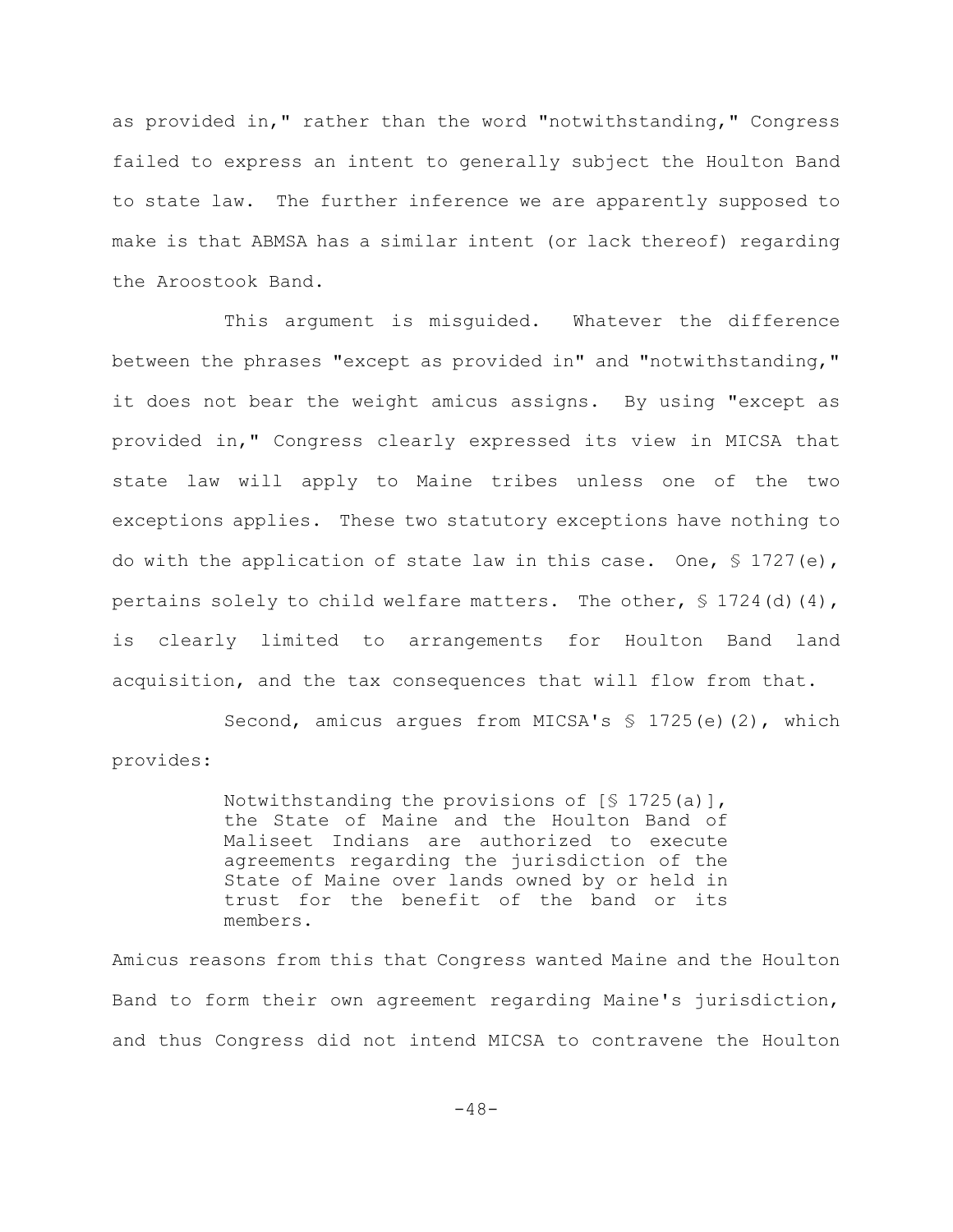Band's sovereignty (with the inference, again, that Congress intended a similar effect for the Aroostook Band in ABMSA).

Amicus misses the mark. While Congress contemplated the state and Houlton Band negotiating over certain matters, it also clearly set the baseline from which that negotiation would proceed. Indeed,  $\frac{1}{2}$  (2) clearly states that any negotiated agreement would be an exception to  $\frac{1725}{a}$ . Since there is no pertinent agreement here, § 1725(a) controls, and the Houlton Band's sovereignty has been abrogated (with the further implication that any inferential argument applicable to the Aroostook Band would be foreclosed).

## **V. OTHER ARGUMENTS**

In the previous sections, we concluded that MICSA subjects the Aroostook Band to claims of employment discrimination under state law, and that this is not altered by ABMSA. The Aroostook Band argues that even if this is so, there are two other reasons why we should uphold the magistrate judge's decision. We reject both reasons.

First, the Aroostook Band argues that its sovereign immunity protects it from the jurisdiction of the Maine courts, even if the Aroostook Band is in fact subject to substantive Maine law. But the language of § 1725(a) clearly subjects the Aroostook Band to not only the civil and criminal jurisdiction of "the State," but also the jurisdiction of its courts. Also, the

 $-49-$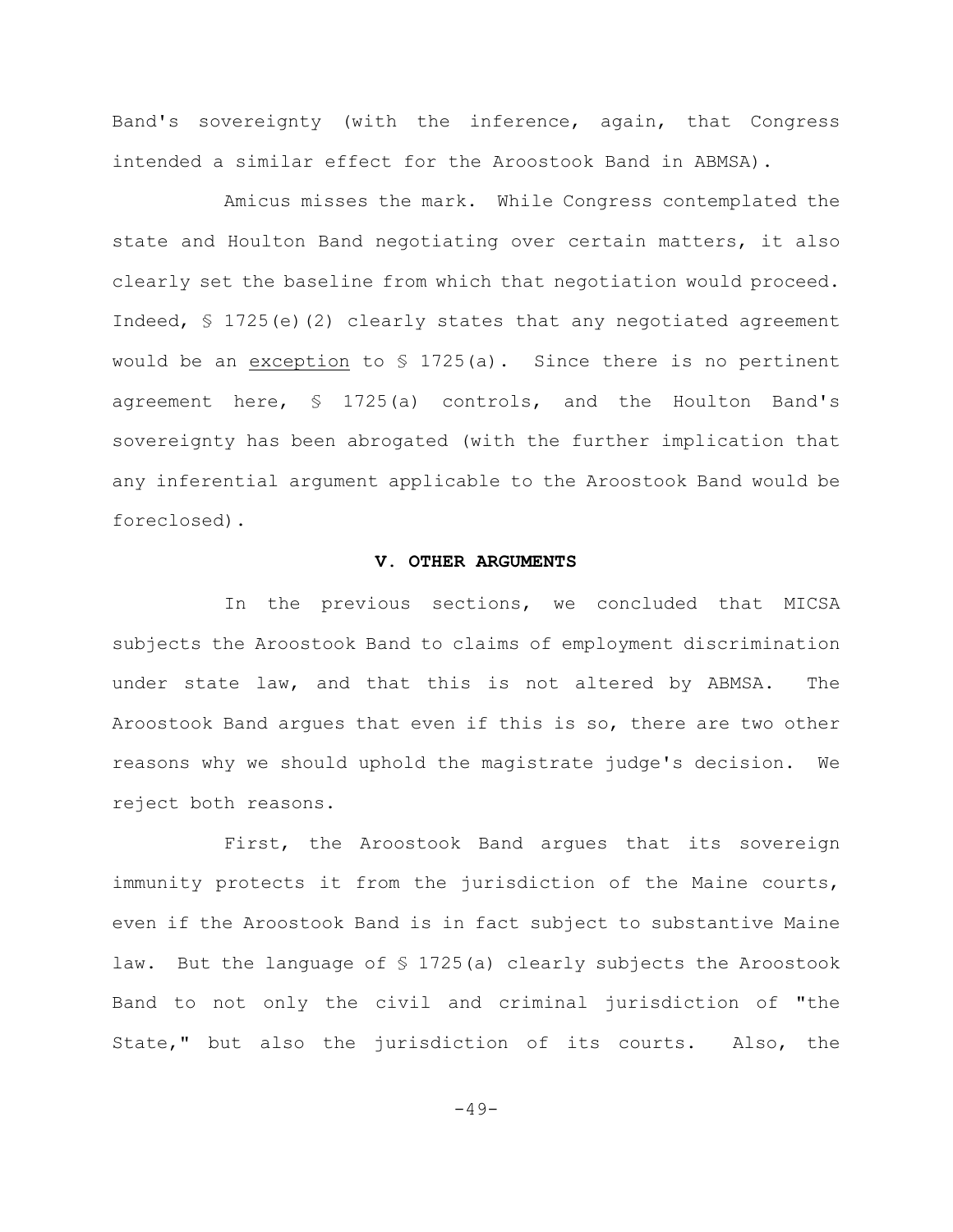Aroostook Band's argument relies on a distinction between inherent sovereignty and sovereign immunity that this court has rejected. See Narragansett, 449 F.3d at 24-25.

The Aroostook Band next contends that this court must engage in Bracker preemption analysis. See White Mountain Apache Tribe v. Bracker, 448 U.S. 136 (1980). When it applies, Bracker analysis has two parts: state law may be preempted either because of the application of federal law, or because of inherent tribal sovereignty. See id. at 142-43; see also New Mexico v. Mescalero Apache Tribe, 462 U.S. 324, 333-34 & n.16 (1983). But Bracker analysis does not apply in cases where a federal settlement act applies state law to a tribe. See Narragansett, 449 F.3d at 22- 23.<sup>28</sup>

## **VI. CONCLUSION**

The parties have not challenged the magistrate judge's finding that the Aroostook Band is exempt from Title VII, and we do not disturb that conclusion. In all other respects, we reverse the magistrate judge's decision.

 $28$  Narragansett's holding regarding Bracker is properly applied to this fact pattern. Settlement act cases like this one involve a federal statute that clearly subjects a tribe to state law by abrogating that tribe's inherent sovereignty. It would be inconsistent to nevertheless conclude, under Bracker, either that federal law wishes a different result than a statute's plain meaning, or that a tribe's sovereignty continues in force despite abrogation. Saying that Bracker is inapplicable in a case like this is merely a shorthand way of saying that a federal statute has already balanced the competing factors.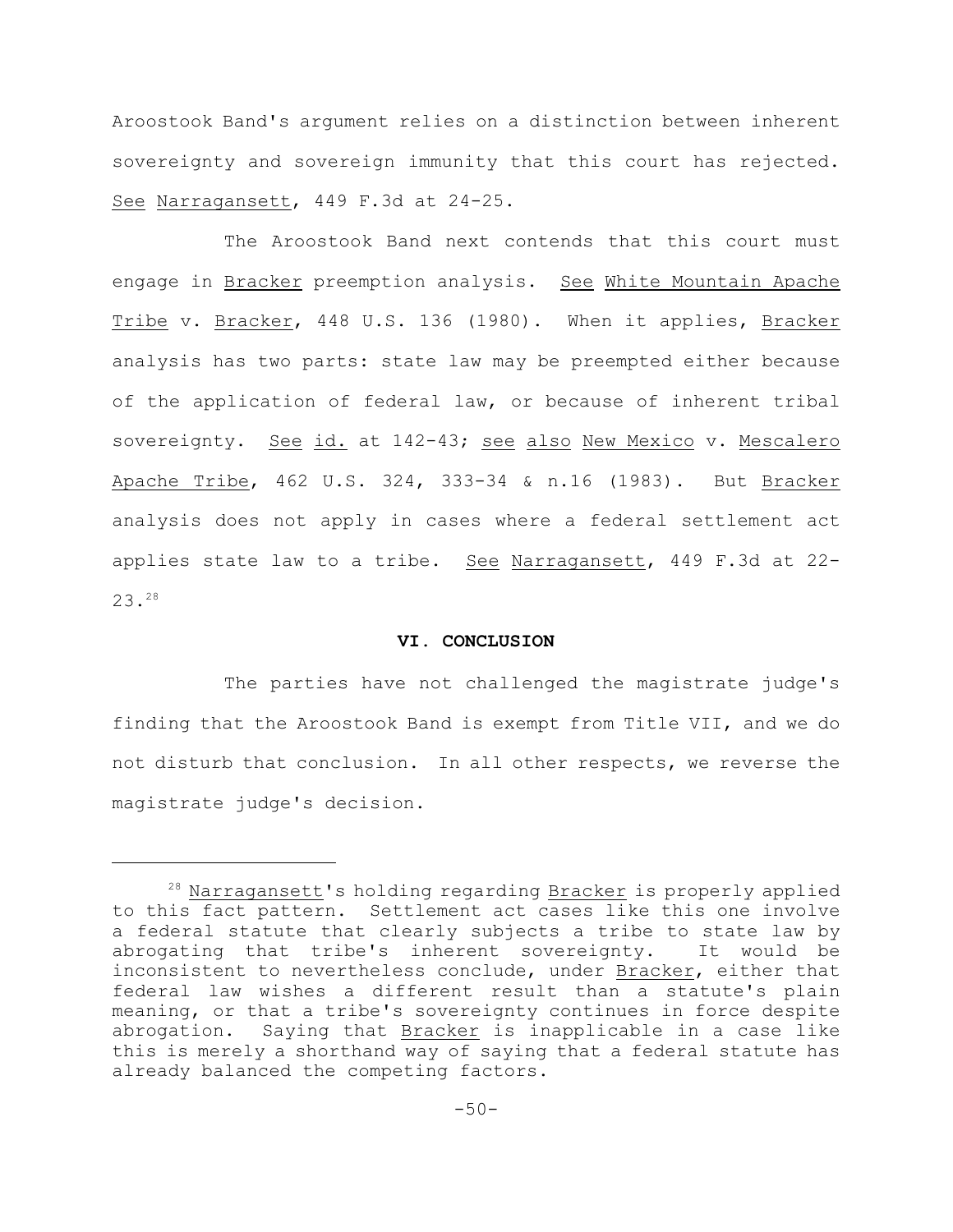The magistrate judge did not rule on several of the Aroostook Band's alternative claims for relief: count 2, regarding sovereign immunity, count 4, regarding Title VII preemption, and count 5, regarding interpretations of state employment law. But the sovereign immunity claim was briefed to us as an alternative ground for affirmance, we have rejected it, and it is now foreclosed. The other two claims -- Title VII preemption of state law and the state law interpretive question based on pendent jurisdiction<sup>29</sup> -- are remanded.

The judgment is reversed and remanded. Costs are awarded to the defendants-appellants.

# **-Dissenting opinion follows-**

 $29$  The magistrate judge did not decide whether to exercise pendent jurisdiction over count 5, see Aroostook III, 403 F. Supp. 2d at 132, and we express no opinion on that issue.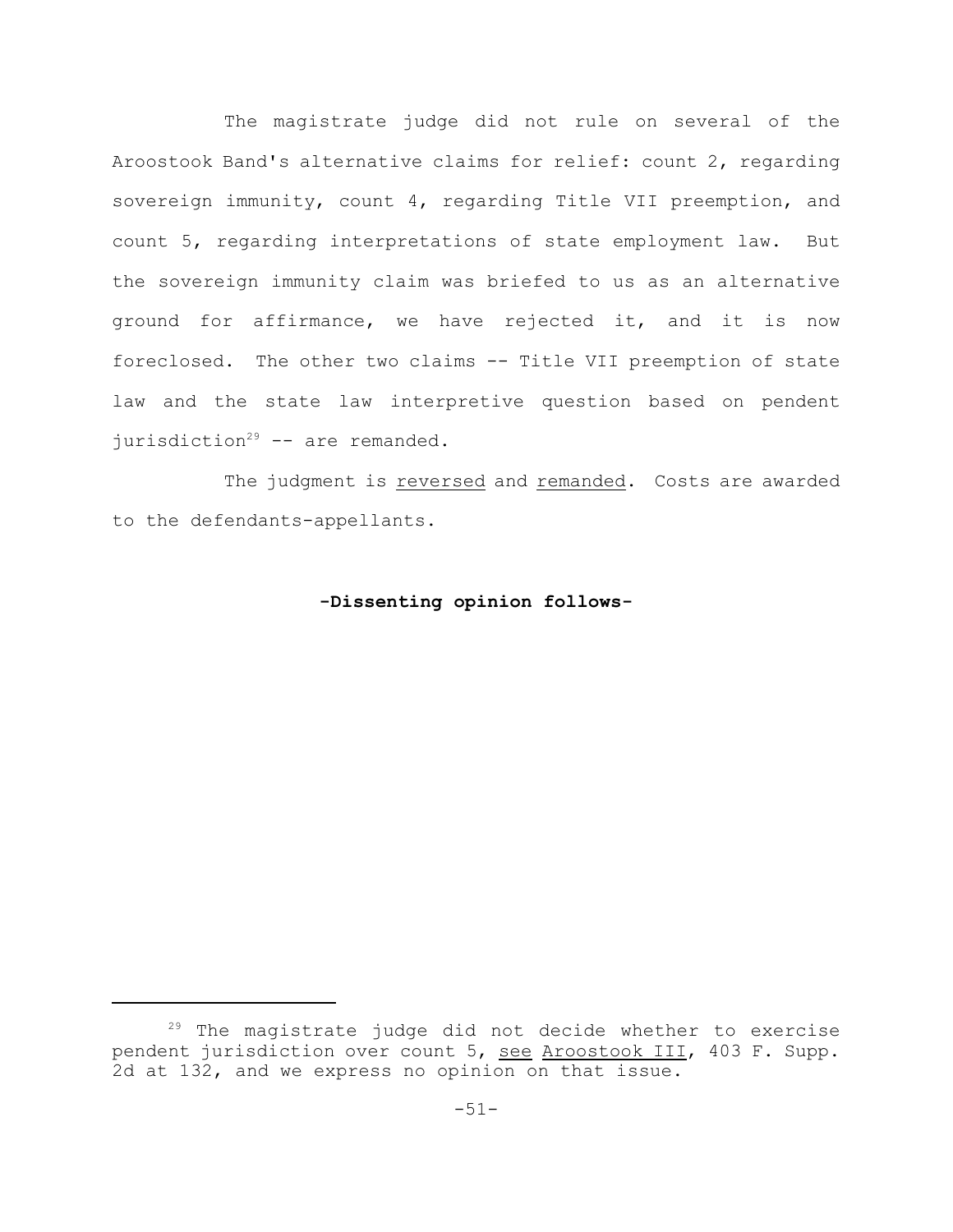**LIPEZ, Circuit Judge**, dissenting. The majority considers at length whether the Maine Indian Claims Settlement Act ("MICSA") authorizes the State to enforce its employment discrimination laws against the Aroostook Band of Micmacs and concludes that it does. In my view, however, MICSA no longer governs the relationship between the Band and the State. Instead, the federal Aroostook Band of Micmacs Settlement Act ("ABMSA") replaced MICSA in 1991 as the federal law governing the Band's status, including its relationship with the State of Maine.

I recognize that all relevant parties – Congress, the State and the Band – assumed that ABMSA's passage would leave the Band subject to Maine law. ABMSA, however, relied solely on the State's Micmac Settlement Act ("MSA") to establish Maine's jurisdiction over the Band. $30$  That reliance makes the effectiveness of the state statute critical to the outcome of this case. I agree with the magistrate judge that, with at least one prerequisite unmet, MSA was never validly enacted, and the jurisdiction asserted by Maine and anticipated by Congress never took effect. Consequently, I conclude that the Band is not subject to the Maine employment discrimination laws at issue in this case. Respectfully, therefore, I dissent.

 $30$  ABMSA § 2(b) provides, in relevant part: "It is the purpose of this Act to  $-$  (4) ratify the Micmac Settlement Act, which defines the relationship between the State of Maine and the Aroostook Band of Micmacs."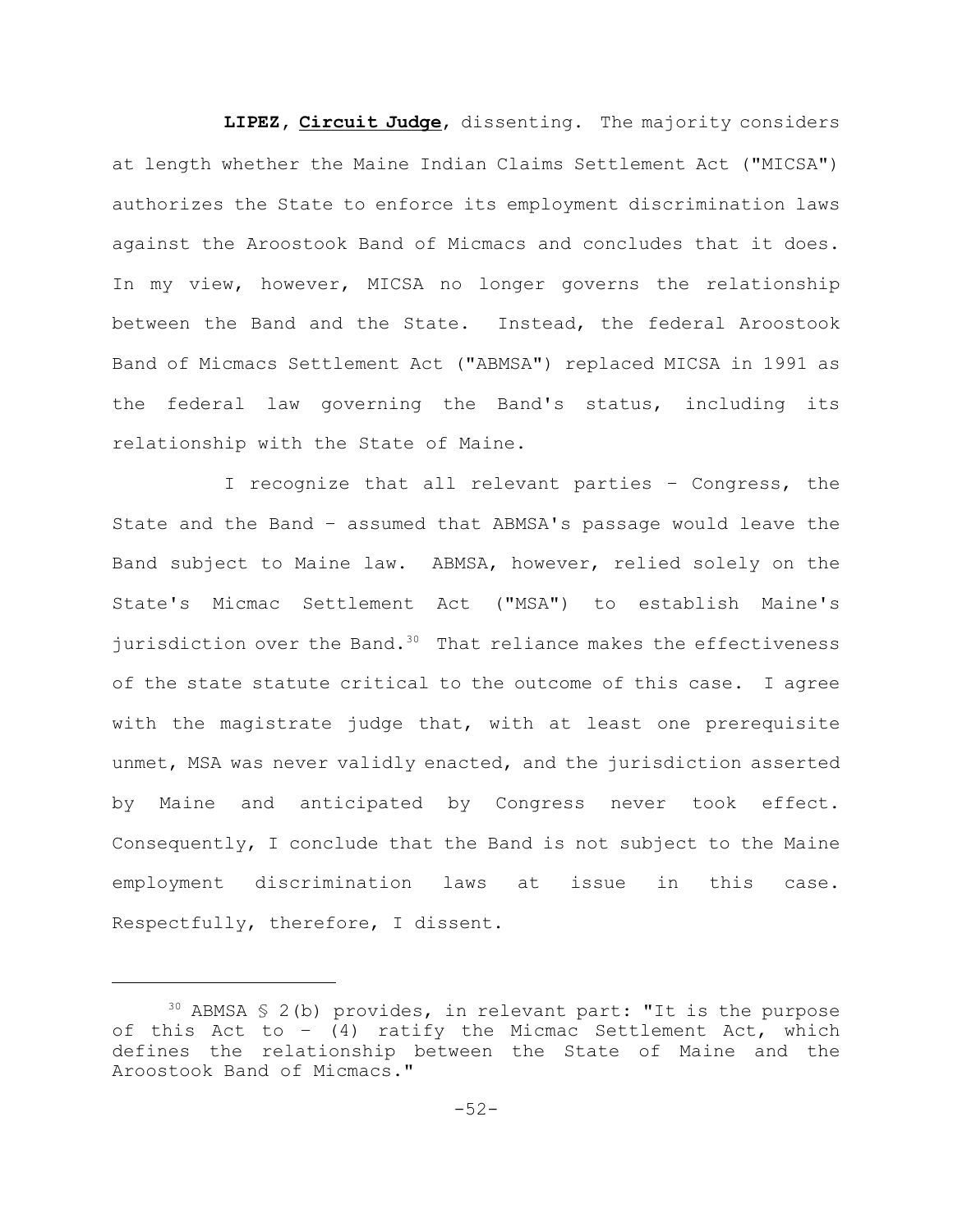The majority's discussion of "The Status of the Aroostook Band under ABMSA" is devoted primarily to addressing, and rejecting, potential conflicts between MICSA and ABMSA. My colleagues specifically consider whether ABMSA's provisions on federal recognition and self-government,  $\frac{1}{5}$  6(a) and 7(a), conflict with, and thus exempt the Band from, the MICSA provision subjecting all Maine tribes to state law, 25 U.S.C. § 1725(a). Their discussion of potential conflicts is, however, beside the point because § 1725(a) no longer applies to the Micmacs. I agree with the Band that, except where otherwise stated in ABMSA, that act supplants MICSA with respect to the Micmacs' status. ABMSA was enacted to replace MICSA on all matters for which the Band should have received individualized recognition in the earlier statute – as did the Passamaquoddys, the Penobscots and the Maliseets. In effect, Congress retrieved the Micmacs from the MICSA catch-all provisions that applied to "all other tribes or bands of Indians" and, in a detailed and comprehensive enactment, defined the Micmacs' new status as the fourth Maine tribe to be recognized and compensated for the loss of their aboriginal holdings.

I recognize the canon of statutory construction, cited by the majority, that two statutes capable of co-existence must both be regarded as effective, "absent a clearly expressed congressional intention to the contrary." Morton v. Mancari, 417 U.S. 535, 551

**I.**

-53-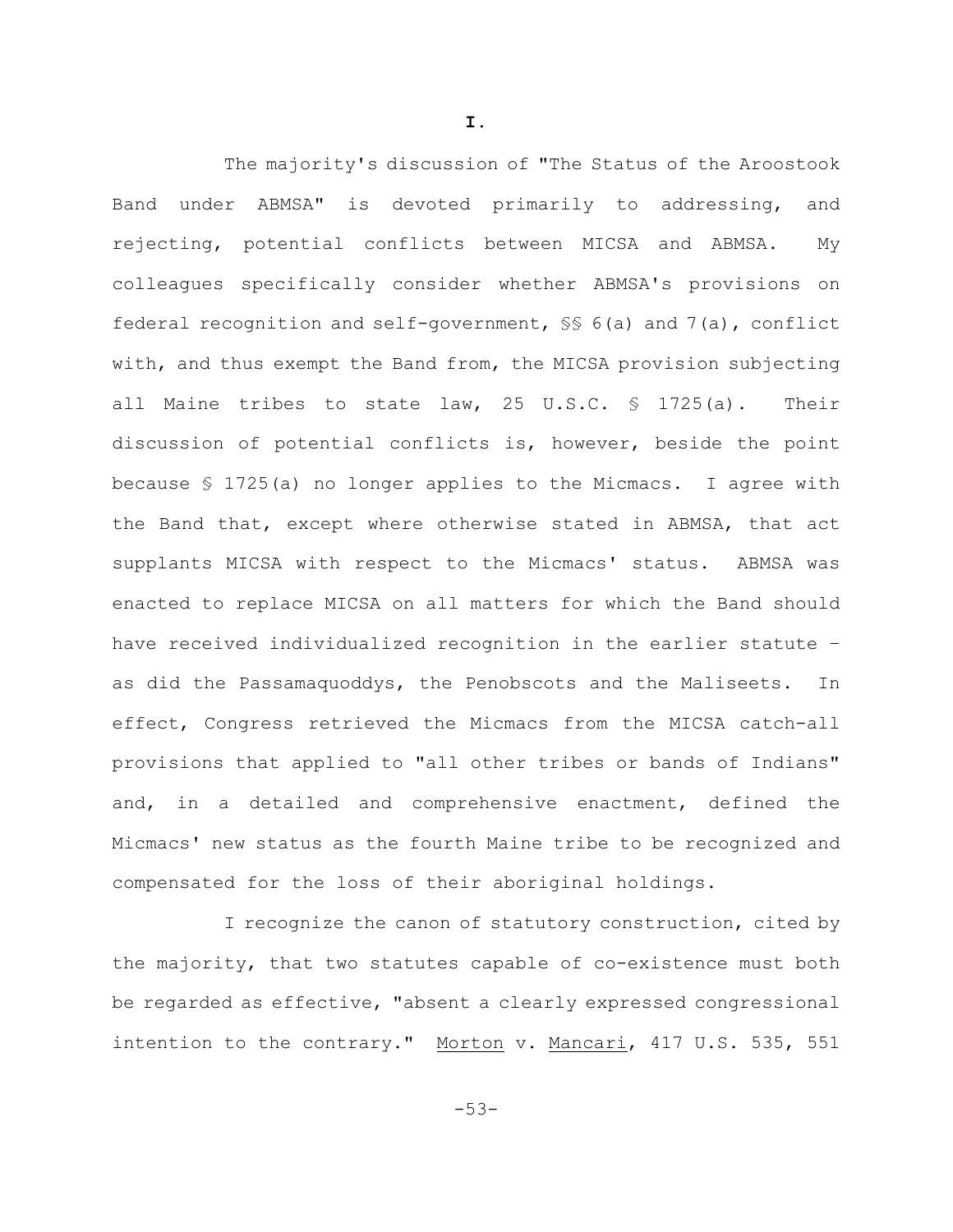(1974); see also United States v. Lahey Clinic Hosp., Inc., 399 F.3d 1, 10 (1st Cir. 2005) ("Inconsistency between . . . two statutes . . . is not enough: 'where two seemingly inconsistent acts can reasonably stand together, a court must interpret them in a manner which gives harmonious operation and effect to both, in the absence of clear and unambiguous expression of Congressional intent to the contrary.'") (citations omitted). The issue, however, is not whether the two statutes may co-exist – I agree that they may – but what effect ABMSA had on MICSA's applicability to the Micmacs.

In my view, it is apparent that ABMSA replaces the general "all other tribes" approach of MICSA, as it may have applied to the Band, with a specific statute premised on federal recognition of the Band. In its coverage of subjects addressed in MICSA, this separate statutory settlement with the Micmacs parallels MICSA's settlement with the other named tribes. In fact, Congress included language in ABMSA reflecting such an intent. In ABMSA's "Findings and policy" section, Congress observed that "[t]he Band was not referred to in [MICSA]" because its historical presence in Maine had not yet been documented, § 2(a)(2) (emphasis added), and further stated that "[i]t is now fair and just to afford the [Micmacs] the same settlement provided to the [Maliseets] . . . to the extent they would have benefitted from inclusion in the Maine Indian Claims Settlement Act of 1980,"

-54-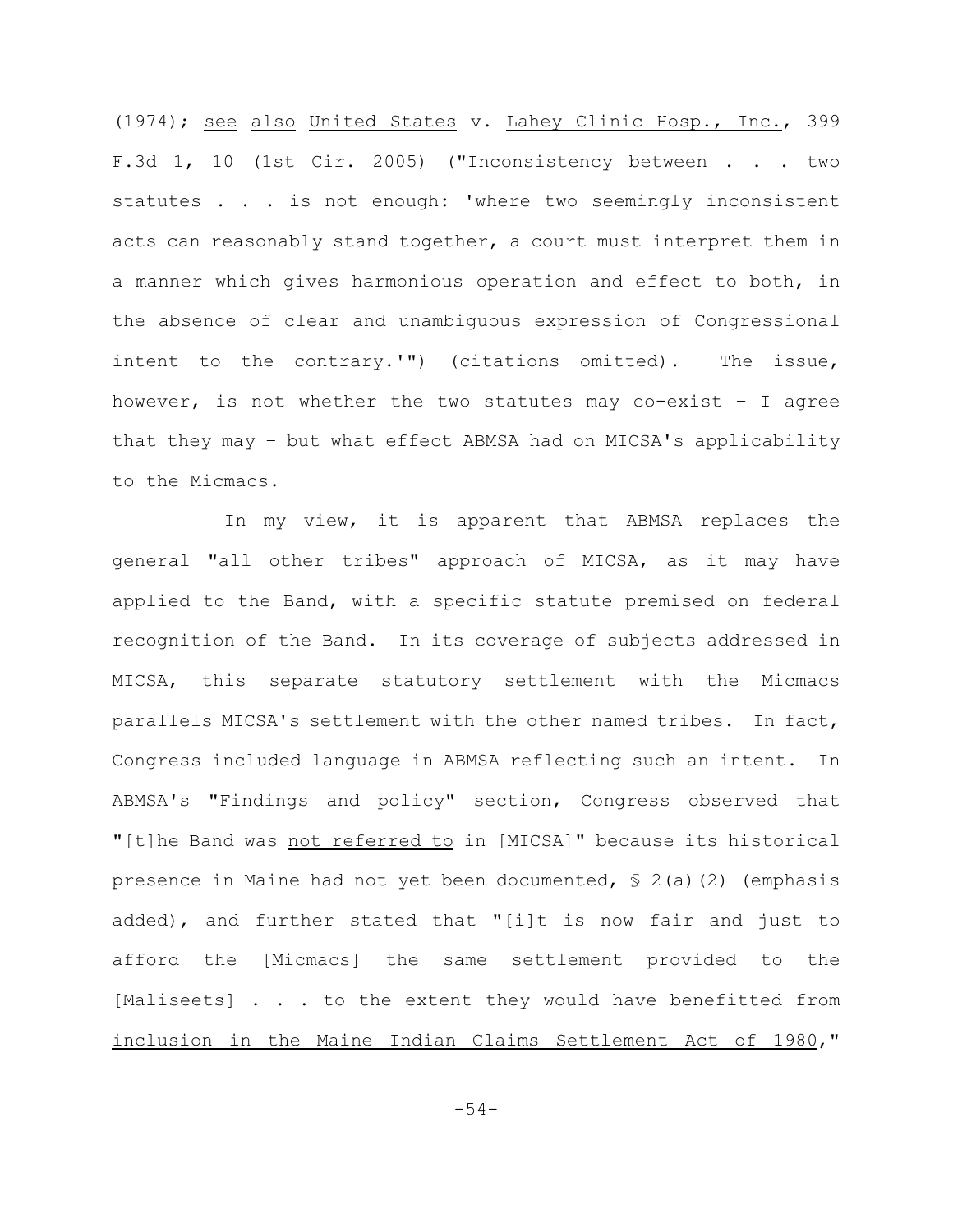§ 2(a)(5) (emphasis added). Congress thus enacted ABMSA because, after closer scrutiny of the Band's history, lawmakers saw the need to redress the Band's omission from MICSA as a federally recognized tribe.

 Despite an expressed intent to afford the Band the same settlement as the Maliseets, it is telling that Congress did not simply amend MICSA to extend like terms to the Micmacs. Rather, Congress specified in ABMSA's provisions various entitlements for the Band, including a  $$900,000$  land acquisition fund, see  $$4(a)$ , federal recognition, see  $S$  6(a), and the right to "organize for its common welfare," see  $\frac{1}{2}$  7(a). ABMSA also contains provisions that parallel MICSA's on the Band's eligibility for financial benefits and for special services from the federal government. Compare ABMSA §§ 6(a), (c) with 25 U.S.C. § 1725(i).

In addition, as the majority acknowledges, ABMSA explicitly incorporated MICSA provisions governing the applicability of federal law, see  $S$  6(b), and implementation of the Indian Child Welfare Act, see  $\frac{1}{5}$  8.<sup>31</sup> If MICSA continued to apply

 $31$  Section 6(b), which is labeled "Application of Federal law," states: "For the purposes of application of Federal law, the Band and its lands shall have the same status as other tribes and their lands accorded Federal recognition under the terms of [MICSA]." Section 8, which is labeled "Implementation of the Indian Child Welfare Act," provides:

For the purposes of this section, the Band is an 'Indian tribe' within the meaning of section 4(8) of the Indian Child Welfare Act of 1978 (25 U.S.C. 1903(8)), except that nothing in this section shall alter or affect the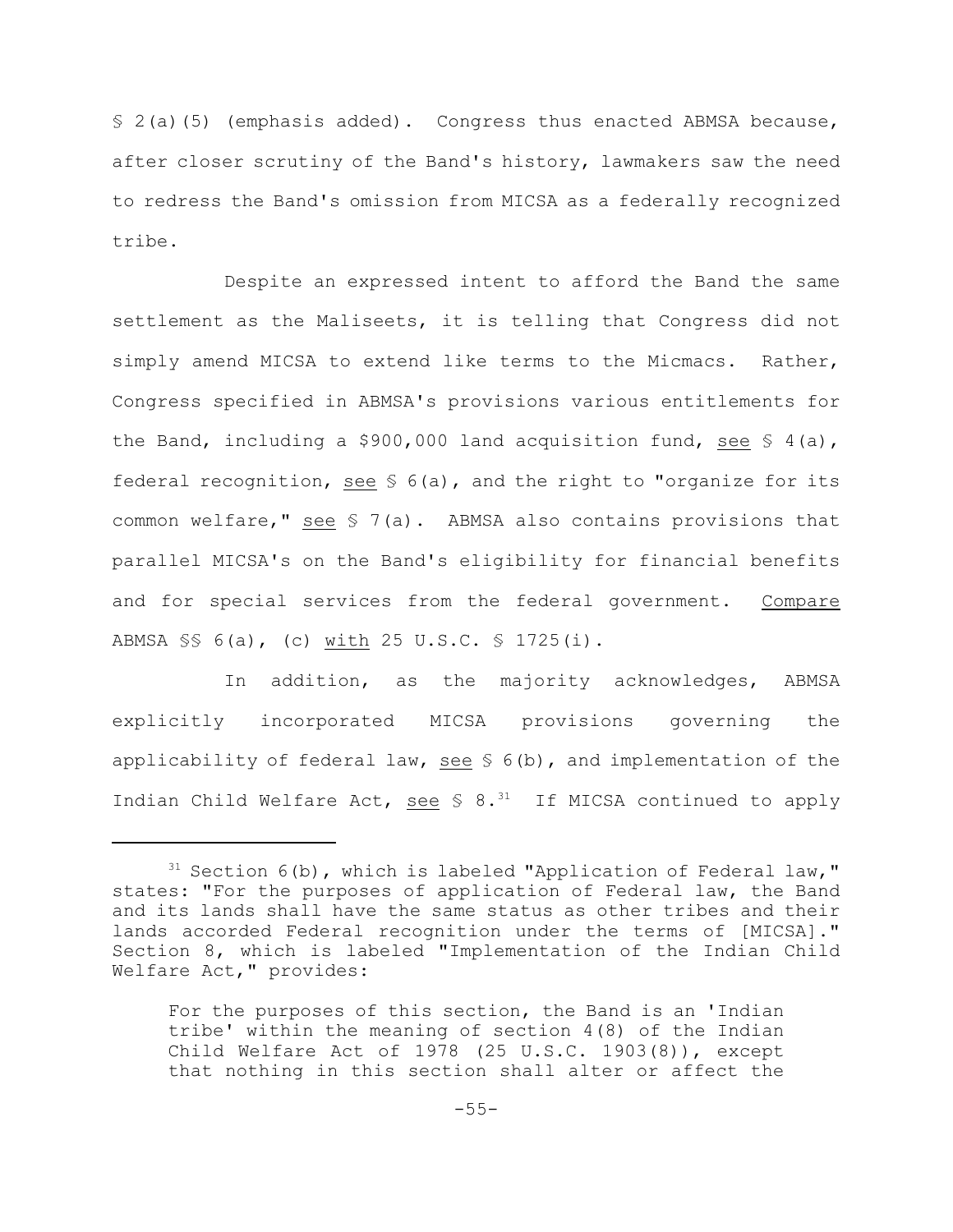to the Micmacs independently of such references in ABMSA, there would be no need for ABMSA to explicitly incorporate particular MICSA provisions. The majority offers an explanation for the overlap with respect to  $S$  8 - observing that it clarifies the applicability of the Indian Child Welfare Act in Maine – but does not explain the need to adopt MICSA's terms for the applicability of federal law in  $S$  6(b). In my view, the reason for both is the same: where Congress wanted MICSA's provisions to continue to apply to the Micmacs, it knew that it had to say so explicitly because ABMSA replaced MICSA with respect to the Band. Congress also took this approach with MICSA's universal extinguishment of claims of aboriginal title to Maine lands, explicitly recognizing that the Band remained bound by that portion of the earlier statute. See ABMSA § 2(a)(3) (noting that the Micmacs "could have asserted aboriginal title" to lands in Maine "but for the extinguishment of all such claims by the Maine Indian Claims Settlement Act of 1980").

The specificity and completeness of ABMSA are persuasive evidence that the Act was clearly intended by Congress as a comparable, but independent, statement of the benefits and limitations applicable to the Band. The majority wrongly dismisses the Band's argument that ABMSA's reference to particular MICSA

jurisdiction of the State of Maine over child welfare matters as provided by [MICSA].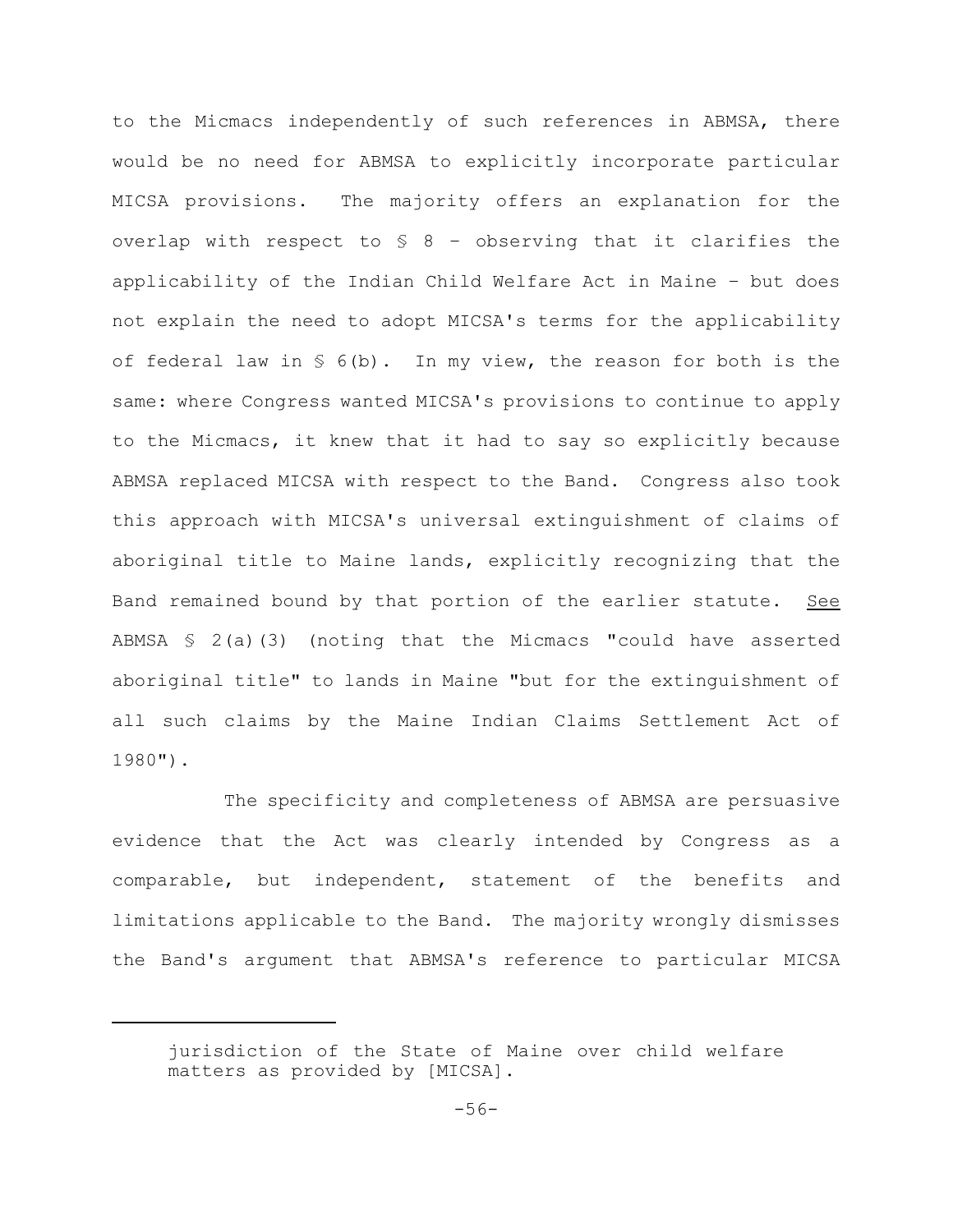provisions, and not others, is significant, see supra pp. 41-42 (observing that the lack of reference to MICSA's  $\frac{1}{2}$  1725(a) - the section imposing state jurisdiction on the tribes – is "easily explained" because ABMSA "clearly contemplates that the state Micmac Act will have effect," and the state act "contains language nearly identical to MICSA's  $\frac{1}{2}$  1725(a)"). That, of course, is precisely my point: in fully addressing the status of the Micmacs in ABMSA, Congress intended and expected that state jurisdiction over the Band would be accomplished by means of the state Micmac Act. Section 1725(a) was not mentioned because it was no longer pertinent; as with all other facets of the Micmacs' status, Congress enacted a new, specific provision to govern the Band's relationship with the State.

The majority misses the larger context when it briefly rejects the notion that ABMSA impliedly repealed  $\frac{1}{5}$  1725(a). As my discussion shows, the issue here is not whether MICSA or any of its particular provisions were repealed through ABMSA. They were not. Rather, as the Band has argued, ABMSA simply rendered MICSA inapplicable to the Micmacs – except where specifically incorporated. $32$  Moreover, even if we viewed this case from the

The majority asserts that my view that AMBSA wholly supplants MICSA was not argued by the Band. That is not so. In its brief, the Band argued that "[u]nder well-settled rules of construction, MICSA provisions may apply to the Band only as provided in ABMSA." Br. at 55. The Band then goes on to discuss the two incorporated MICSA provisions noted by the majority: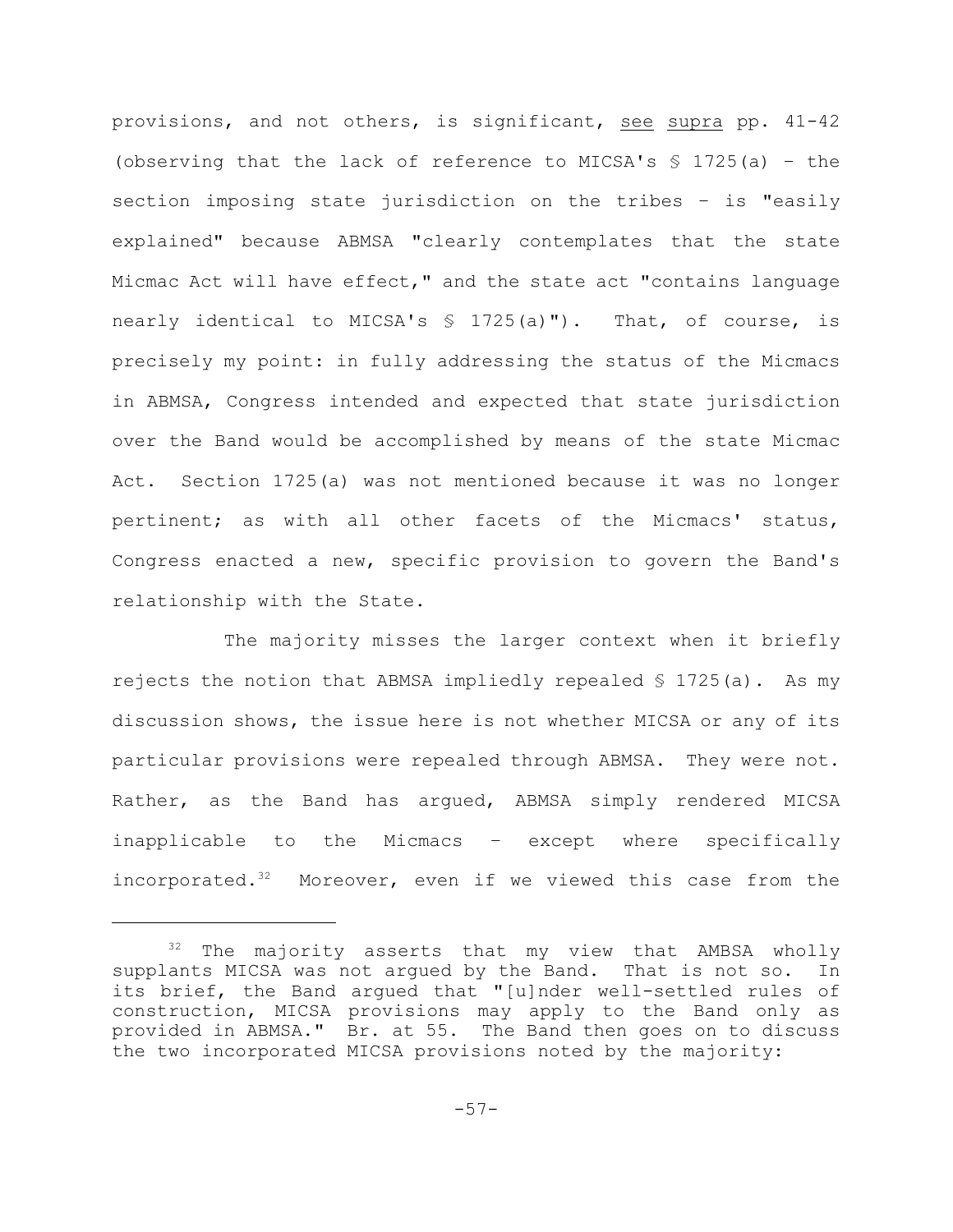perspective of implied repeal, the all-embracing nature of ABMSA would meet the standard to show Congressional intent to "repeal" MICSA insofar as it applied to the Micmacs. Cf. Posadas v. Nat'l City Bank, 296 U.S. 497, 503 (1936) ("[I]f the later act covers the whole subject of the earlier one and is clearly intended as a substitute, it will operate similarly as a repeal of the earlier act."); Lahey Clinic Hosp., 399 F.3d at 10 (noting that implied repeal of a federal statute may be shown if, "by clear and manifest intent," a later act "covers the whole subject matter area and was meant as a substitute") (citing Kremer v. Chem. Constr. Corp., 456

Id. at 55-56. This position was also articulated by the Band at oral argument. In explaining the Micmacs' position in response to questions from the panel, counsel for the Band stated:

The 1980 law except where expressly  $\ldots$  noted by Congress cannot apply to deny the Band its right to selfgovernment. Congress created a wholly separate statute for the Micmac. . . . The 1991 Act, and only the 1991 Act, except where Congress noted . . . the 1980 Act would apply . . .

At that point, a panel member asked: "So, the '91 Act basically eliminates the 1980 Act except where it expressly repeats?" Counsel replied: "Correct, your honor, that is our argument."

For example, Congress enumerated in ABMSA  $S$  8(a) that the MICSA Child Welfare provisions apply to the Micmac. ABMSA § 6(b) provides that federal law will apply to the Band as it does to other Maine tribes in MICSA. If Congress intended that all or any other parts of MICSA would apply to the Band, then it would not have specified those it did and not the others. It is a "fundamental principle of statutory construction that the specific trumps the general." . . . Clearly, all of MICSA cannot apply to the Band without rendering the specific inclusions meaningless surplusage.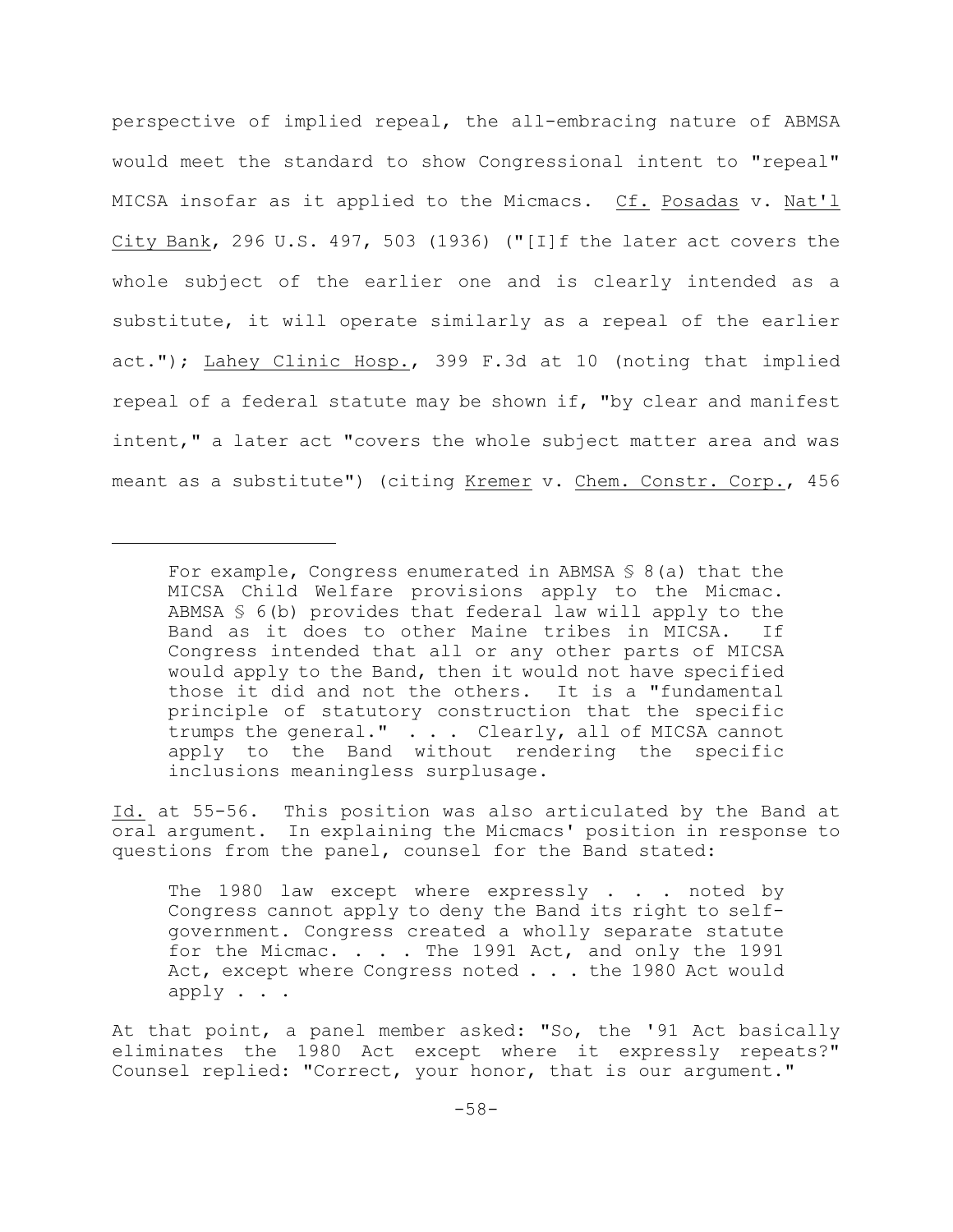U.S. 461, 468 (1982)); Granite State Chapter, Assoc. of Civilian Tehnicians v. Fed. Labor Relations Auth., 173 F.3d 25, 27 (1st Cir. 1999) ("If one Congress clearly and manifestly makes known its intent to supplant an existing law, a court can find repeal by implication."). That the progression from MICSA to ABMSA is from a general statute to a specific one lends additional support to the view that AMBSA effectively "repealed" MICSA with respect to the Band. Cf. Montana v. Blackfeet Tribe of Indians, 471 U.S. 759, 766 (1985) (noting the "strong presumption against repeals by implication, . . . especially an implied repeal of a specific statute by a general one") (citations omitted).

Congress's intention to replace MICSA with ABMSA for the Micmacs is evident in ABMSA's approach to the issue of state jurisdiction over the Band. ABMSA neither invokes MICSA nor in its own terms subjects the Band to state law. Instead, it states as an express purpose the ratification of "the Micmac Settlement Act, which defines the relationship between the State of Maine and the Aroostook Band of Micmacs." § 2(b)(4). By explicitly deferring to MSA on the issue of state jurisdiction without any reference to MICSA, ABMSA states, in effect, that MICSA is no longer the governing law on the Micmacs' relationship with the State.<sup>33</sup>

 $33$  The MSA jurisdiction provision states, in relevant part: "[T]he Aroostook Band of Micmacs and all members . . . shall be subject to the laws of the State and to the civil and criminal jurisdiction of the courts of the State to the same extent as any other person . . . ." Me. Rev. Stat. Ann. tit. 30, § 7203.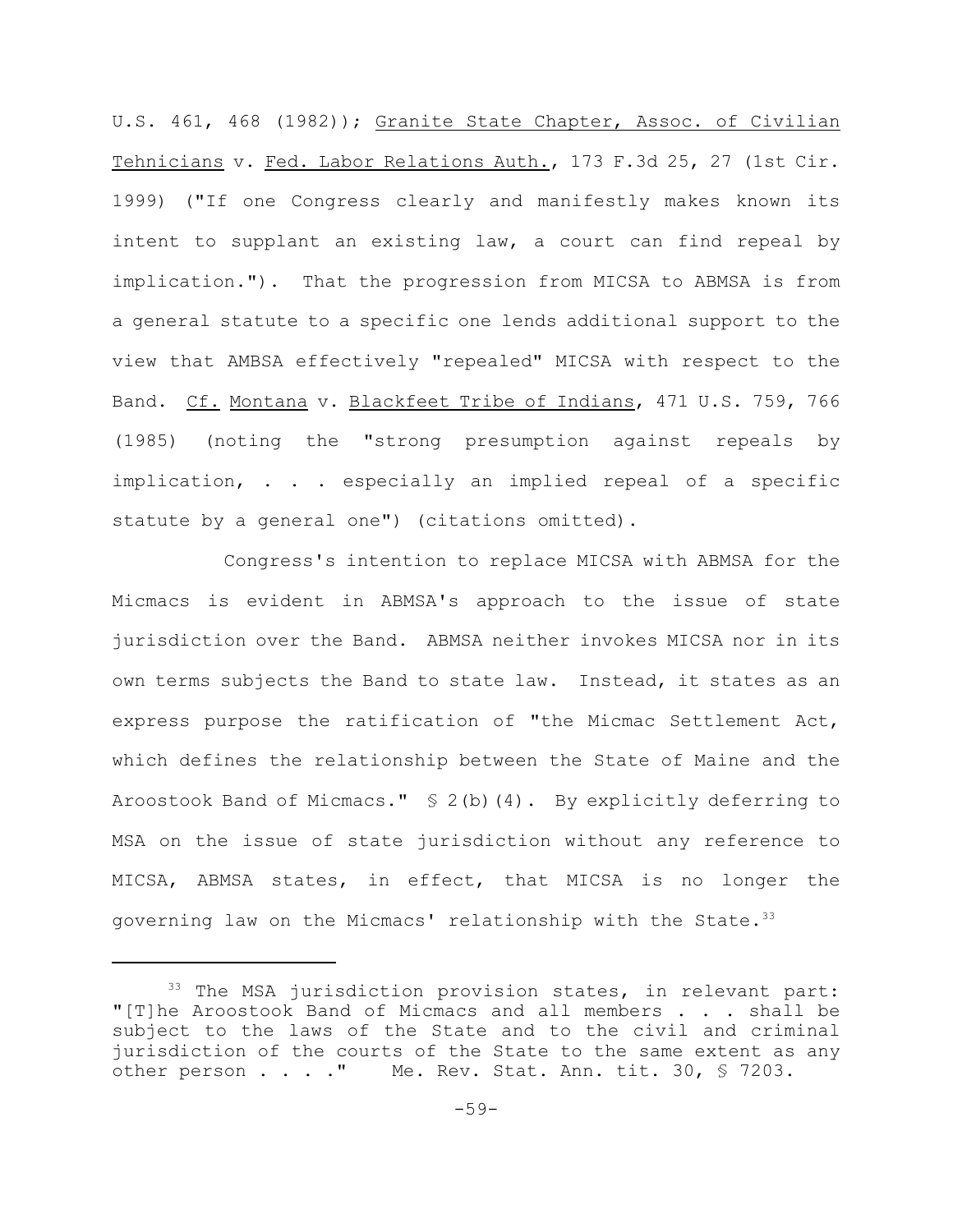The view of the majority that MICSA could be reactivated as a default, imposing state law on the Micmacs in the face of any statutory gap that may have occurred because of the failed enactment of MSA, might be more persuasive if MICSA and MSA contained identical jurisdictional provisions. In such circumstances, one could more plausibly argue that ABMSA was intended to reaffirm an ongoing relationship, first defined by MICSA. MICSA, however, included two separate provisions establishing the State's authority over its resident tribes. See 25 U.S.C.  $\frac{1}{25}$  1725(a), (d)(1). MSA did not include the second of these – the "sue and be sued" provision that typically is used to signify a waiver of immunity from suit. See, e.g., Gómez-Pérez v. Potter, 476 F.3d 54, 57 (1st Cir. 2007). Whether or not that omission is significant on the question of sovereign immunity, it is a further indication that ABMSA was a distinct and independent enactment that replaced MICSA with respect to the Micmacs. To resurrect statutory provisions from MICSA when Congress in ABMSA effected (through attempted ratification of MSA) a different governing framework for the Band's relationship with the State is unsupportable – and inconsistent with "a clearly expressed congressional intention to the contrary," Morton, 417 U.S. at 551.

My view that ABMSA replaced MICSA as the federal law governing the Band's status and defining the Micmac-Maine relationship – and that MICSA therefore may not be invoked as a

-60-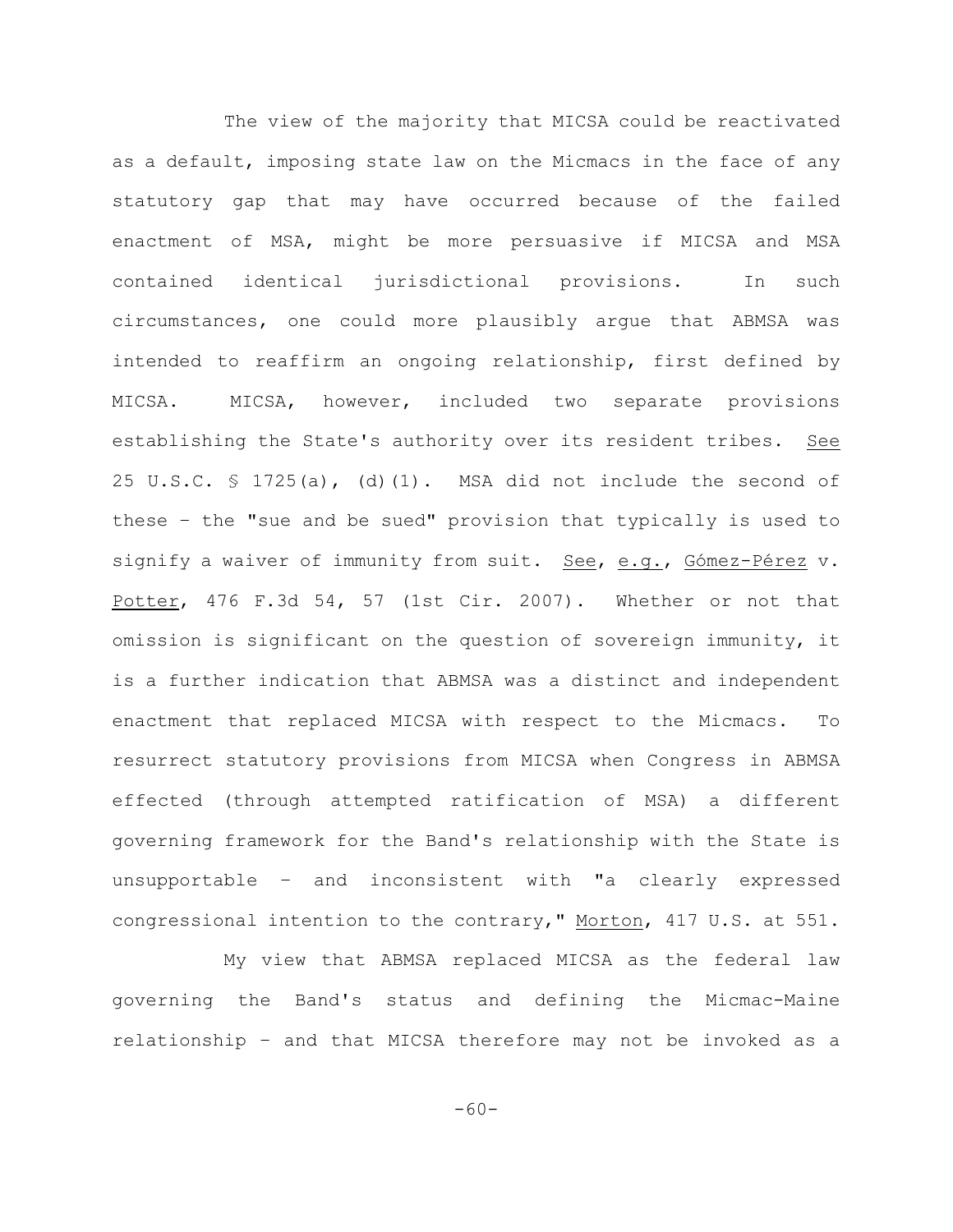default – is reinforced by comments from every member of Maine's Congressional delegation at the time of ABMSA's passage. In urging a favorable vote on the statute, then-Senators Cohen and Mitchell and then-Representatives Andrews and Snowe all emphasized the need for the new legislation because of the Micmacs' "omission from the 1980 Maine Indian Claims Settlement Act." 137 Cong. Rec. H9,652, 9,655 (1991); see also 137 Cong. Rec. S13,360, 13,362 (1991). Among other comments, Senator Mitchell observed:

> The Micmacs' exclusion from the 1980 Maine Indian Claims Settlement Act left them in a unique situation, where they have no State Indian assistance and are ineligible for Federal assistance. The bill the Senate is considering today will establish the historical presence of the Micmacs in Maine and provide Federal recognition to the band.

137 Cong. Rec. at S13,362 (emphasis added).

Senator Cohen assured his colleagues that "[t]he bill does not amend the 1980 act, and we do not intend that any of the issues covered in that landmark legislation will be reopened or reconsidered." 137 Cong. Rec. at S13,362. In other words, Congress began with a clean slate in giving the Band – singularly excluded from MICSA – due recognition for its historical presence in Maine. To the extent that Congress wanted to draw on MICSA in drafting ABMSA, it cited the specific provisions of MICSA that it wished to incorporate into ABMSA.

ABMSA's conflicts provision, § 11, reflects this approach. The provision states: "In the event of a conflict of

-61-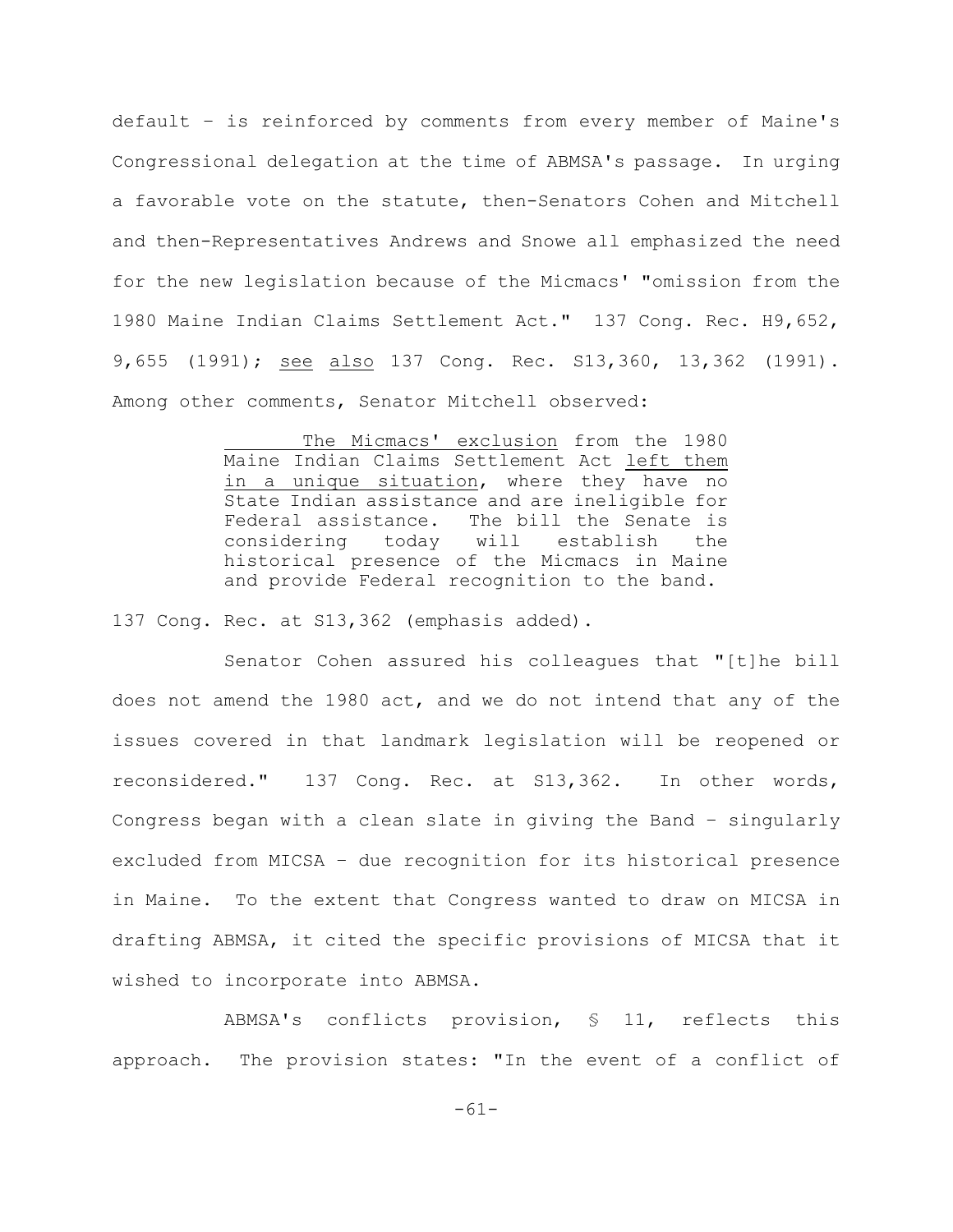interpretation between the provisions of the Maine Implementing Act, the Micmac Settlement Act, or the Maine Indian Claims Settlement Act of 1980 . . . and this Act, the provisions of this Act shall govern." MICSA remained in effect, and Congress undoubtedly recognized that the general language in MICSA and the more specific language in ABMSA covered some of the same subject matter. It thus sought to ensure that any seeming conflicts between the two would be resolved by deferring to ABMSA's provisions – reinforcing ABMSA's preemptive effect on the matters it covered.34

 $34$  The majority states that "[t]here is no reason to believe that Congress intended to repeal  $\frac{1}{2}$  1725(a) insofar as it provided a default rule in the event that the state Micmac Act were ineffective for some reason." See supra p. 45 (emphasis in original). The majority thus speculates that Congress would have invoked MICSA's jurisdictional provision as a default if it had anticipated the ineffectiveness of the state law. That speculation is improper for at least two reasons. First, as noted infra, it is not inevitable that Congress would have legislated a specific relationship for Maine and the Micmacs if the State itself failed to do so. Congress did not explicitly incorporate in ABMSA the substance of MSA, and it may have made a deliberate choice to allow the State to define its own jurisdictional relationship with the Band. Moreover, even if there were a basis for a presumed congressional intent to impose state jurisdiction on the Band comparable to that found in MICSA, that is no justification for rewriting ABMSA. Judgments about congressional intent must have some basis in the language of the relevant statute, even if that language is ambiguous. The majority would incorporate by judicial fiat a default provision that would read something like this: "If the Maine Settlement Act fails to take effect, the Micmacs shall be subject to the jurisdictional terms of MICSA  $\frac{1}{2}$  1725(a)." There is not a hint of such language in ABMSA.

Elsewhere, my colleagues note that, even if Congress through ABMSA had substituted MSA for MICSA with respect to state jurisdiction over the Band, "the correct conclusion would be that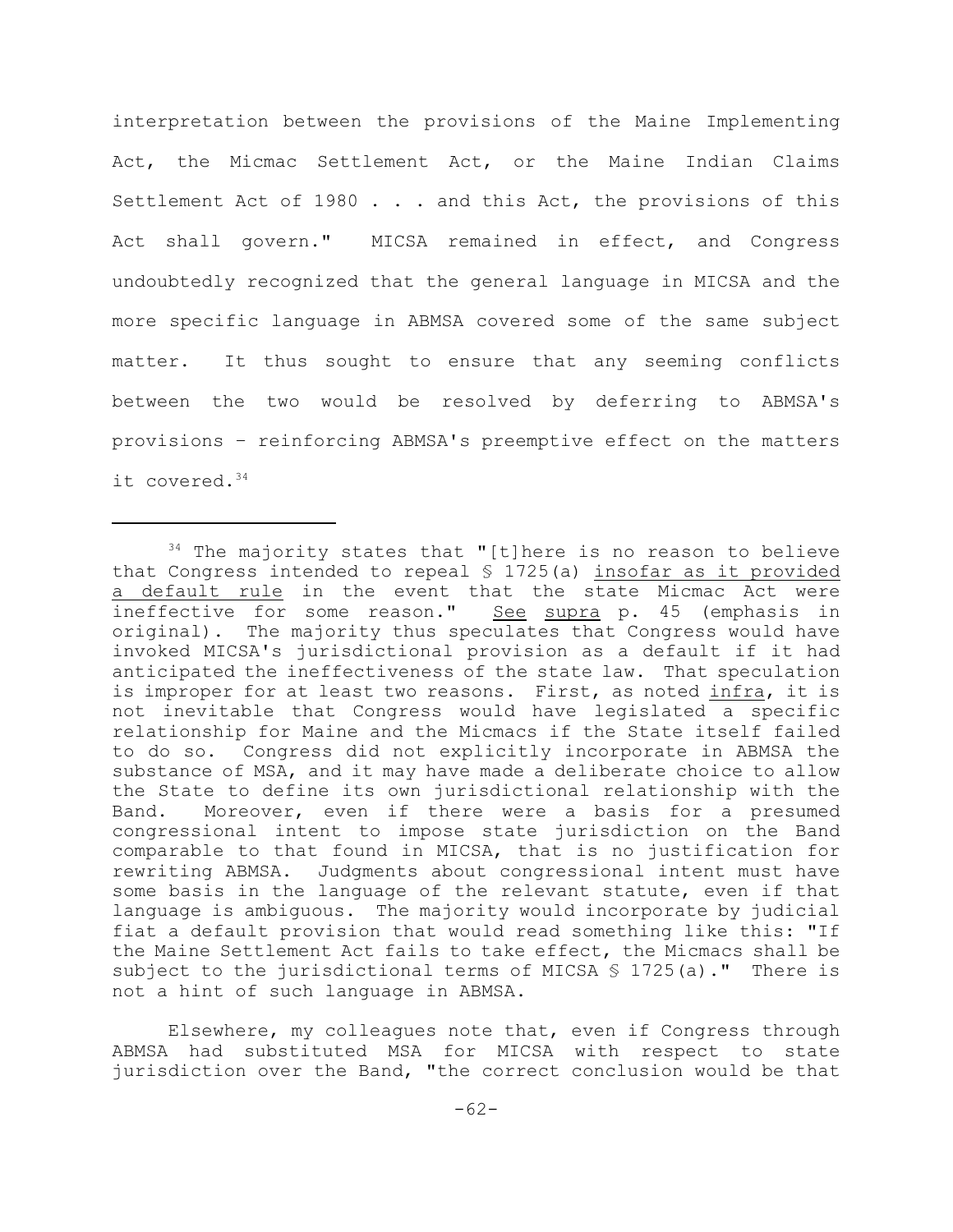In sum, every indicator points to a congressional intent to supplant MICSA for the Micmacs in all respects in which that earlier statute was not explicitly extended by ABMSA's terms. Thus, I can only conclude that, after passage of ABMSA, MICSA no longer controlled Maine's jurisdiction over the Aroostook Band of Micmacs.

# **II.**

My conclusion that ABMSA, rather than MICSA, governs Maine's authority to impose its employment discrimination laws on the Band requires me to evaluate the Maine Micmac Act. ABMSA relied wholly on the state act to "define[] the relationship between the State of Maine and the Aroostook Band of Micmacs," §  $2(b)(4)$ , and I therefore must confront the Band's challenge to the validity of MSA. In a thoughtful and thorough discussion, the magistrate judge considered whether that statute may be deemed valid even though several statutory prerequisites to its effectiveness – including a requirement that it be certified by the

ABMSA had simultaneously ratified the relevant provision of the act into federal law." This assertion reflects the same flawed judgment about Congress's intent. The statute that Congress passed does not by its own terms impose state jurisdiction on the Band. Consequently, ABMSA's purpose to ratify MSA may reflect only an intent to endorse whatever jurisdictional relationship Maine enacted into law, and not an intent to adopt a particular Maine-Micmac relationship as a matter of federal law. Congress could have adopted the substance of MSA's jurisdictional provision by incorporating it into ABMSA (as MICSA incorporated the jurisdictional provisions of the Maine Implementing Act), but Congress did not do so.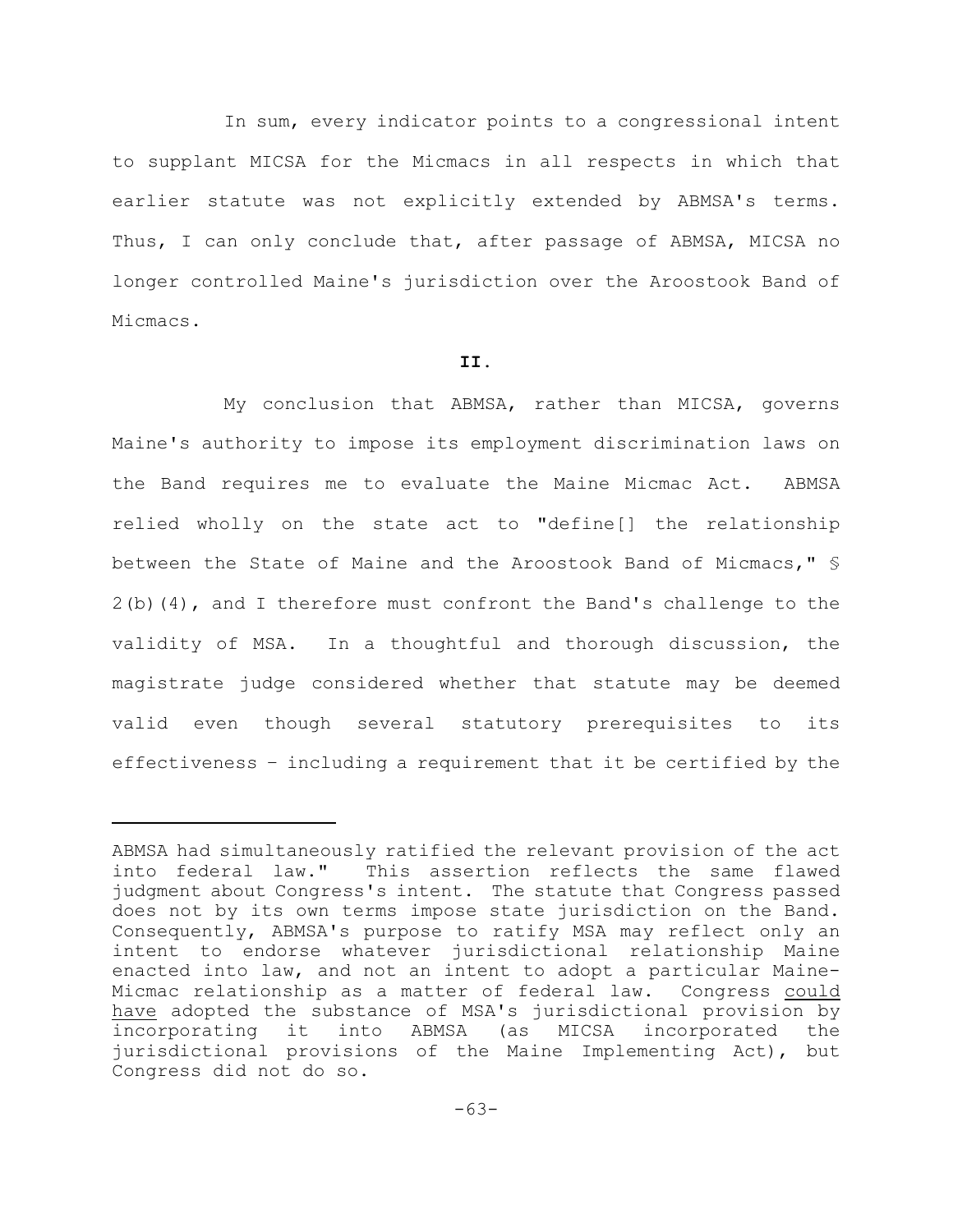Band within sixty days of the 1989 Legislature's adjournment – were not met.<sup>35</sup> See Aroostook Band of Micmacs, 403 F. Supp. 2d at 118-22. I agree with her assessment that it may not.  $36$ 

The required certification cannot be cast aside as a mere technicality. Given the complex relationship between Maine and its tribes, it would be both injudicious and disrespectful to ignore an express requirement of consent contained in a settlement act.<sup>37</sup> Indeed, ABMSA and MSA carry the consent requirement through to future amendments regarding jurisdiction, see 30 Me. Rev. Stat. Ann. tit. 30,  $\S$  7201 (Historical and Statutory Note); ABMSA  $\S$  6(d). Therefore, on this jurisdictional issue in particular, securing the Band's formal agreement was deemed necessary.

 $36$  The majority opinion notes that whether the state Micmac Act became effective is a "difficult and complex issue of state law," and my colleagues are reluctant to decide it without guidance from the Maine Supreme Judicial Court. As I shall explain, the issue is neither complicated nor just a matter of state law.

 $35$  In the official codification, a note is appended to each section of MSA stating that the provision was added to the code "pending receipt of certification of agreement by Council of Aroostook Band of Micmacs." The notes following each subsection state that the act will become effective only if: (1) the United States enacts ratifying legislation that approves the act without modification; (2) the United States consents to amendments that would be made with the consent of the Aroostook Band of Micmacs; and (3) within sixty days of the Legislature's adjournment, the Secretary of State receives written certification from the tribal council that the Band has agreed to the act. It is undisputed that no certification was received by the Secretary of State.

 $37$  As noted by the majority, the certification provision and the other contingencies for effectiveness were added to the pending Micmac bill late in the legislative process. The Band did not learn of the certification requirement until 1997.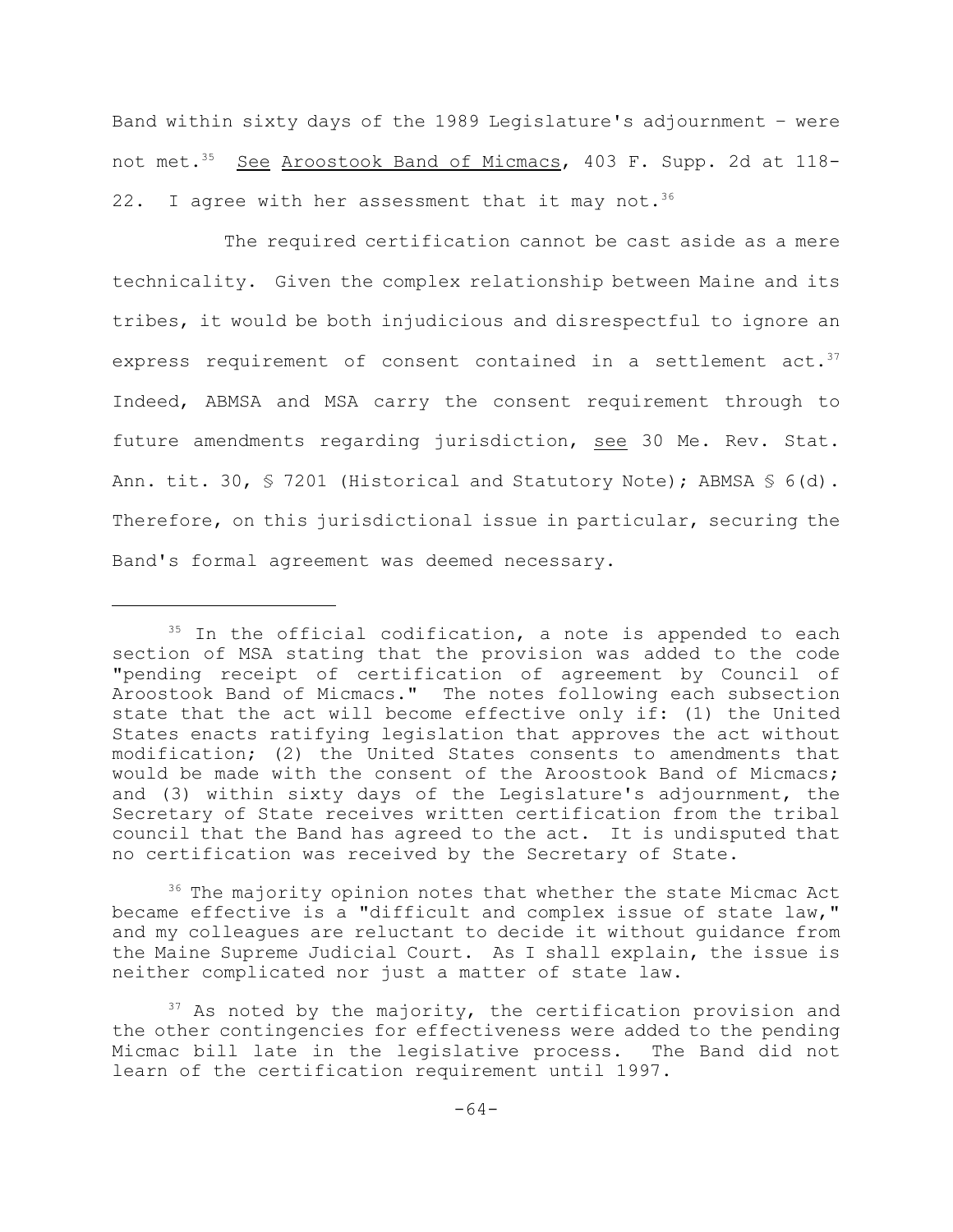As the magistrate judge pointed out, strict adherence to the consent procedure is consistent with a 1985 legal opinion from Maine's Attorney General concerning a similar certification requirement in the "Act Relating to the Time of Penobscot Nation Trust Land Acquisition." That act required the Penobscot Nation to submit written certification of its agreement with the act's provisions within sixty days of the legislature's adjournment. The tribe's certification was received two days late, and the Attorney General concluded that the only remedy was to reenact the legislation. He observed:

> While this is unfortunate, I feel it is especially necessary to be strict in interpreting these provisions in that it deals with the question of land acquisition. Indeed, any other conclusion . . . could render a land transaction subject to legal challenge by third parties.

Although MSA does not focus on the question of land acquisition, it is of comparable significance because the statute would diminish the Band's sovereign rights. Cf., e.g., Penobscot Nation v. Fellencer, 164 F.3d 706, 709 (1st Cir. 1999) (noting that courts are obliged "to construe 'acts diminishing the sovereign rights of Indian tribes . . . strictly'") (quoting Rhode Island v. Narragansett Indian Tribe, 19 F.3d 685, 702 (1st Cir. 1994)). Moreover, the Legislature added the certification requirement to MSA in the face of the Attorney General's previously issued opinion, with the presumptive understanding that a failure to meet

-65-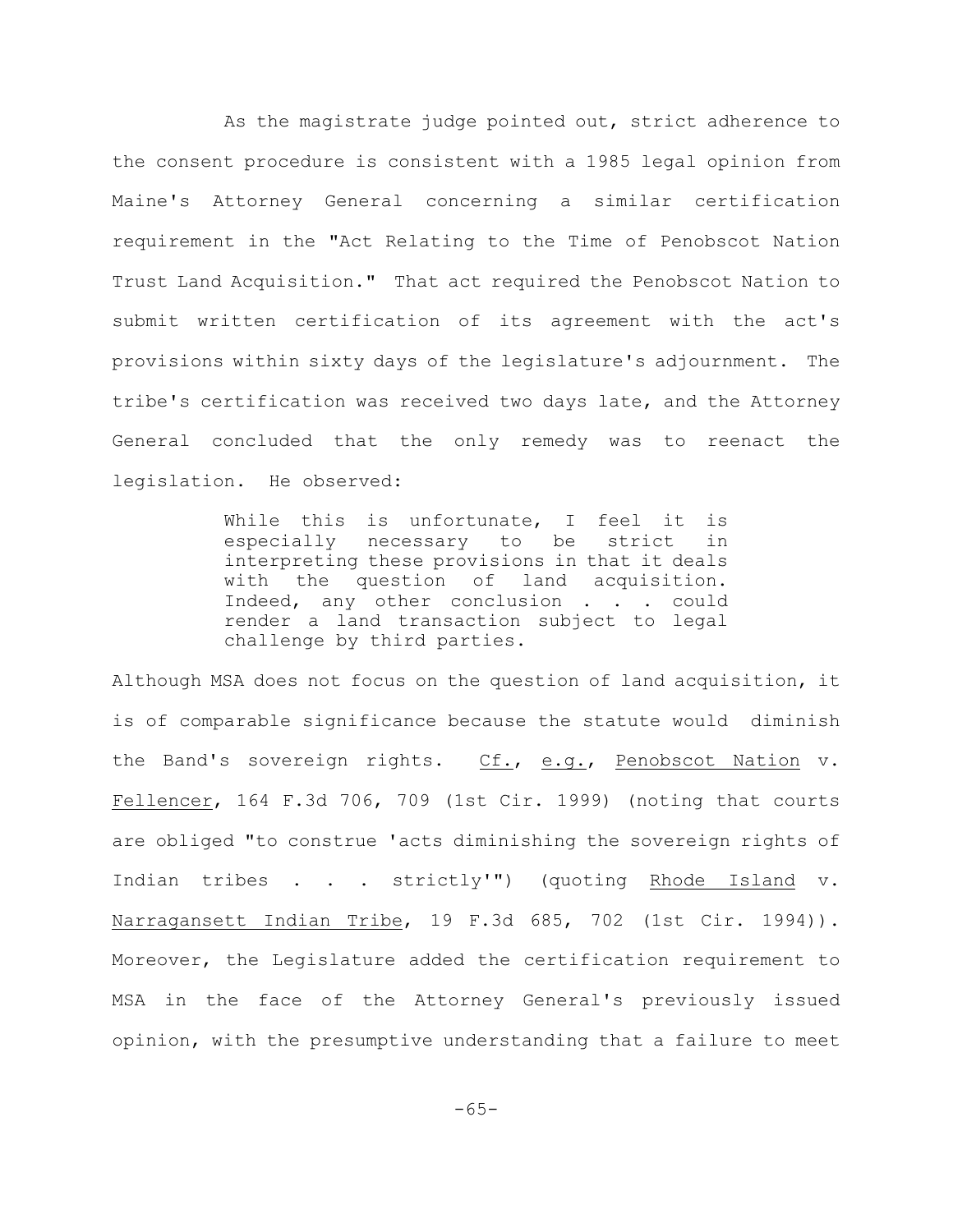it could prevent the statute from taking effect. The formalities of legislative enactments often have substantive importance. In the context of Indian sovereignty, it would be particularly inappropriate to ignore an express statutory term protective of that sovereignty.

Indeed, while MSA's efficacy is technically an issue governed by Maine law, the limitation it purportedly imposes on the Band's sovereignty implicates federal concerns as well. States may not assert jurisdiction over tribes without congressional approval, see Three Affiliated Tribes of Fort Berthold Reserv. v. Wold Eng'g, 476 U.S. 877, 891 (1986) ("[I]n the absence of federal authorization, tribal immunity, like all aspects of tribal sovereignty, is privileged from diminution by the States."); Fellencer, 164 F.3d at 709 ("[O]nly Congress can abrogate or limit an Indian tribe's sovereignty."), and courts must remain sensitive to the federal interest even when sovereignty issues arise from state law. Noting that this is a "unique case and there is no controlling authority either way," appellants urge the court to find implied certification based on the Band's expressed support of MSA at the time of its enactment. On matters of Indian sovereignty, however, the magistrate judge is certainly correct that a court may not "finesse what is clearly the absence of a state legislative imposed precondition to the statute's valid enactment." 403 F. Supp. 2d at 121.

-66-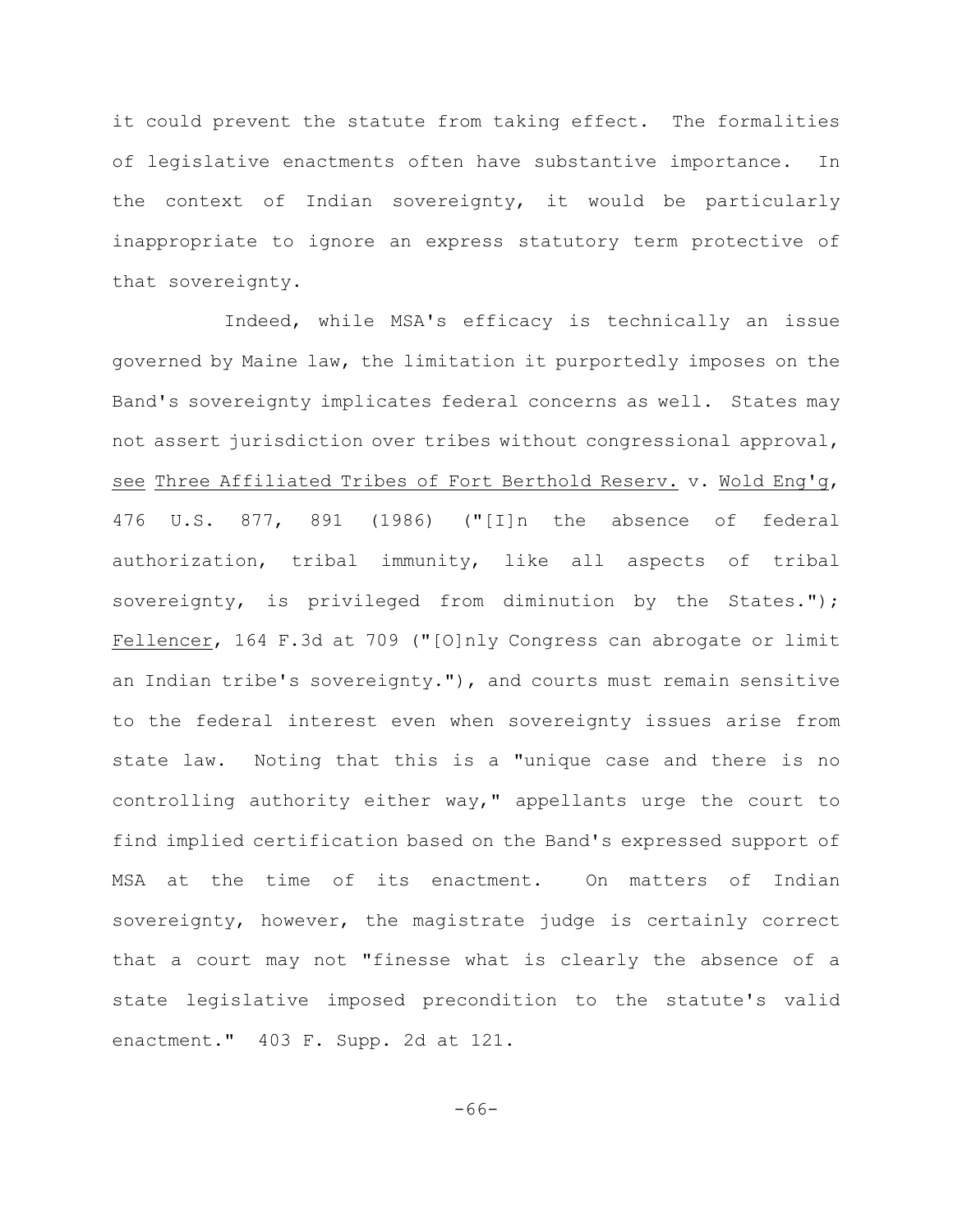Moreover, as with the issue of land acquisition, compliance with the certification requirement could have reduced the risk of time-consuming and expensive future conflicts. If the Band's governing body had discussed and voted on the certification, tribal officials would have had the opportunity to crystallize their expectations and clarify matters of concern, and the Band's formal commitment to the agreement would have protected the State from later claims that the Band objected to certain of its terms. Failure to obtain the Band's consent was not, as appellants argue, simply an "irregularity in the final execution of the agreement." To find implied consent would be to override the very purpose of a certification provision.

I also join the magistrate judge in rejecting the notion that Congress's expression of purpose to ratify MSA effectively validated the statute – or served to incorporate its substantive provisions into federal law. Unlike MICSA, which affirmatively states that the tribes shall be "subject to the civil and criminal jurisdiction of the State," 25 U.S.C.  $\frac{1725(a)}{a}$ , or, in the case of the Passamaquoddy Tribe and Penobscot Nation, "subject to the jurisdiction of the State of Maine to the extent and in the manner provided in the Maine Implementing Act,"  $id.$   $\frac{1}{10}$  (b)(1), ABMSA does not directly refer to the State's jurisdiction. Instead, it defers to state law to "define[] the relationship between the State of

-67-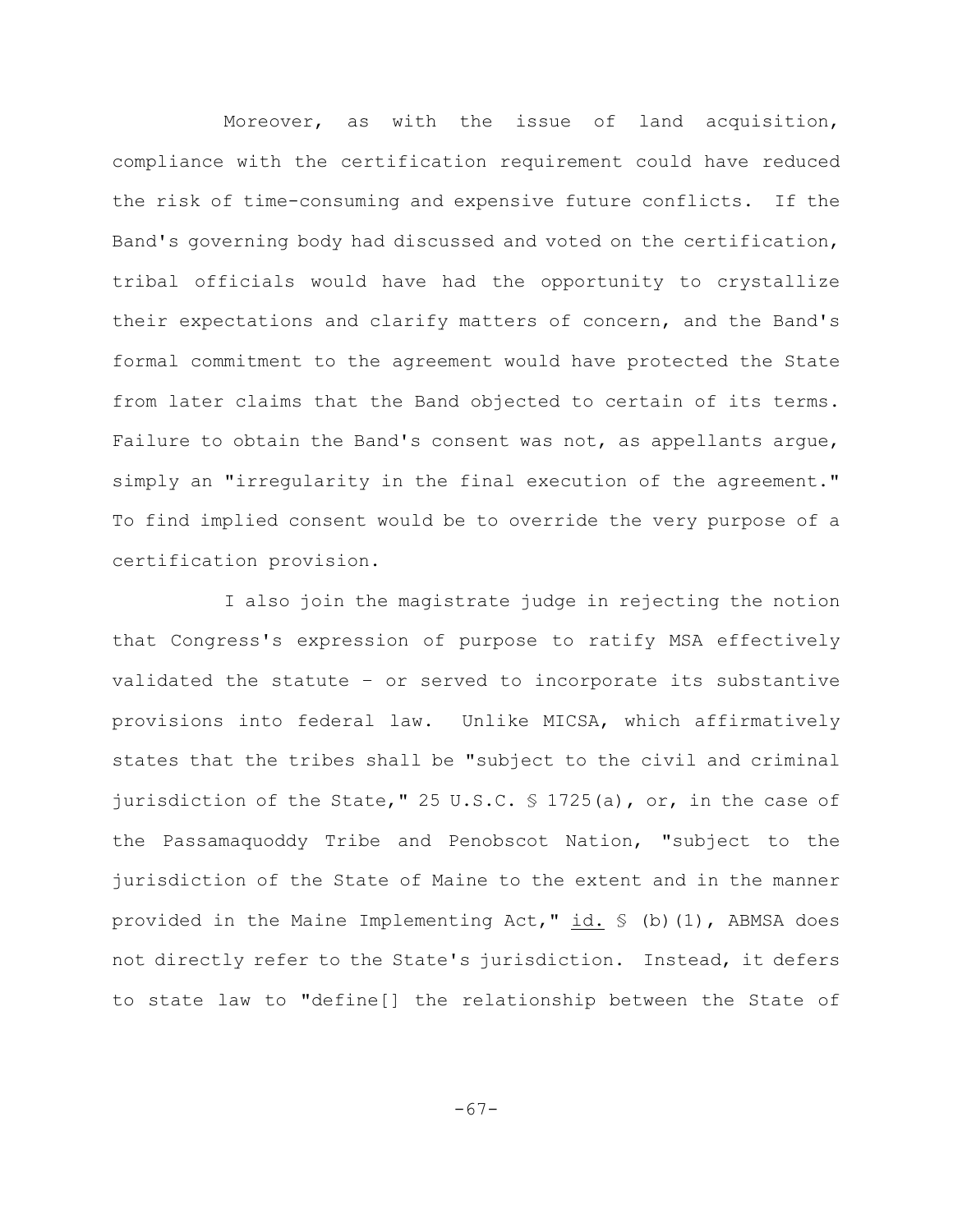Maine and the Aroostook Band of Micmacs."<sup>38</sup> The silence in the federal statute, in light of Congress's otherwise comprehensive treatment of the Band's status, reflects a lack of affirmative intent on the issue. From all that appears, Congress was content in 1991 to leave the relationship between the Band and the State to Maine law. While Congress unquestionably anticipated a limitation on the Band's sovereignty through MSA, it would be reading beyond the text to construe the purpose provision to mandate such a limitation. I see no basis for invigorating a state statutory enactment that fails as a matter of state law, and which Congress has not replicated as a discrete statutory provision within ABMSA.

It has now been nearly ten years since the certification problem surfaced, casting doubt on the validity of MSA and its assertion of state jurisdiction over the Band. In the well stated words of the magistrate judge: "There is no doubt that Congress did (and still does) have the power to enact federal legislation which, despite the lack of an effective state law, included the terms of that legislation in the federal act[,] making those terms federal law." 403 F. Supp. 2d at 122. Congress has so far not chosen to act, and the courts are not at liberty to fill the gap.<sup>39</sup>

 $38$  As noted earlier, § 2(b) provided, in relevant part, that "It is the purpose of this Act to  $-$  (4) ratify the Micmac Settlement Act, which defines the relationship between the State of Maine and the Aroostook Band of Micmacs."

 $39$  I fully agree with the magistrate judge that the lack of a severability provision in ABMSA does not mean that the entire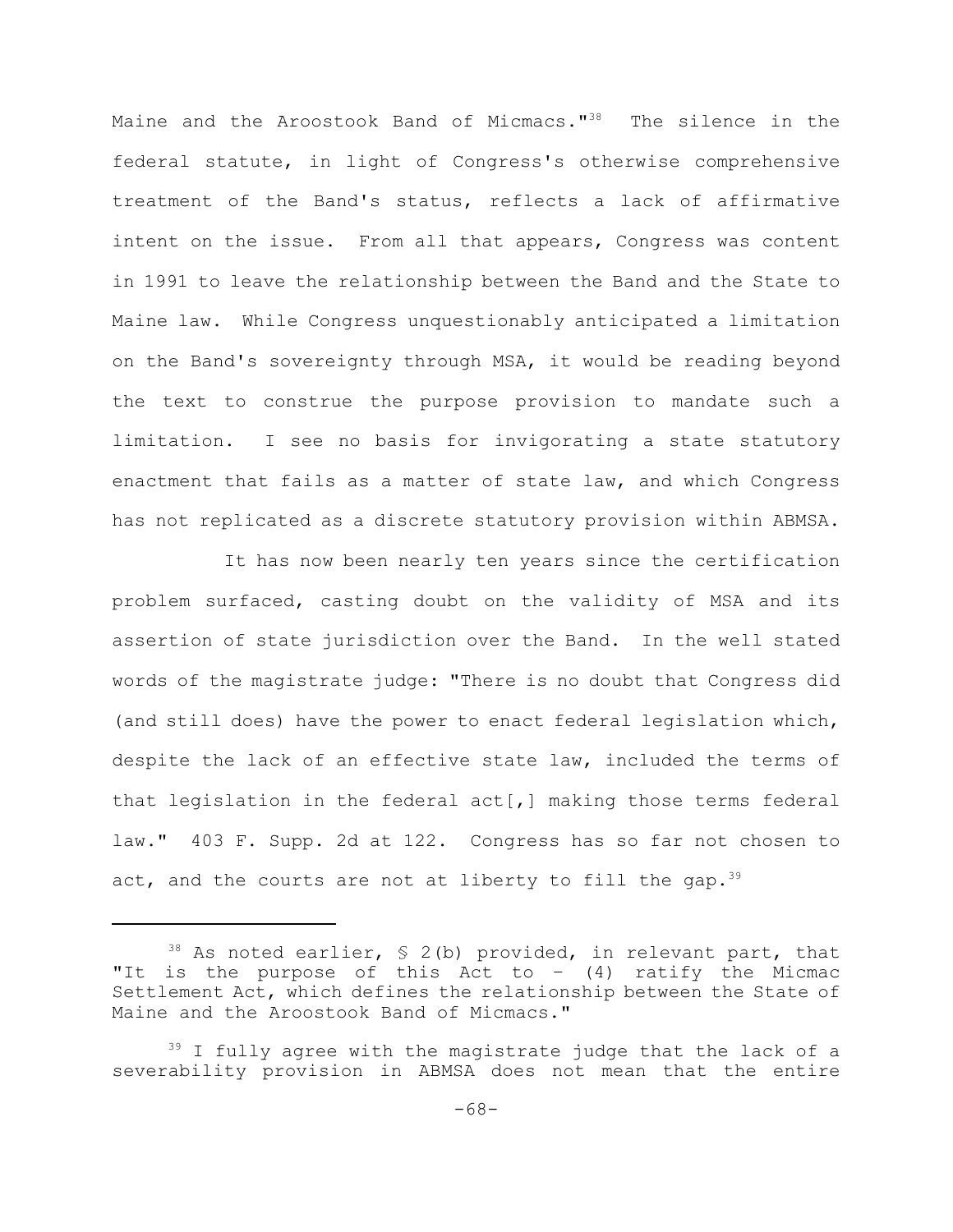I recognize that my conclusions about ABMSA and MSA lead

**III.**

to an anomalous result – the Micmacs are the sole Maine tribe not subject to some level of state jurisdiction. But courts may not ignore established principles of statutory construction or the canons of Indian law to avoid uncomfortable outcomes. The failure of MSA to take effect means that the Micmacs were left with the sovereign rights they otherwise would hold as a recognized Indian tribe under ABMSA. See Aroostook Band of Micmacs v. Ryan, 404 F.3d 48, 62 (1st Cir. 2005) ("A tribe retains those aspects of sovereignty that have not been 'withdrawn by treaty or statute, or by implication as a necessary result of [the tribe's] dependent status.'") (quoting United States v. Wheeler, 435 U.S. 313, 323 (1978)) (alteration in original), overruled on other grounds by Narragansett Indian Tribe v. Rhode Island, 449 F.3d 16 (1st Cir. 2006) (en banc)<sup>40</sup>; Fellencer, 164 F.3d at 709. Although that

statute must be held invalid based on MSA's ineffectiveness, which frustrated only one of ABMSA's purposes. Like her,

I am uncomfortable with the notion of reading an entire Congressional enactment out of existence, not because it is unconstitutional, but because one of its stated purposes has apparently failed. Congress can easily remedy that failure by adopting the terms of the [MSA] itself, if it chooses to do so.

403 F. Supp. 2d at 123.

 $40$  Narragansett rejected the distinction drawn in Aroostook Band of Micmacs between tribal sovereignty and tribal sovereign immunity. See 449 F.3d at 24-25.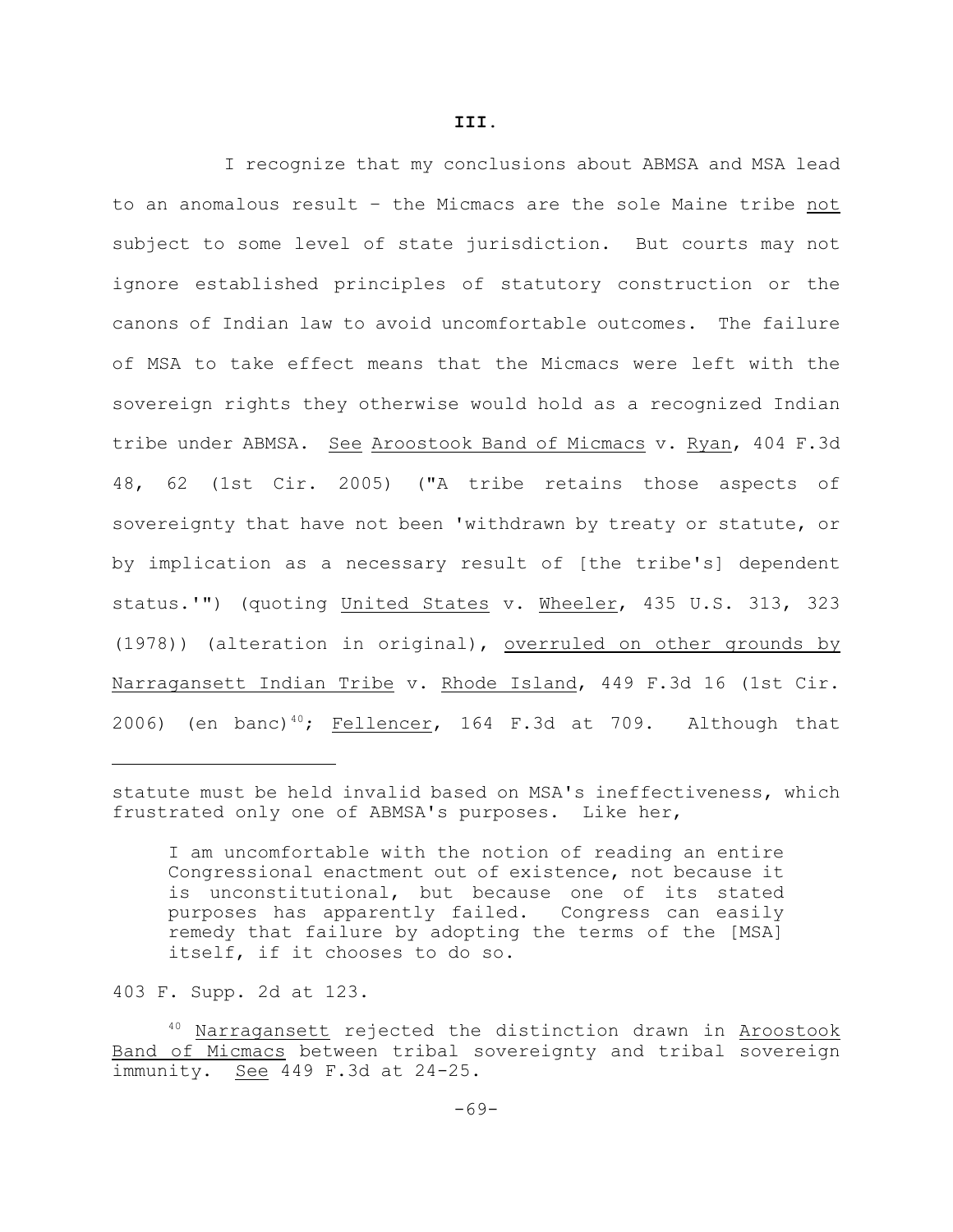outcome is not what Congress anticipated,  $41$  it is nonetheless the inevitable result of the choice Congress made to explicitly rely on the state Micmac Act to frame the Maine-Micmac relationship.<sup>42</sup>

 $42$  I am not alone in reaching this conclusion. The same view was expressed in a memorandum prepared by Philip N. Hogen, an Associate Solicitor for the Department of the Interior, in connection with Maine's application to administer the Maine Pollutant Discharge Elimination System within Indian country. Hogen's five-page memorandum was submitted to the Office of General Counsel of the U.S. Environmental Protection Agency along with a 31-page memorandum prepared by counsel for the Micmacs (who is also counsel for the Micmacs in this case) in consultation with attorneys from the Department of the Interior and the Department of Justice. Hogen noted that "[t]he Micmacs' detailed legal memorandum incorporates comments from the two Departments and we concur with its conclusions." His memo stated:

The Department, as the primary federal agency responsible for interpreting the Maine Indian settlement acts, has analyzed the legal status of the Aroostook Band of Micmac Indians (Micmacs) and we conclude that under the Aroostook Band of Micmac Settlement Act (ABMSA), the Micmacs have retained their inherent tribal sovereignty.

The substance of the memo's analysis is reflected in three section headings: (1) "The 1989 State and 1991 Federal Micmac Settlement Acts Replaced the Earlier Settlement Acts to the Extent the Earlier Acts Applied to the Micmacs," (2) "The [MSA] does not Subject the Micmacs to State Law because the [MSA] Never Became Effective," and (3) "Congress Intended the [MSA] and ABMSA to Embody the Settlements with the Micmacs, thereby Repealing the Provisions of the [Maine Implementing Act] and MICSA Previously Applicable to the Micmacs." In the last of those sections, the memo states: "To the extent Congress intended the earlier settlement acts to continue to apply to the Micmacs, Congress specified those sections in the ABMSA."

 $41$  With quotations from two cases, the majority suggests that my statutory interpretation is indefensible because it would produce "absurd results" or "'a chaotic hiatus in the law.'" I reject those characterizations. The restoration of Micmac sovereignty beyond what Congress had anticipated could hardly be called "absurd" and surely would not create "chaos."